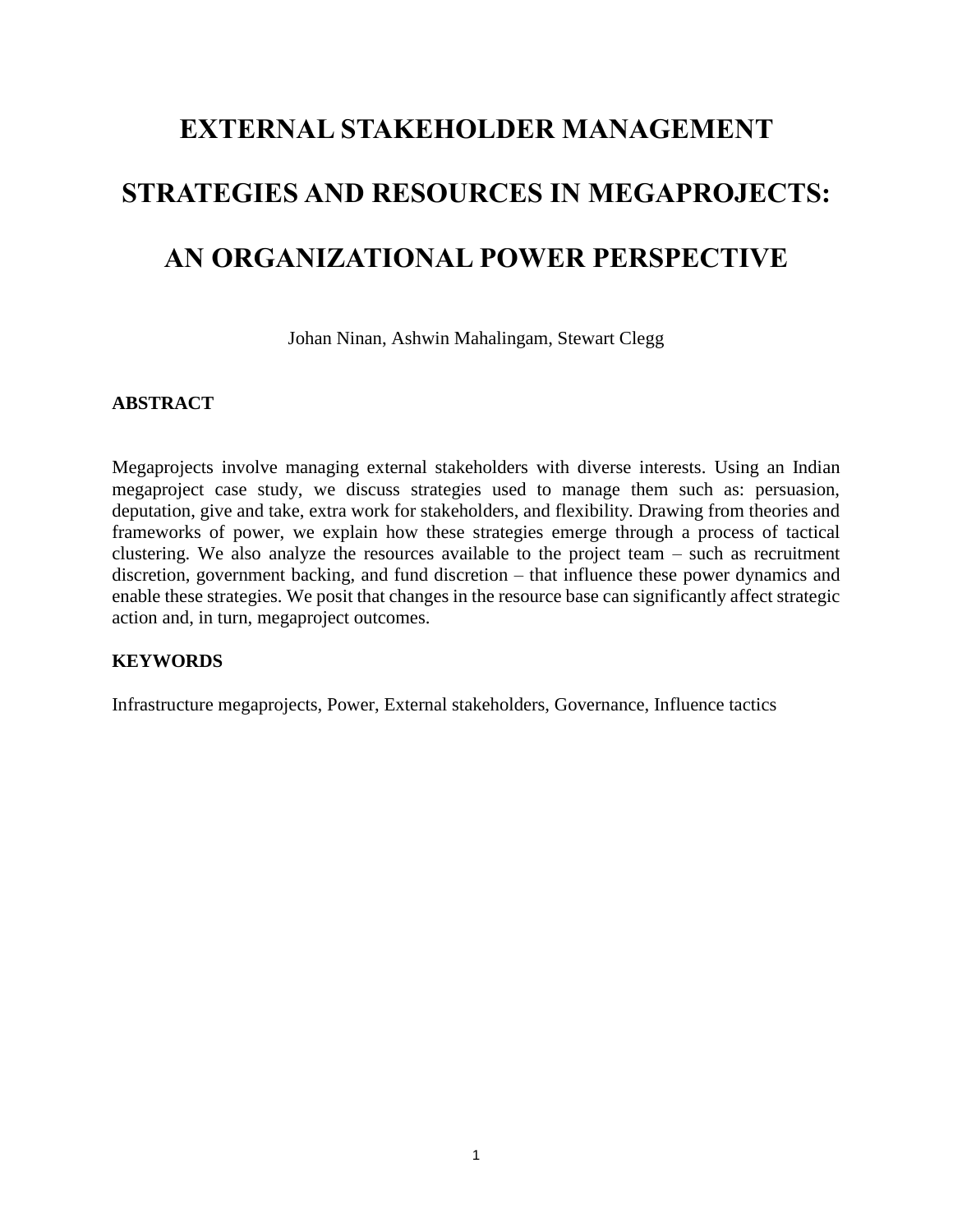## **1. INTRODUCTION**

Quantitatively, megaprojects can be classified as projects costing more than one billion USD (Flyvbjerg, 2014); qualitatively, these projects are colossal, costly, controversial, complex with multiple loci of contested control (Frick, 2005; Clegg et al. 2017). Despite their growth in number and opportunities to learn from these globally, their failure to reach expectations (Flyvbjerg, 2014) signifies a 'performance paradox'. In addition to flawed project management such as implicit optimism biases (Flyvbjerg, 2008), explicit strategic misrepresentation (Wachs, 1989), a lack of upfront planning (Morris, 1994) and the use of rigid contracts in conditions of uncertainty (Stinchcombe and Heimer 1985), pluralism has been seen as another explanation for problems in megaproject delivery (Gil, 2015). Megaprojects combine multiple competing partners with different interests, values, and rationality (Van-Marrewijk, 2015), creating pluralistic sites in which power is diffused among distributed actors and conflicting institutional logics are evident (Biesenthal et al. 2018). Pluralistic settings, in the context of the features already elaborated make standard project management routines for decision-making processes more difficult to implement (Denis et al., 2001). Not only do various sponsors and experts provide diverse engineering and design solutions but external stakeholders will have conflicting diagnoses of problems and prescriptions that may be opposed to the project's goals (Miller et al. 2017; Mok et al., 2015).

We adopt Mitchell et al's (1997) broad definition of stakeholders, which includes virtually anyone that that can have an impact on the organization's actions or who experiences an impact as a result of them. Stakeholders are in a position to influence the wellbeing of an organization, defined in terms of its capacity to achieve goals (Freeman, 1984); thus, they are significant in the project context (Achterkamp & Vos, 2008). In their review of stakeholder literature in projects,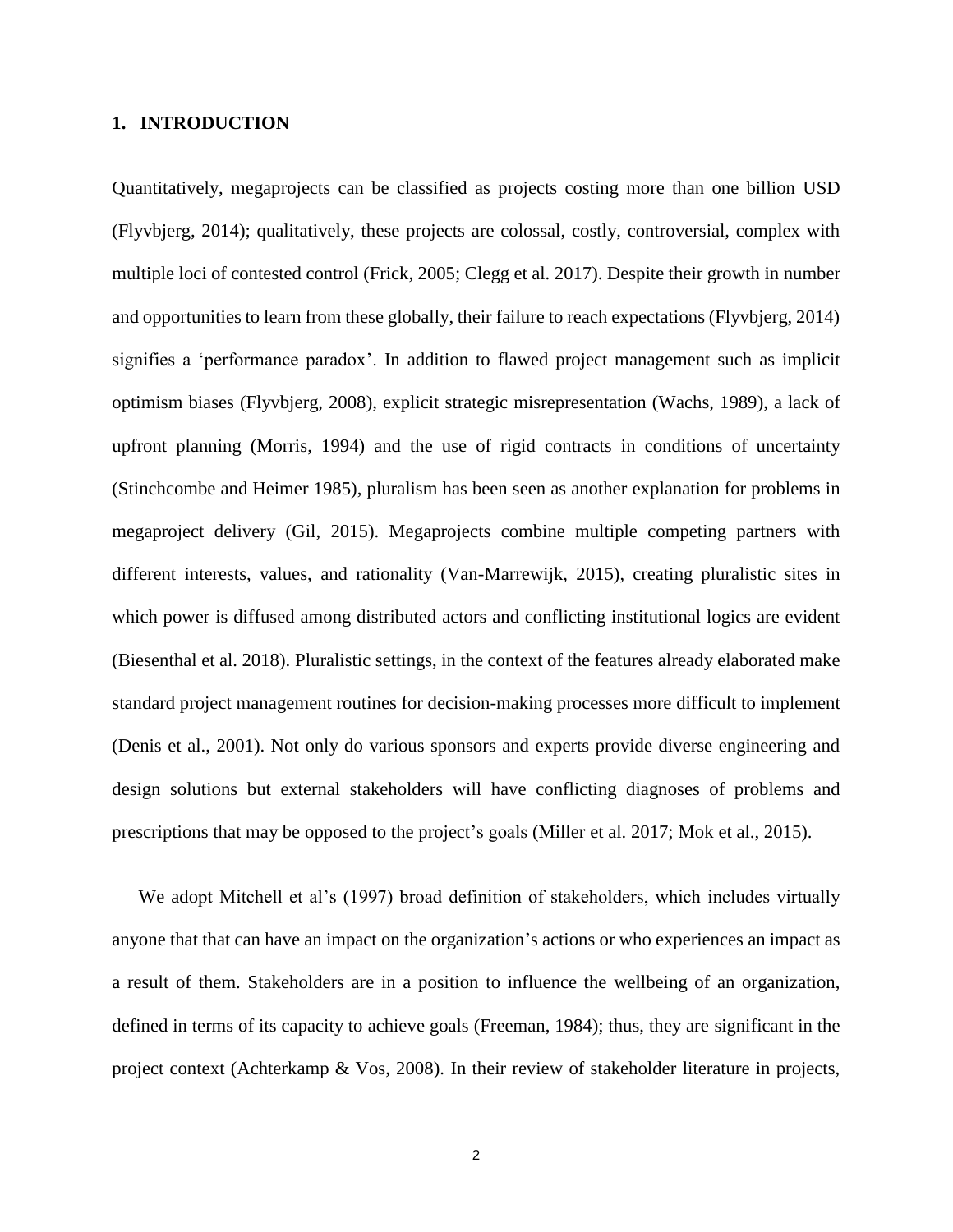Littau et al. (2010) note that stakeholders can be classified in three ways, (1) those who have an interest in the project; (2) those who can affect the project, and (3) those that both have an interest in and can affect the project. Mok et al., (2015) stress that stakeholder management in megaprojects is more complex than in small-scale projects because there are many more stakeholders. Not only are there more; they are not as easy to identify due to the limited cognition of project managers in regard to the boundaries of stakeholder inclusion. Stakeholders of the most unexpected kinds can materialize from unlikely places, such as the natural environment (Clegg  $&$  Kornberger, 2015).

External stakeholders – stakeholders outside the project organization – present more complexities than internal stakeholders who, in principle, will be subject to contractual regulation. These diverse external stakeholders may articulate conflicting representations of many of the specifics of the planned megaproject (Szyliowicz & Goetz, 1995; Olander &Landin, 2008), such as its basic design, function and alignment, the users for whom it caters, its impact on communities, the effect of project operations on land use, amenity and values, the utilities that the project will disrupt, the construction methods adopted, etc. Stakeholders spread across different organizations will have different interpretations of the specifics of the megaproject, and may well stand in an adversarial relation to the project strategies, goals and practices. These representations occur during all stages in the project lifecycle (Aaltonen & Kujala, 2010) and may be enacted through a range of measures that include lobbying, political action, petitioning, negotiating and influencing as well as direct action (Flyvbjerg, 1998; Aaltonen et al. 2008). These actors are also referred to as 'stakeholders of the shadows' (Winch, 2017) as they seek to shape major megaproject decisions including budget and scope in accord with specific vested interests, sometimes subtly, other times less so. Thus, megaprojects present ample opportunities for capturing and demonstrating individualized forms of public benefit rather than ones that are collective (Lehrer & Laidley, 2008).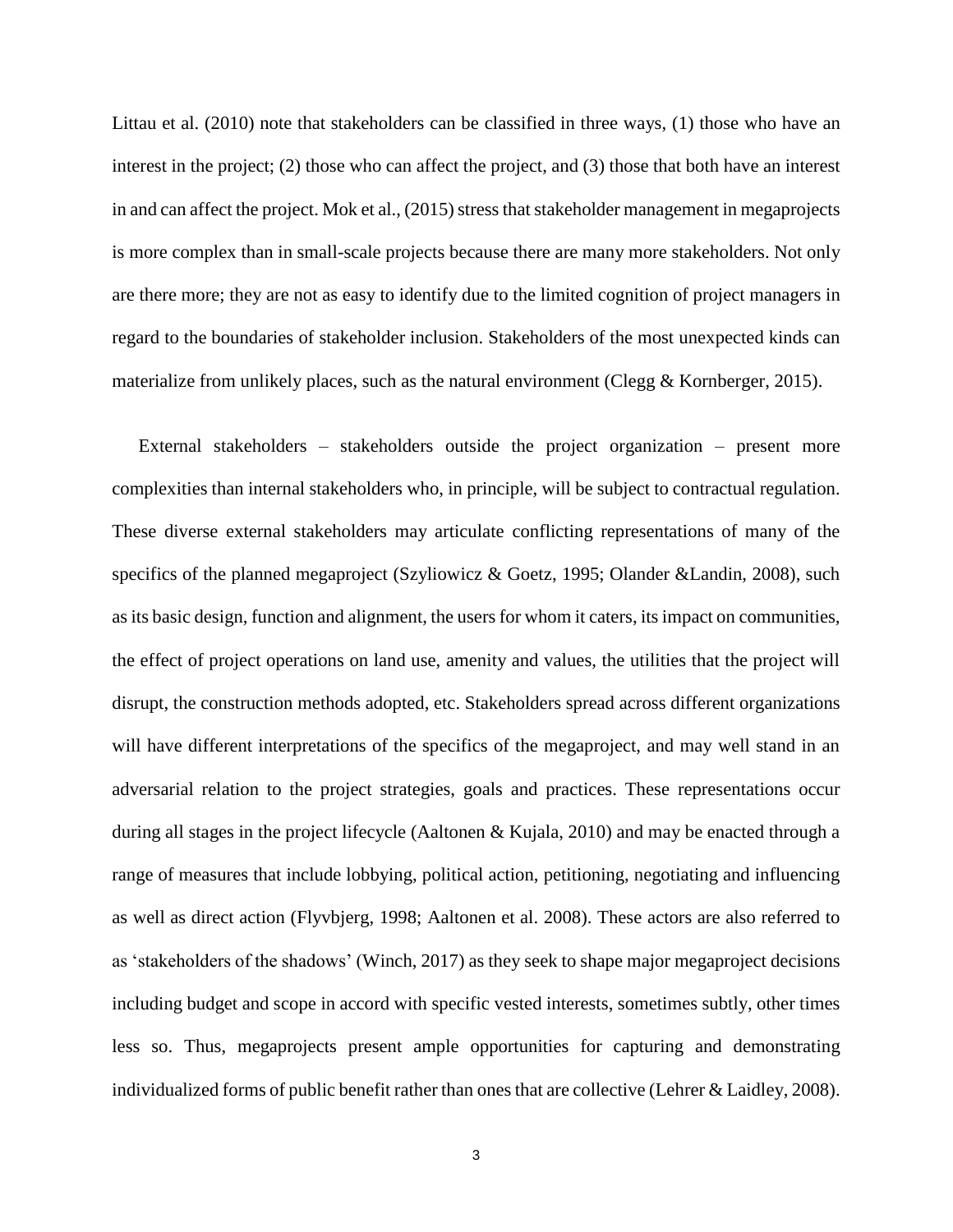Multiple studies have demonstrated that complying with the demands of external stakeholders can lead to scope creep (Shapiro & Lorenz, 2000) and escalation of commitments (Ross & Staw, 1986) on the part of the project team  $-$  a prime reason for the underperformance of infrastructure megaprojects (Gil, 2015; Mok et al., 2015).

Troubled stakeholders sprout during the course of a project much as mushrooms after a deluge. While the project team's interest is in completing the project as per the contracted scope, budget and timelines, external stakeholders have representational interests that involve no obligations or responsibilities to such parameters. Moreover, where the project team depends on external stakeholders to complete the project, especially in situations in which there is no reciprocal dependency from the stakeholders, the latter may well have power without responsibility. External stakeholders in infrastructure megaprojects thus straddle porous boundaries, are frequently ungovernable and cannot be held accountable to the project's scope, budget and timelines. Since governance instruments such as contracts and conformance to standards are unavailable to govern these stakeholders, project teams muddle through with short-term tactics that, temporally, cohere into strategies. We aim to understand what these strategies are and how they vary with contexts. We see these strategies as emergent constellations of tactics strategically bundled together, dependent on the resources available and oriented to specific stakeholder issues. We use an organizational power based approach to understand the dynamics of managing external stakeholders using strategies, which we now describe.

#### **2. ORGANIZATIONAL POWER**

A recently published special issue on megaprojects in the *Project Management Journal* (PMJ) stresses that megaproject success is often driven by power related factors (Söderlund et al. 2017).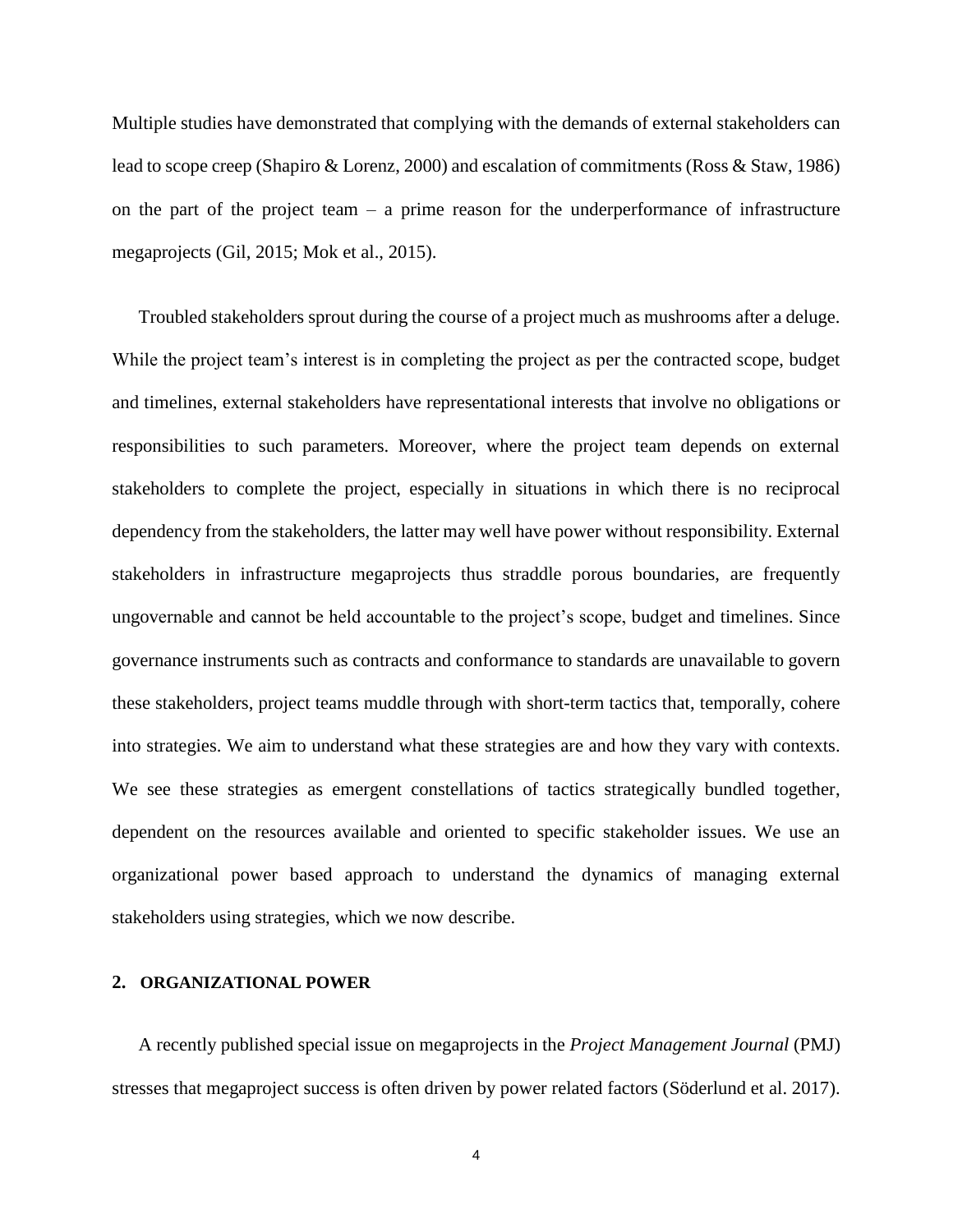The complexity and interrelatedness of major projects opens them to equally complex and interrelated social relations of power, political process and conflict (Pinto, 1996; Marshall, 2006). Megaprojects are delivered by organizational entities socially constructed by relations of power both inter- and intra-organizationally (Clegg & Kreiner, 2013). A large part of project managements' political work seeks to marshal, coordinate, orchestrate and control internal and external entities' resistance. Where actors seek to advance their vested interests they will use power relations to do so, enacting and creating conflicts of interest (Schwenk, 1989).

One of the earliest sociological definitions of power was that of Max Weber who defines power as "the probability that one actor within a social relationship would be in a position to carry out his own will despite resistance" (Weber, 1947). More recently, power has been understood as a phenomenon either structurally lodged in multiple dimensions (Lukes, 1974; Fleming and Spicer, 2014) or as flowing through multiple circuits (Clegg 1989; Clegg et al, 2006). The most common structural distinction is between the overt dimensions of power and those that are more covert. Overt power involves the direct exercise of power easily observable when some agency seeks compliance with its directives on the part of some other agency such as an individual, a team, an organization, or even a material artifact. Covert power, however, cannot be as easily observed as this power tends to be congealed into more enduring institutional structures, practices and takenfor-granted ideas through which the flows of overt power relations ebb and swell as per the circuits of power theory (Clegg, 1989). The circuits of power framework offers an explicit mechanism for tracing the exercise of power (Lapsley & Giordano, 2010). Here, overt power depends on 'standing relations'such as the existing rules and practices, which are part of the covert circuit. The resources available to the project team can be considered as part of these existing rules and practices which determine the episodic action, or the strategies used (Heracleous & Barrett, 2001). These existing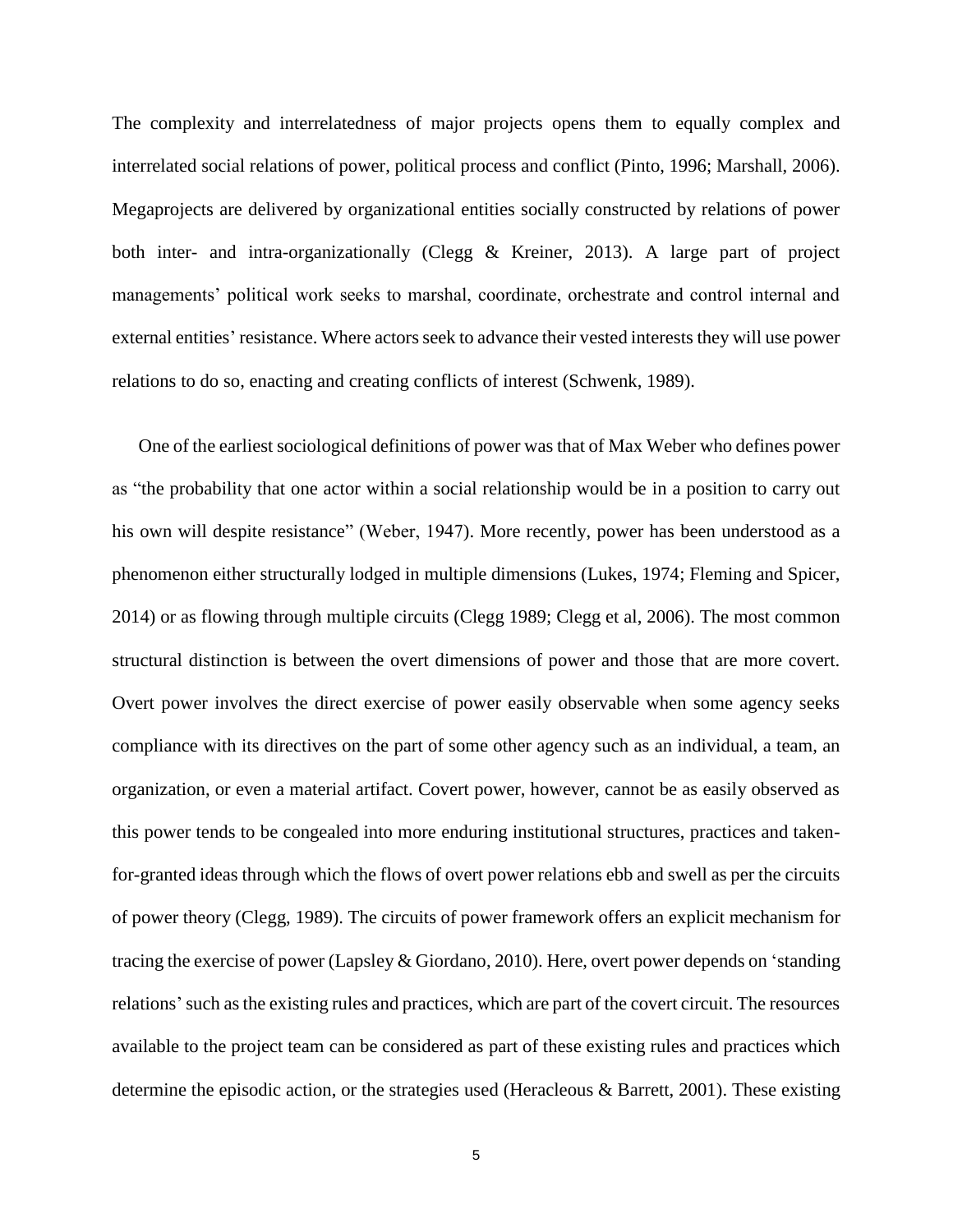practices are sometimes referred to as 'hidden structures of power' or 'deep structures' (Clegg, 1975; Allen & Kern, 2001) as people tacitly accept and reproduce them.

In managing external stakeholders, whose enactment as such is project specific and thus bounded by specific times and spaces, project managers typically use more overt power. Largely, this power is constituted in relation to stakeholders that strive to resist or influence the project in some ways. Project teams' overt responses to the claims of external stakeholders may embrace any of adaptation, compromise, avoidance or dismissal as evolving responses to dynamic situations (Aaltonen & Sivonen, 2009). Some strategic responses recorded on the part of project teams include (re)framing (Mastos et al, 2015) and fair process approaches (Kim & Mauborgne, 2003). Other strategies include the use of negotiations, trade-offs, incentives and concessions (Chinyio  $\&$ Akintoye, 2008; Yang et al. 2014) for handling the relational consequences of interests being vested in megaprojects (Altshuler & Luberoff, 2003). While such literature has documented means to manage external stakeholders, there is a lack of evidence concerning when, why and how strategies can be used in different contexts. Institutionalized power relations embedded in broader structures of hegemony and domination tend to come more into focus as different tactical responses to differentially powerful agencies and actors cohere into strategically distinct repertoires of action. Hence, understanding the project team's response to stakeholder resistance through emergent strategic practices (Mintzberg & Waters, 1985) and resources which enable these practices can be of substantial value in understanding how a project's scope can be better managed.

Building upon Dahl's (1957) concept of power as providing 'one with the ability to make another do something they would not otherwise do,' consideration of what kinds of resources are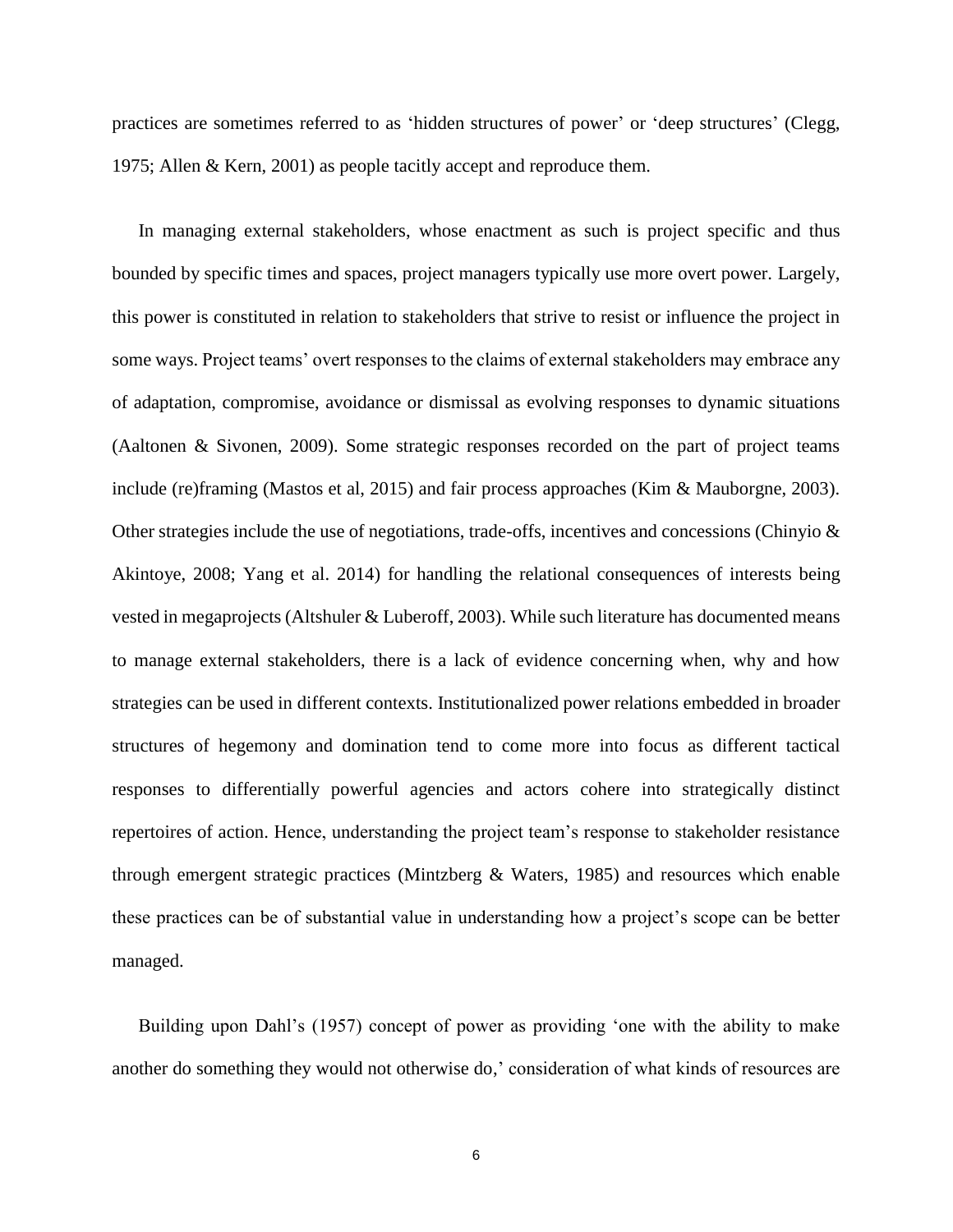capable of being mobilized to achieve the desired effect has ensued. In what is perhaps the most influential research in this area, French & Raven (1959) suggest five generic bases of power: coercive, reward, legitimate, expert and referent power. Coercive power is the power to punish for non-compliance and is dependent on fear of the negative results from failing to comply, Reward power is the opposite of coercive power and is dependent on the positive rewards obtained by complying. Legitimate power represents the formal authority to control and use organizational resources based on one's structural position in the organization. Expert power involves the possession of some special knowledge, skill, or expertise. Referent power is the power of being a role model. Even though the use of these resources is sensitive to context, they can be used as a means of advancing knowledge and building on past contributions. The act of acquiring, developing and using resources in power relations to obtain a preferred outcome (Pfeffer, 1992) is referred to as the use of influence tactics. Influence tactics in turn are dependent on the resources brought to bear on power relations (Wilensky, 1967).

Influence tactics have been broadly classified into nine types: rational persuasion, inspirational appeal, consultation, ingratiation, exchange, personal appeal, coalition, legitimating, and pressuring (Yukl & Tracey, 1992; Kipnis et al., 1980). Rational persuasion uses logical arguments and factual evidence to persuade subjects. Inspirational appeal enthuses by appealing to the subject's values or ideals. Consultation invites participation in planning and policy making. Ingratiation flatters the subject into doing something. Exchange exploits the norm of reciprocity. Personal appeal leverages loyalty and friendship. Coalition conjoins others in alliance. Legitimating claims the authority or right to make the decision. Pressure involves the use of demands, threats, or persistent reminders to influence the subject to do what the agent wants. Literature exploring the use of such tactics in organizations consider the direction of usage (Kipnis,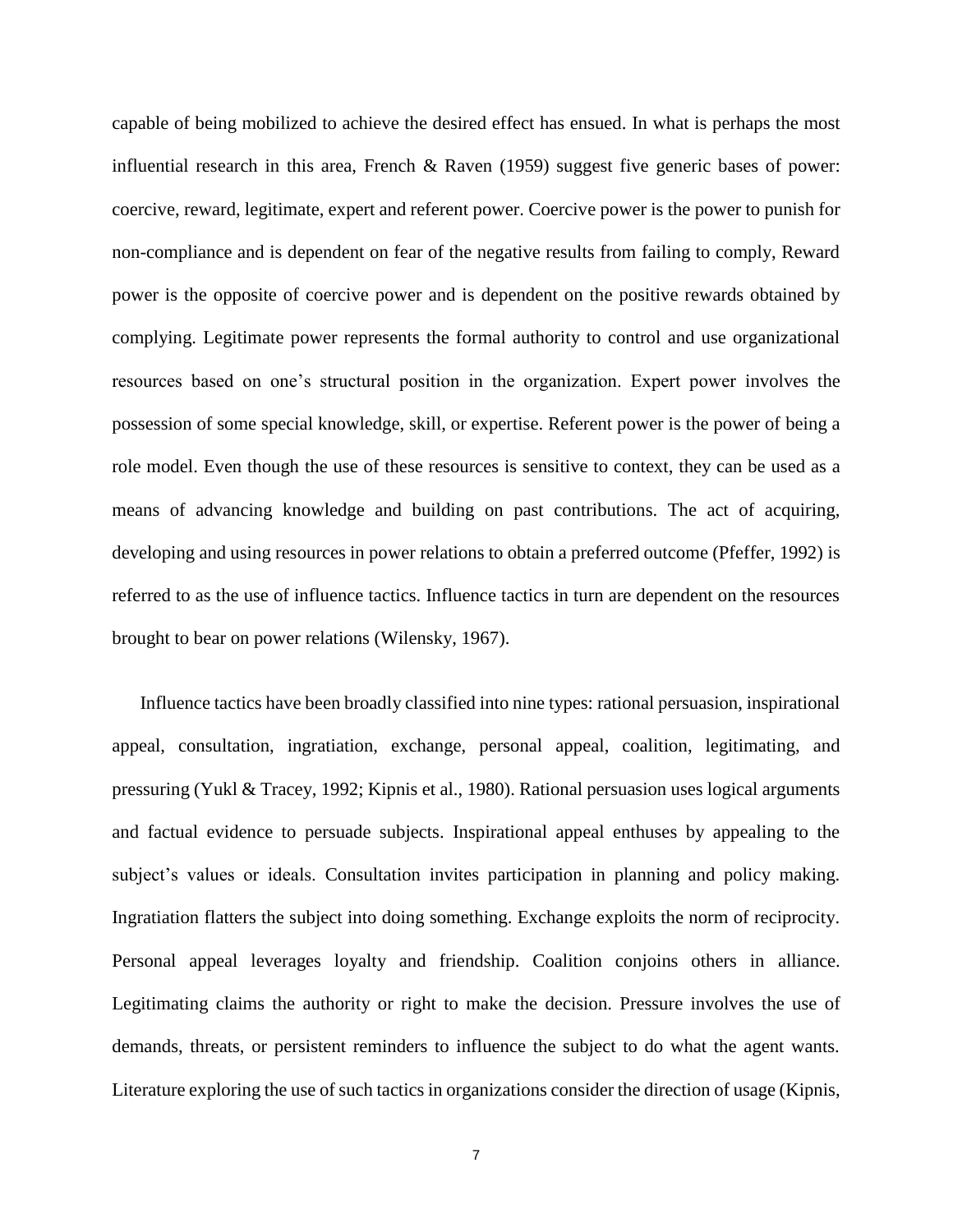et al., 1980), sources of power (Yukl, et al., 1996), content of games (Yukl, et al., 1999), culture (Fu & Yukl, 2000) and leader's quality (Cable & Judge, 2003). Figure 1 consolidates literature on how the use of influence tactics varies with the sources of power available.



**Figure 1**: Relation between bases of power and influence tactics (compiled from literature)

Agents with high expertise will seek to use rational persuasion (Hinkin, & Schriesheim, 1990; Yukl et al. 1996) while those that dominate power relations can often eschew rationality (Flybjerg, 1998). The dominant are more inclined to use coercive power as a source of pressure (Yukl & Tracey, 1992), while the use of legitimating rhetoric (Yukl & Michel, 2006) and rational persuasion (Hinkin, & Schriesheim, 1990) tend to be weapons of those that do not dominate, according to Flyvbjerg (1998). Agents with strong referent power resort to consultation and inspirational or personal appeals (Yukl et al. 1996) as well as rational persuasion (Hinkin, & Schriesheim, 1990). Exchange tactics involve a promise of reward in exchange for compliance, relying on reward power (Yukl & Falbe, 1990). The influence tactics of coalition and ingratiation differ from others as both are typically used from a position of lack of power (Hinkin, &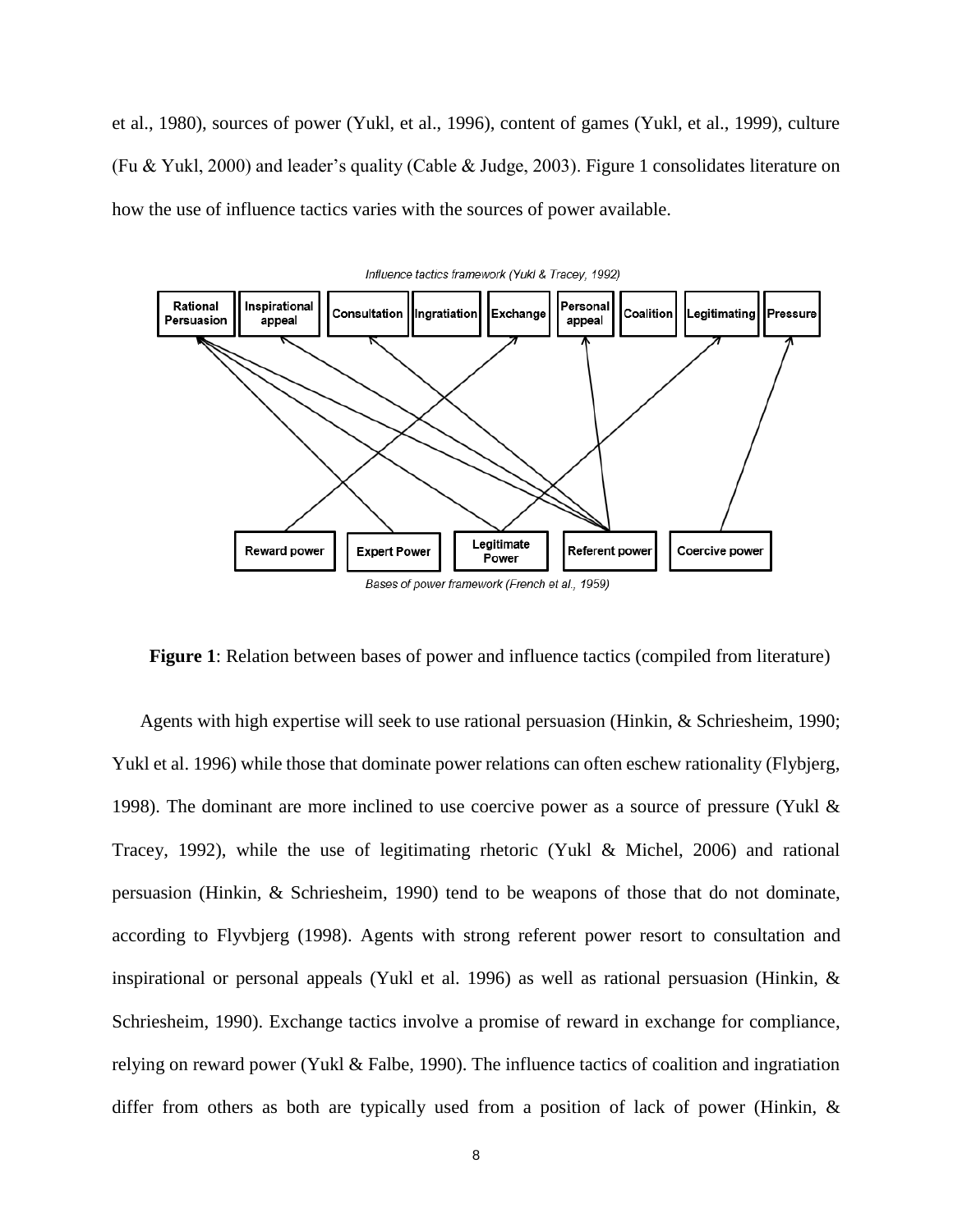Schriesheim, 1990). Tactics are used in combination as well as singly: for instance, Falbe & Yukl (1992) note that when ingratiation is used in combination with rational persuasion better outcomes are achieved.

The literature surveyed has largely been developed in social psychology, focusing on individual's tactics for securing influence; hence, these characteristic tactics are strongly oriented towards dyadic relations arranged hierarchically in terms of supervision and superordination, being supervised and subordinated. It needs to be ascertained whether similar tactics can be identified in a multi-organization project level of analysis such as a megaproject, how they are enabled by configurations of resources and how clusters of such tactics can become represented as strategic action in contexts in which the presence of government and multiple superordinate agencies is paramount in shaping the arenas in which stakeholders operate. In this paper, we address these issues by posing two research questions: First, *What bundles of tactics characterize the emergent strategies used in managing external stakeholders?* Second, *How do these strategies relate to available power resources?*

#### **3. RESEARCH SETTING AND METHOD**

We conducted a case study of the ABC (fictive name) metro rail megaproject in South India to understand the external stakeholder management practices. Metro rail projects in India started with the Kolkata Metro in 1972 and following the success of the Delhi Metro began to be taken up throughout the country (Asokan, 2015). A majority of the infrastructure projects in India are significantly delayed due to land acquisition issues (Sawhney et al, 2014; Iyer & Sagheer, 2009; Thomas et al, 2003). The process of acquiring land in India is very time consuming and can take up to three years, even when resistance is absent (Mahalingam & Vyas, 2011). Land acquisition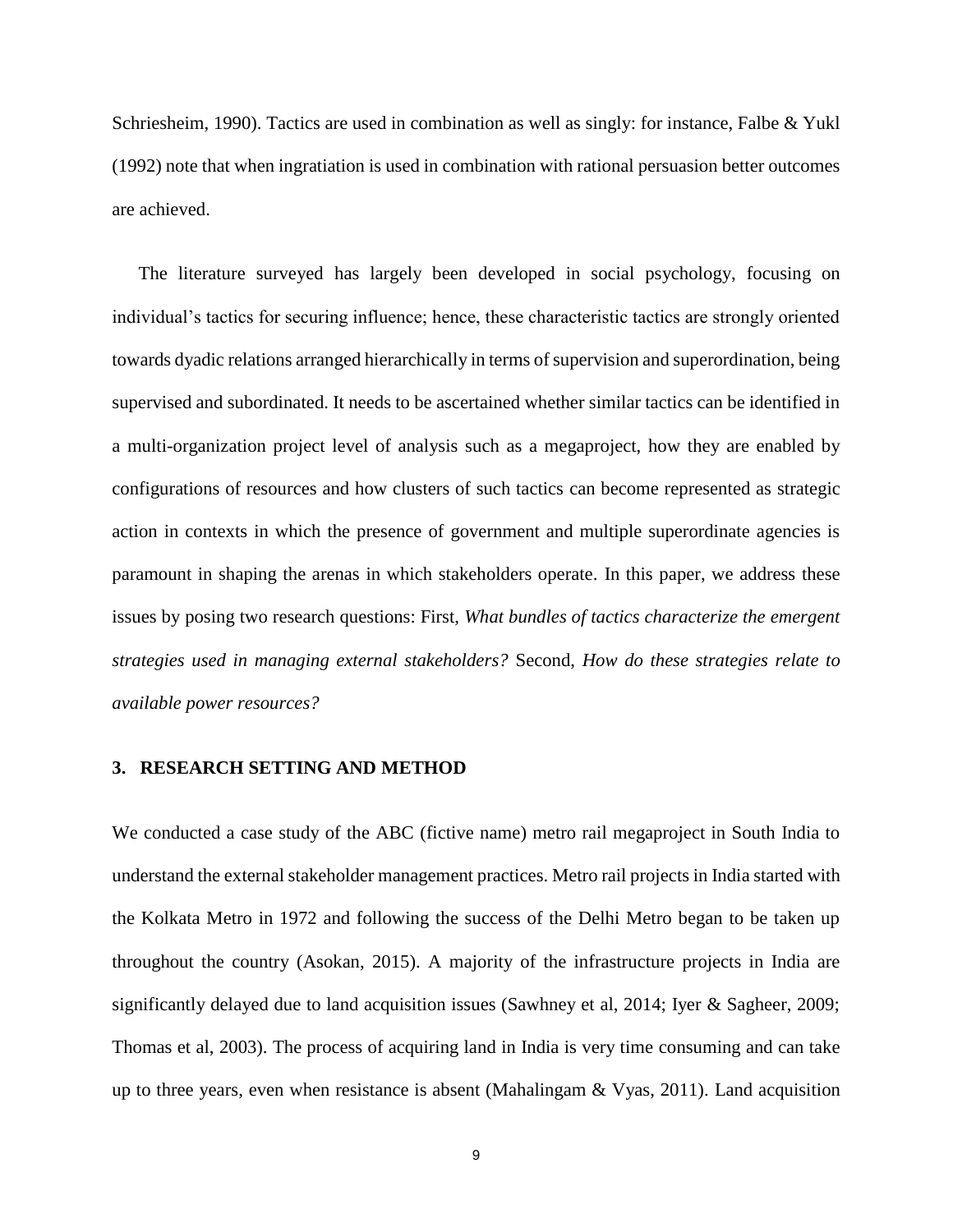policy in India, as in China, advocates 'reasonable compensation' for direct losses, meaning that only the value of the land will be compensated in contrast to the 'value to the owner' principle followed in Australia and Hongkong and the 'just compensation' policy followed in the USA and UK (refer Mahalingam & Vyas, 2011 for a comparison of land acquisition in India with other countries). Bureaucratic inertia (Sawhney et al, 2014), permit risks (Iyer & Sagheer, 2009), and the lack of support (Thomas et al, 2003) are also stressed as critical factors for the delay in infrastructure projects in India. Delays due to utility relocation are also significant, often observed to be in the range of 5-52 months in a study of 11 infrastructure projects in India (Vilventhan  $\&$ Kalidindi, 2018). The critical factors causing these delays are slow response from utility agencies, difficulty in identification of the nature and location of underground utilities often due to lack of information, as well as conflict between agencies (Vilventhan  $\&$  Kalidindi, 2016). Thus, the construction of a new project in collaboration with other infrastructure services is a complex process which requires multiple organizations to collaborate (van-Marrewijk, 2018). Based on this context, we limit our focus of external stakeholders to 'stakeholders in land' and 'stakeholders in existing services'.

The ABC project has a planned cost of USD 2.2 billion and thus satisfies the quantitative requirement of being a megaproject (cost greater than USD 1 billion). The project was proposed as the answer to the traffic demands of a rapidly growing city. It was conceived in 2007 and had multiple objectives, including boosting the economic growth of the city and reducing pollution. The phase 1 of the project consisted of two corridors of a total length of 45.1 kilometres which had both elevated and underground sections with the majority (55%) underground. The project would cut across multiple utilities including sewers, water mains, telecommunication cables, electricity cables and so on, and the megaproject construction would require these utilities to be uninterrupted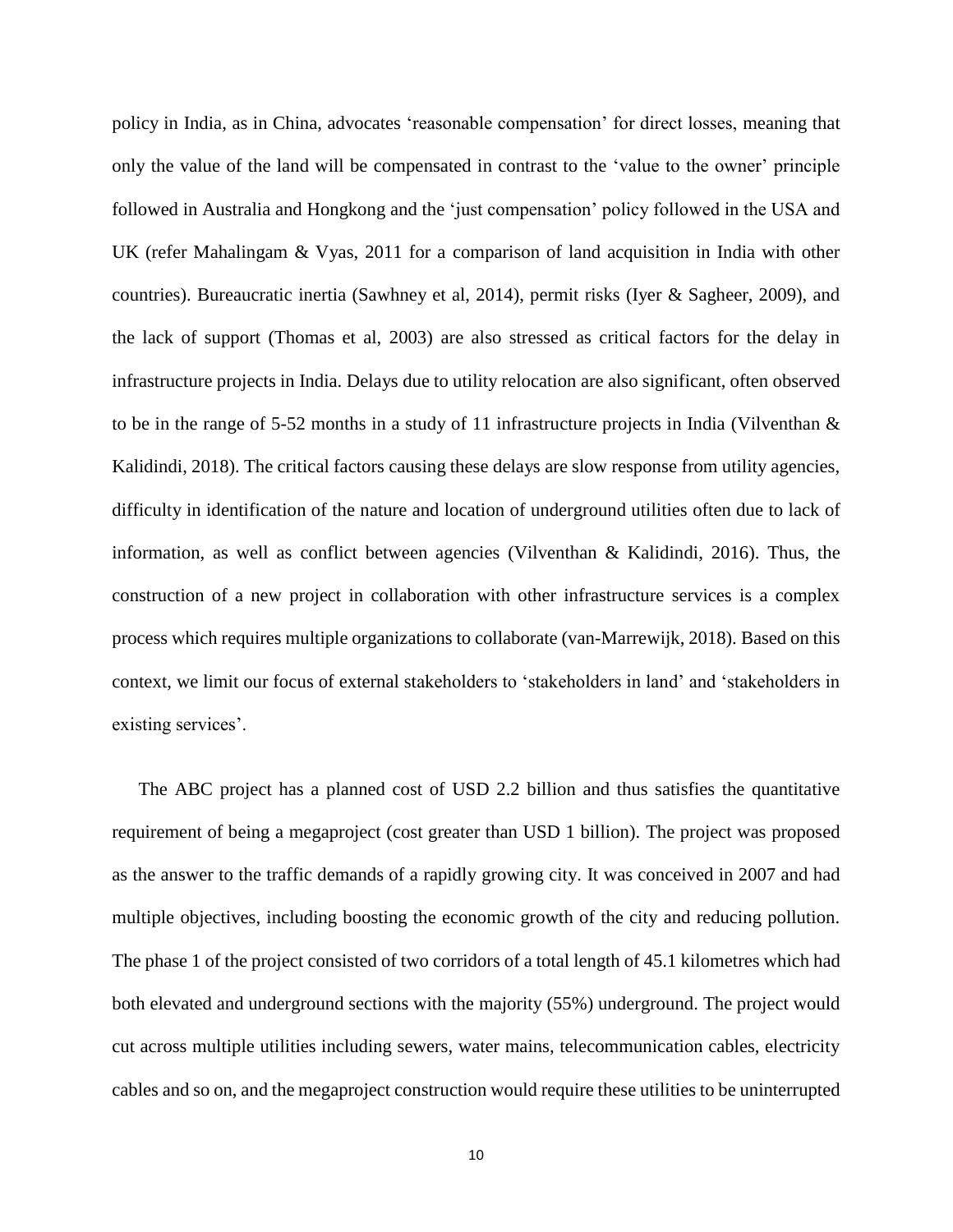during the construction. Lands are permanently required for depots, stations, running sections, ramps, car parking space, ventilation shafts, property development and power stations which are acquired from both private and government land holders. For the successful implementation of the project, a special purpose vehicle was set up as a joint venture with the federal government of India and the state government.

We identify the prevalent external stakeholder management strategies in this infrastructure megaproject to understand the power dynamics surrounding them. To do this we adopted a qualitative research methodology. Scholars have suggested such a method when the aim is to gain familiarity with a problem or to generate new insights for future research (Eisenhardt, 1989). Single cases in particular provide excellent opportunities to enhance contextual understanding because of their depth in data collection and analysis (Lundin & Steinthorsson, 2003).

The data was collected mainly through face-to-face semi-structured interviews (Spradley, 1979) with project team members. Given the primary interest in the strategies used we interviewed members of the project team who enacted them. We sought insights concerning the external stakeholders encountered, the interests and demands these stakeholders posed for the project, and the resources and strategies used by the project team to manage the stakeholders. We conducted a retrospective case study on the phase which had been completed and inaugurated six months prior to fieldwork, which enabled us to talk to the project team, still in situ carrying out some of the finishing items. Thus, the participants could recall several recent, specific incidents relating to their experience with managing external stakeholders.

Data collection was conducted over a three-month period in 2017. We conducted a total of 18 interviews with 15 members of both the project organization and the contractor organizations'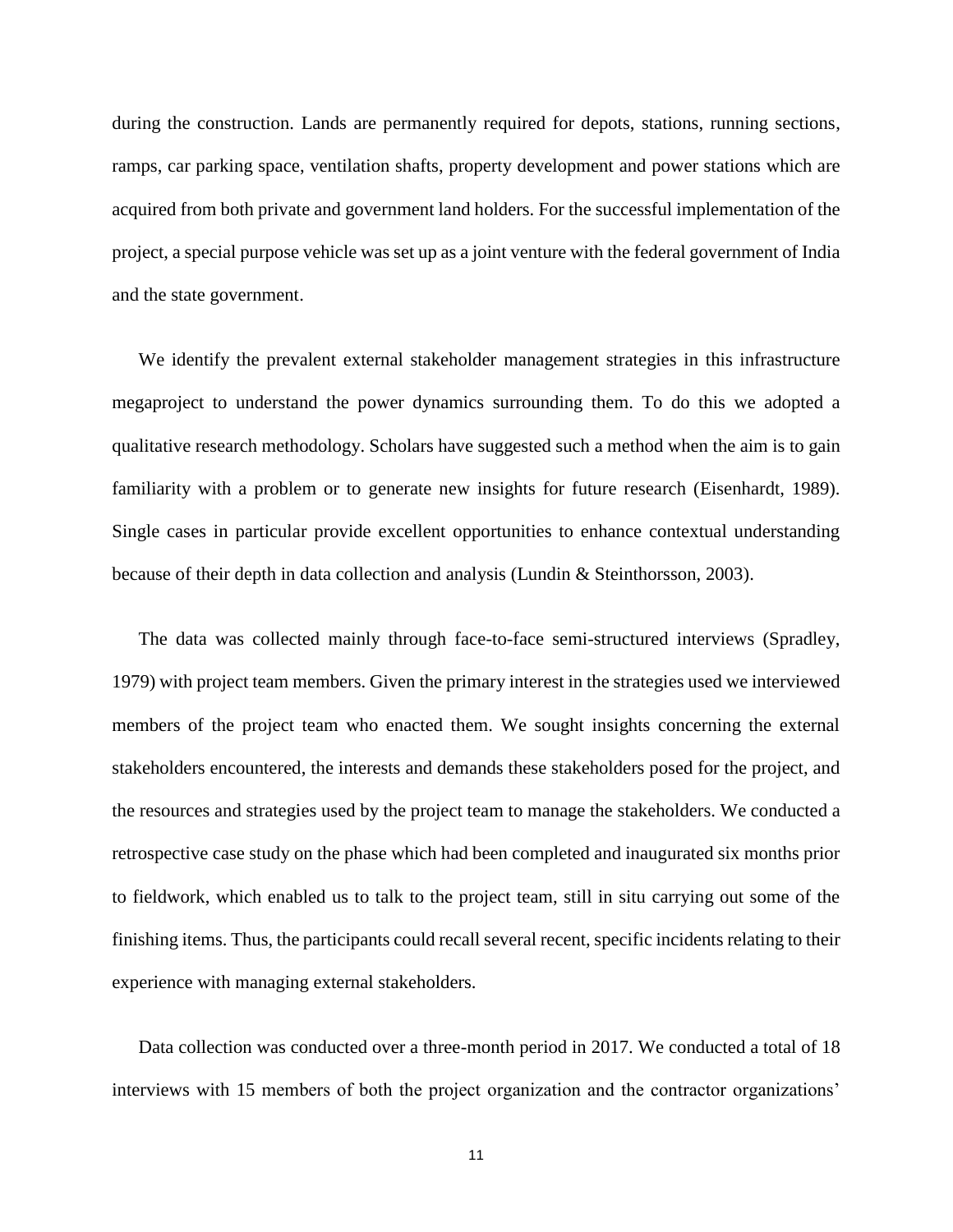project team which together added up to 25 hours of interview data. The participants were restricted to the top management team of the project such as General Managers, Deputy General Managers, and Managers. Each interview ranged from a minimum of 1 hour to a maximum of around 3 hours. Whenever the project team cited challenges, we asked for specific vignettes from the project to anchor and triangulate instances with other respondents. These examples of organizational storytelling tap into deep experiences of project life as a source of scientific development as Flyvbjerg (2006) notes. We conducted a second round of interview with three participants and compared comments made by various respondents on a given issue that emerged as the locus of the storytelling, to increase internal consistency and validity of our data (Yin, 1984). We also triangulated the data with reports and news articles published on the issues that the respondents cited. The contextual data in the findings were anchored in existing literature on Indian megaprojects for validation. We transcribed our interviews and then coded the data.

We went through each of the interview transcripts and extracted every reported incident or story that involved external stakeholders and their demands and the ways in which the project team managed them. Each of these incidents was assigned to a category. We initially started by talking to the project team about the challenges they faced from external stakeholders. We created two broad categories of stakeholders – stakeholders in lands and stakeholders in existing services – into which we coded relevant data. As we surveyed more issues, we were able to create subcategories such as 'Stakeholders in lands acquired for construction purposes' within that category. After this, we probed into details of how issues that arose in each category were managed, which enabled us to capture the strategies and resources that the project team used to manage the interests of each of these external stakeholders. These enabling strategies and resources were derived from data, iterated as the data 'talked back' (Flyvbjerg, 2006), summarized in tabular form (Eisenhardt,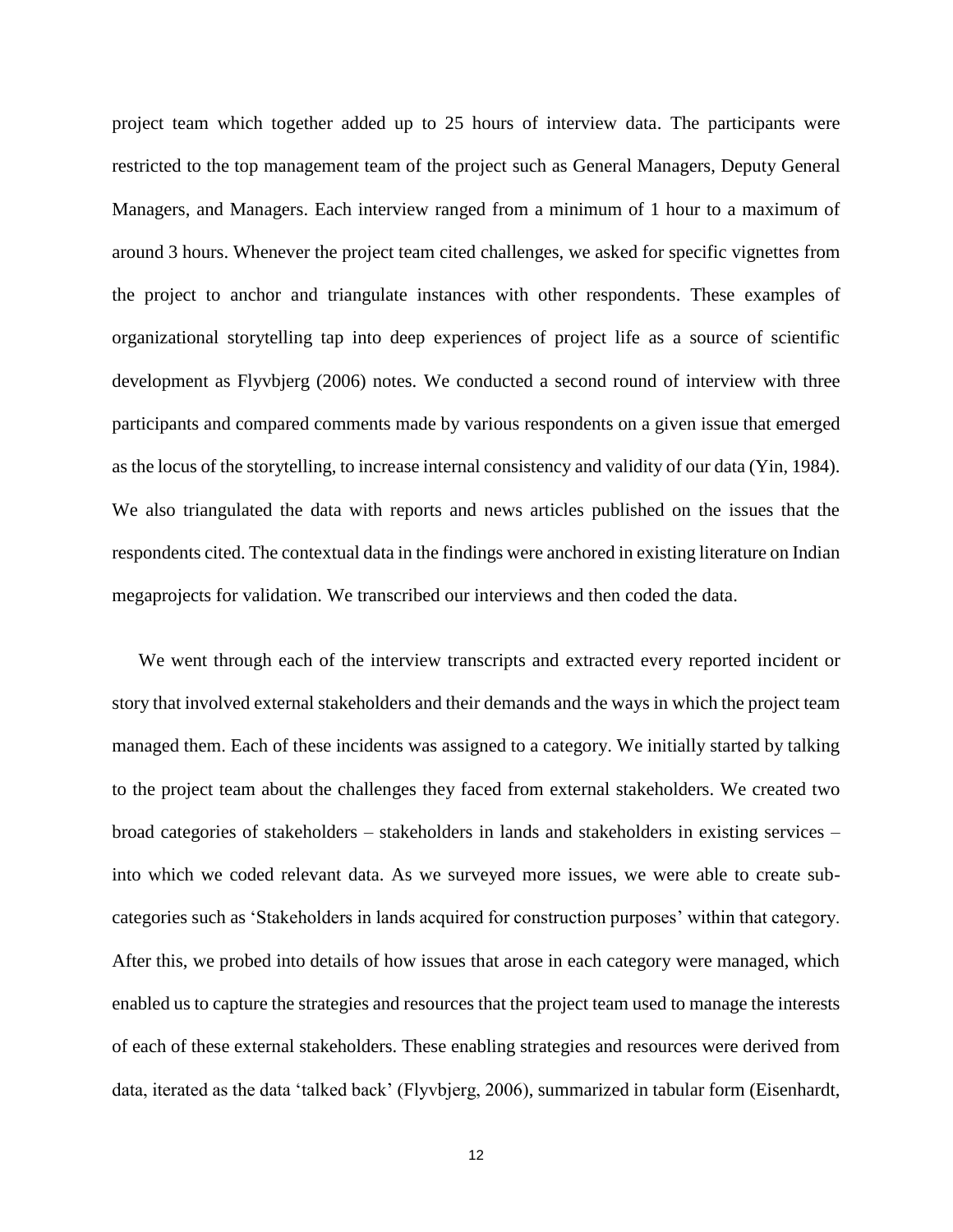1989), and were anchored in the 'influence tactics' theoretical framework and the 'bases of power' theoretical framework respectively.

## **4. FINDINGS**

The data we collected from the ABC megaproject was spread across two external stakeholder categories – stakeholders in lands and stakeholders in existing services. We now discuss each of these stakeholder categories in detail.

## **STAKEHOLDERS IN LANDS**

We discuss separately situations where stakeholders' land is acquired for construction purposes or disrupted due to construction.

## *Lands acquired for construction purposes*

The land required for construction purposes had to be acquired from multiple landowners involving both private and government owners. In some cases, the land was held and occupied legally and in other cases the land might be legally owned by an entity but occupied illegally by a section of the population squatting on that land – not an uncommon phenomenon in India. Land held legally might be owned either by private owners or government agencies.

The existing land acquisition act in India has provisions for private lands being acquired for 'public purposes', such as infrastructure development, by compensating the owner with a government guideline land value. Such valuation is often significantly lower than the market value of the property. Therefore, when a request for land acquisition is made, the owners typically will not give up the land voluntarily but go to the courts and submit reasons as to why the land should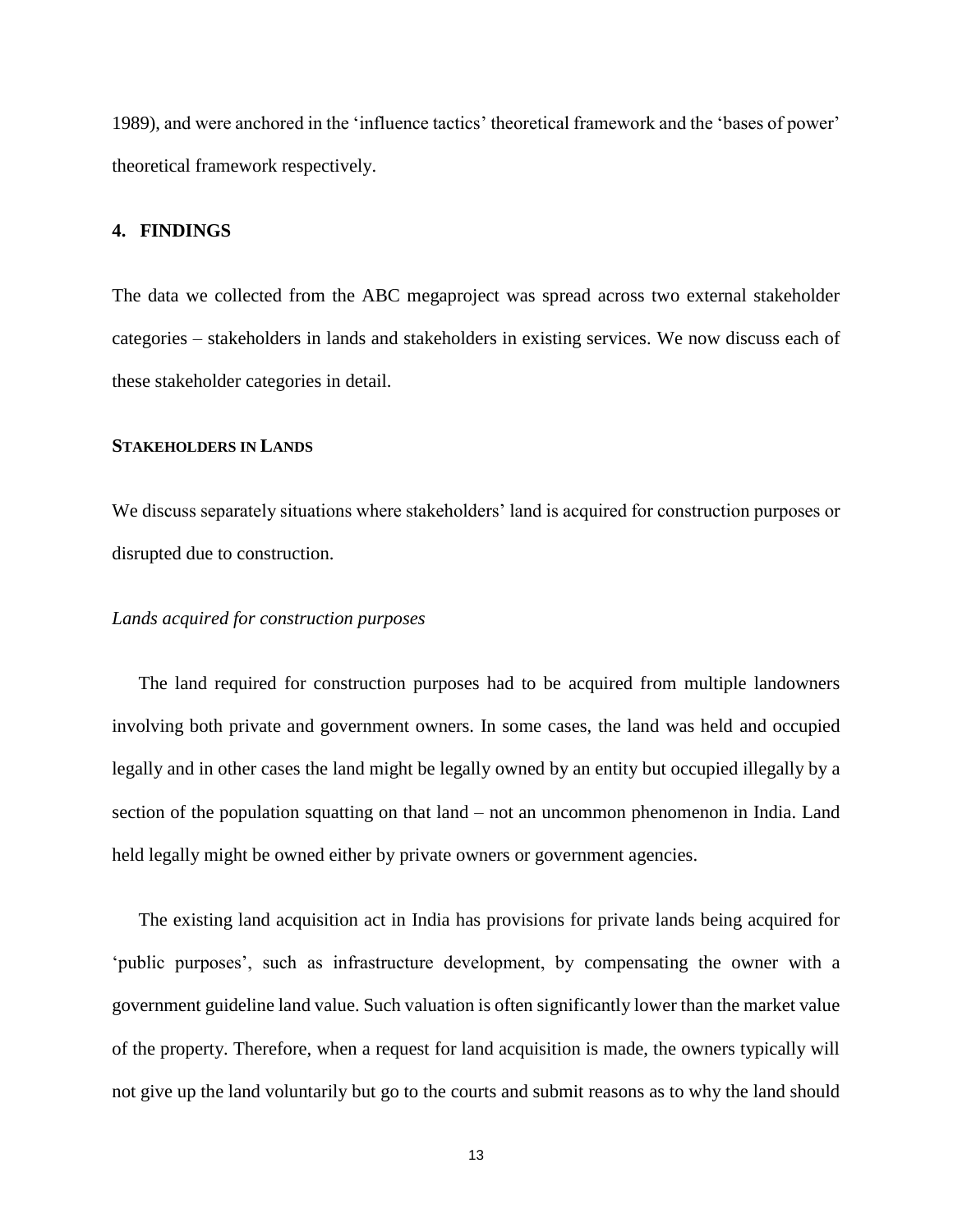not be compulsorily purchased. The reasons vary: typically, they might include proposals that alternative land is available for construction or that the land in question is the only resource that the family owns. Many infrastructure projects in India are critically delayed and even stalled due to the long litigation processes accompanying the attempts to acquire land (Singh, 2012; Iyer & Sagheer, 2009). The megaproject we researched adopted some specific strategies to mitigate issues in acquiring land from private owners. The ABC project organization decided to compensate the private owners with market rates to reduce litigation and complete the project on schedule. As a General Manager of the ABC project organization informed us:

"*One ground of land in this region actually cost INR 2 Crores [USD 320,000] while the guideline value of the same was INR 60 Lakhs [USD 94,000]. We were able to acquire land as we paid market prices.*"

In cases when private landowners were still reluctant to relinquish their land the acquisition team would personally visit them, seeking to convince them to give up their land for the 'public good.' Particular problems were encountered with land that housed religious and cultural buildings, such as temples and statues, because of their deeply symbolic value. In these cases, the project team would agree to construct a similar building in an alternative area using traditional temple contractors to satisfy the stakeholders. Such a humanistic approach to land acquisition in order to reduce time was noted in other megaprojects in India, such as the Konkan railway (Ashokan, 2015), where the project team provided existing market rates as compensation for land acquisition and even shifted a cemetery because of its constitution as a space of symbolic familial sentiment.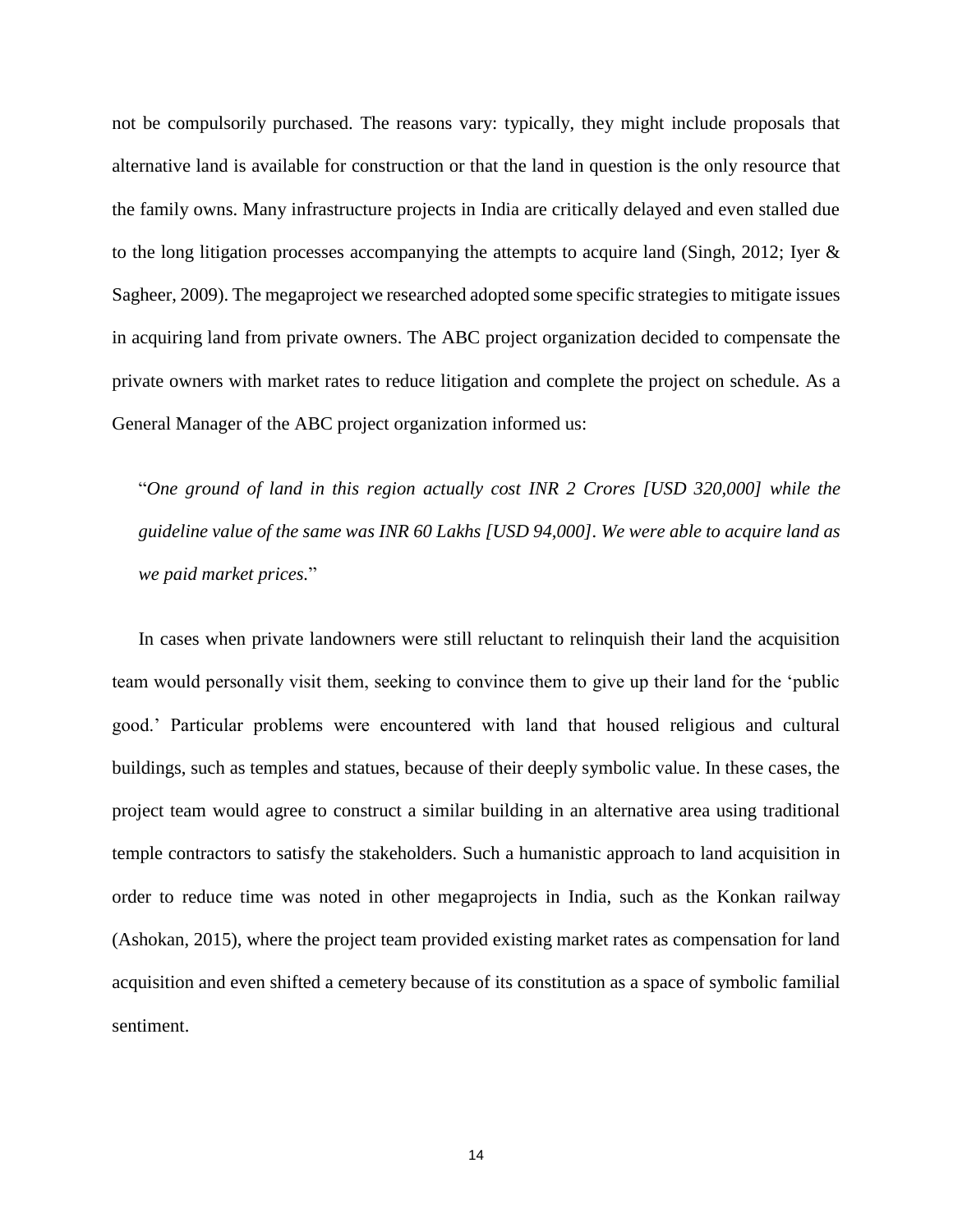There are no such land acquisition guidelines for acquiring lands from government bodies. In the case under consideration this included land held by the Indian Army, Railways and Airport Authority. Since there is no mandate for these government bodies to give up their land they simply refused to relinquish control, an approach that in the past has caused many projects simply to avoid planning to use land that belonged to other government bodies. In our case, one of the aims of the megaproject was to increase interconnectivity for an existing transportation system. The ABC project sought to connect the airport and rail network and thus it required hubs close to their facilities. After repeated rounds of talks, the railway and airport authority agreed to give some land for the construction of the elevated metro rail station to the project. The terms varied.

The airport agreed to this only if the structural construction within the airport premises could be handled by the airport themselves. They used this opportunity to design the station in a way that was aesthetically similar to the design of the airport, using many steel members, even constructing an extra level of parking for airport employees. The ABC project team had freedom to use funds for purposes such as speeding up the construction of the metro rail. On this issue, one senior manager from the ABC project organization remarked,

*"They [airport] also want something from us ... This [parking for airport employees] is an added facility for them ... these kinds of projects work that way only ... give and take ..."*

Railways, however, had a different set of demands. Railways had for a long time planned to extend an existing route. The land for the new railway station had been acquired but construction had not commenced due to last mile connectivity issues with the station, as a result of land acquisition challenges. The ABC project planned to build an elevated metro rail station on the same land as the new railway station and thus achieve interconnectivity between the two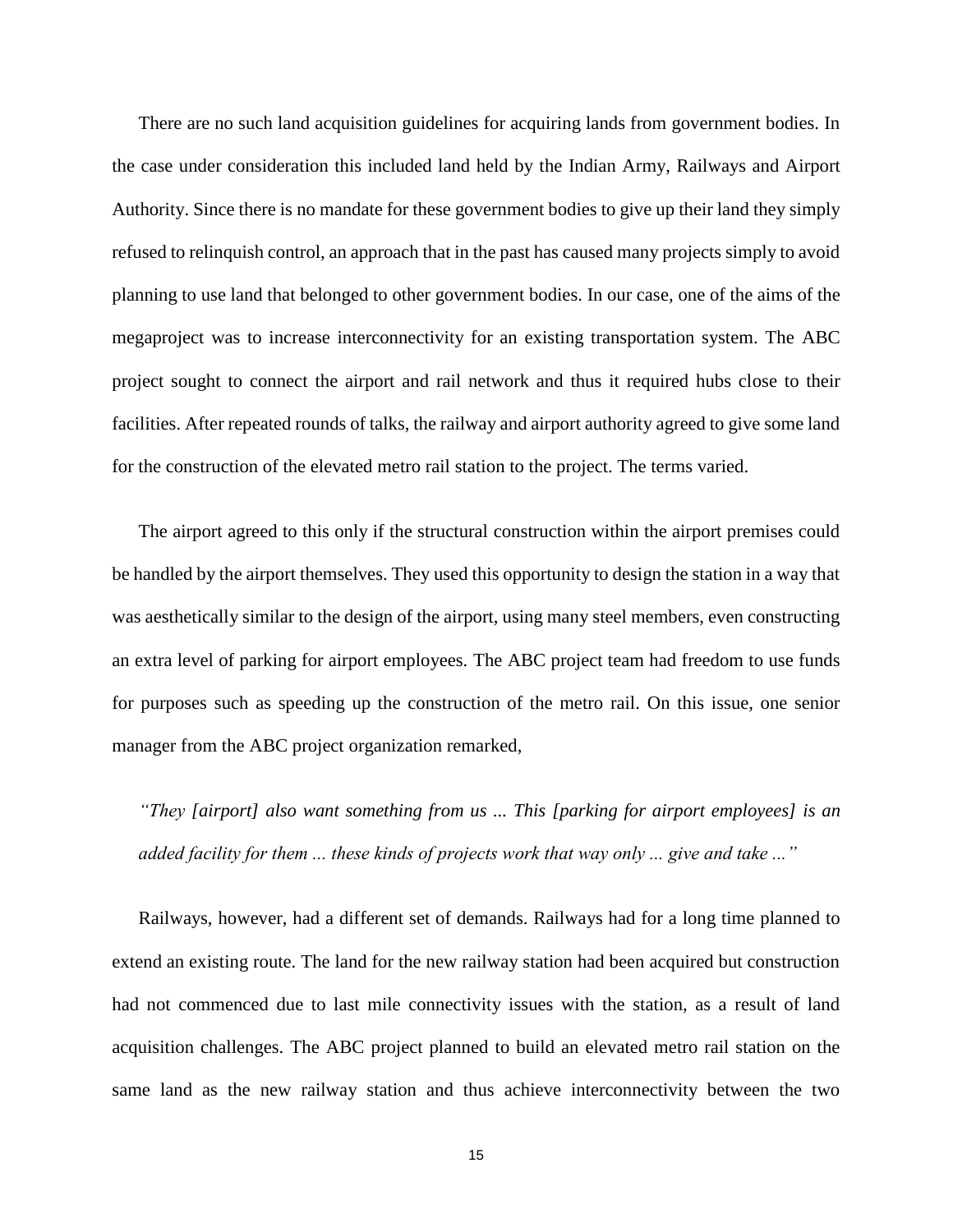transportation networks. The railways asked the ABC project organization also to construct their new railway station in exchange for the land.

Large chunks of land near the airport were held by the Indian Army and thus land acquisition from them was unavoidable. The talks with the Indian Army for the land did not work out as planned. The Indian Army sought an equivalent value of land elsewhere in the state. A small area of land in the city would amount, in equivalent value terms, to a vast area outside the city limits. However, the ABC project organization was unable to acquire the large area requested for this purpose. Consequently, the project had to scrap the plan for a depot as well as an elevated station exit and had to change the viaduct route all of which had been planned earlier on Indian Army land. The new viaduct route had to have sharper turns that meant the adoption of a construction methodology that was far more expensive than planned. These design and methodology changes were enabled by the ABC project, accommodating experts' experiences gained from other metros in India as well as in other countries across the world. As an official in-charge of trackwork construction remarked:

*"People are hired from Singapore metro, Delhi metro, etc., and they are given good positions too... even juniors, we [ABC project organization] give promotion and have accommodated here in higher positions"*

Government lands are sometimes occupied by illegal landholders who, by definition, lack the authority to be there: they are squatters, often occupying and using the land for generations; in other cases, people might be tricked into buying government lands offered by touts using fake sale deeds.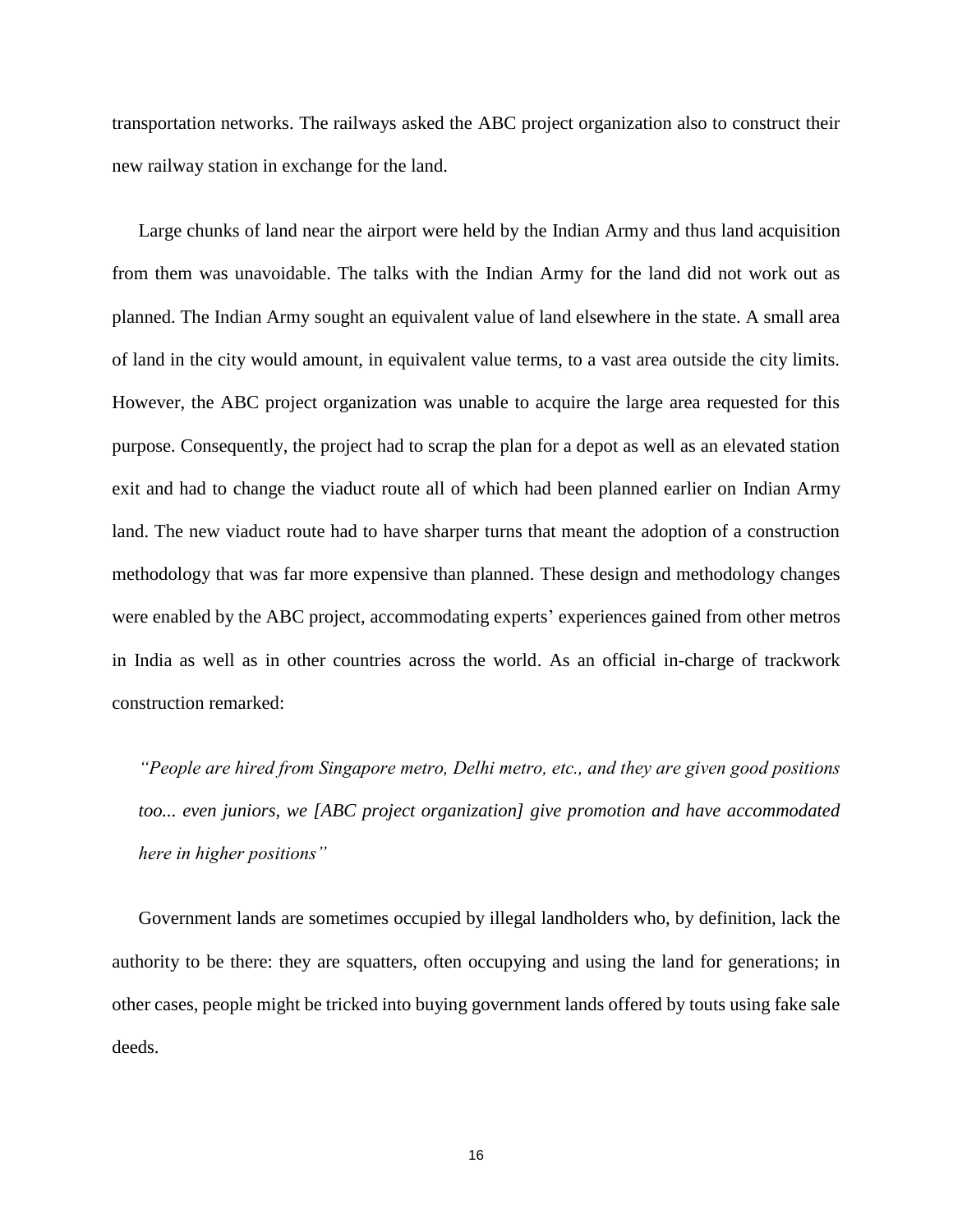Illegal landholders occupying government lands would, in most cases, be politically supported by local politicians or social movements. Many projects that had tried to remove them in the past had failed. In the ABC project case, there were a section of squatters who occupied land close to the airport runway. The project required this illegally occupied land for connectivity to the airport. Since the ABC project was a project of considerable political interest, the Deputy Chief Minister, a very influential political person in the area, came and spoke to the squatters, asking them to move elsewhere. Elected representatives hold a significant position in Indian society. Ashokan (2015) mentions similar instances where the central railway minister who was in support for the Konkan railway was able to persuade the state's chief minister and administrations in its favour.

Landholders with illegal titles were a different category to the squatters. These were people that had been cheated into purchasing government lands that they now occupied by 'con artists' making false claim to the land title. These actors had paid the market value for the land but lacked legitimate legal title. Until they received notice from the ABC project organization stating that the land they occupied was government land and now was allotted to the ABC project for construction, these landholders were unaware that they were illegal occupants. These cases were quite complex in terms of project negotiations. In the case of the ABC project the project team went to these illegal landholders and convinced them that while ABC project was entitled to use the full land for construction purposes the project required only a portion of the land in question: the remainder could still be occupied. The project team, made up of employees recruited on a contractual basis, warned the residents that if they went to court, they might end up losing all the land. Employees that were contracted, compared to government team members bound by the rules of bureaucracy, had more freedom to act and not be held accountable for doing so. As an official who was recruited on a contractual basis for five years remarked: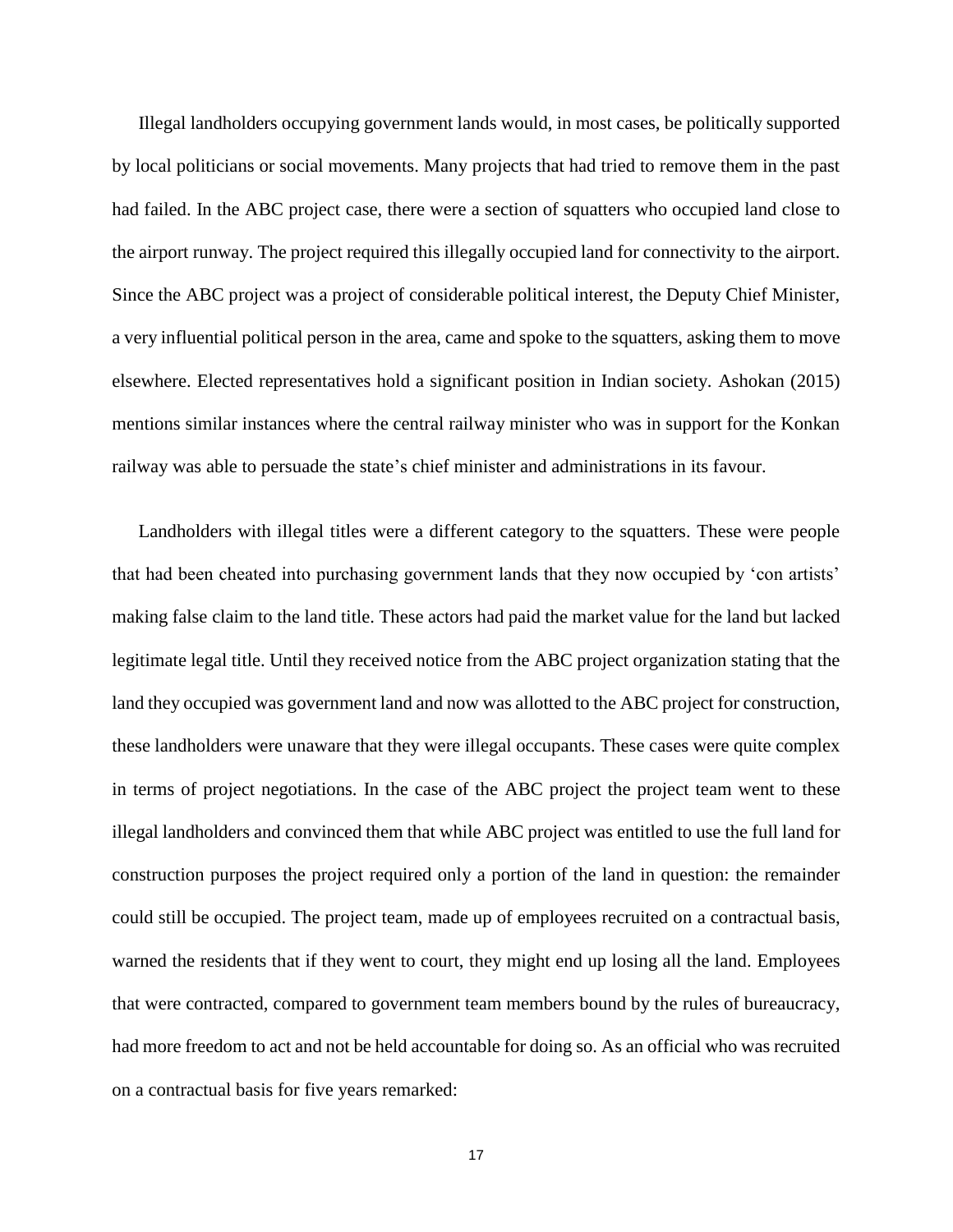*"The full land which they [illegal land holders who were cheated] occupy is legally given to us [ABC project organization] by the government ... if we take the land by force, they may go to court ... so we talked to them and warned them [persuaded] that they would lose the full land if they go to court ... If they agree now, we will only take what is required for our construction and spare the rest"*

Through this strategy of creating fear, and threatening legal process, the ABC project was able to save valuable time in dealing with these stakeholders to acquire the required land. Similarly, Ashokan (2015) noted how solving politically motivated environmental protests in Goa during the construction of the Konkan railway involved the central railway ministry sending a memo to the state government to pressure the government backed protesters, warning them that the state government would be liable to pay for delays caused.

#### *Lands on which construction had an impact*

Some landholders objected that the ABC project team was tunnelling under their private land. In such cases the project team asserted that, similar to the situation with mineral resources, landholders did not have legal rights to what lies 20 metres below their land. In another instance, when the landholders complained about the project blocking the entrance to their houses, the project team altered their designs to change the pier distances to accommodate stakeholder interest.

Ecological considerations also came into play. A total of 385 trees had to be cut down for construction of the ABC project. When the community around which the project was housed raised concerns about this, the project team resolved to plant around 59,000 trees and saplings throughout the area where the project had an impact. The community also expressed concerns at the reduction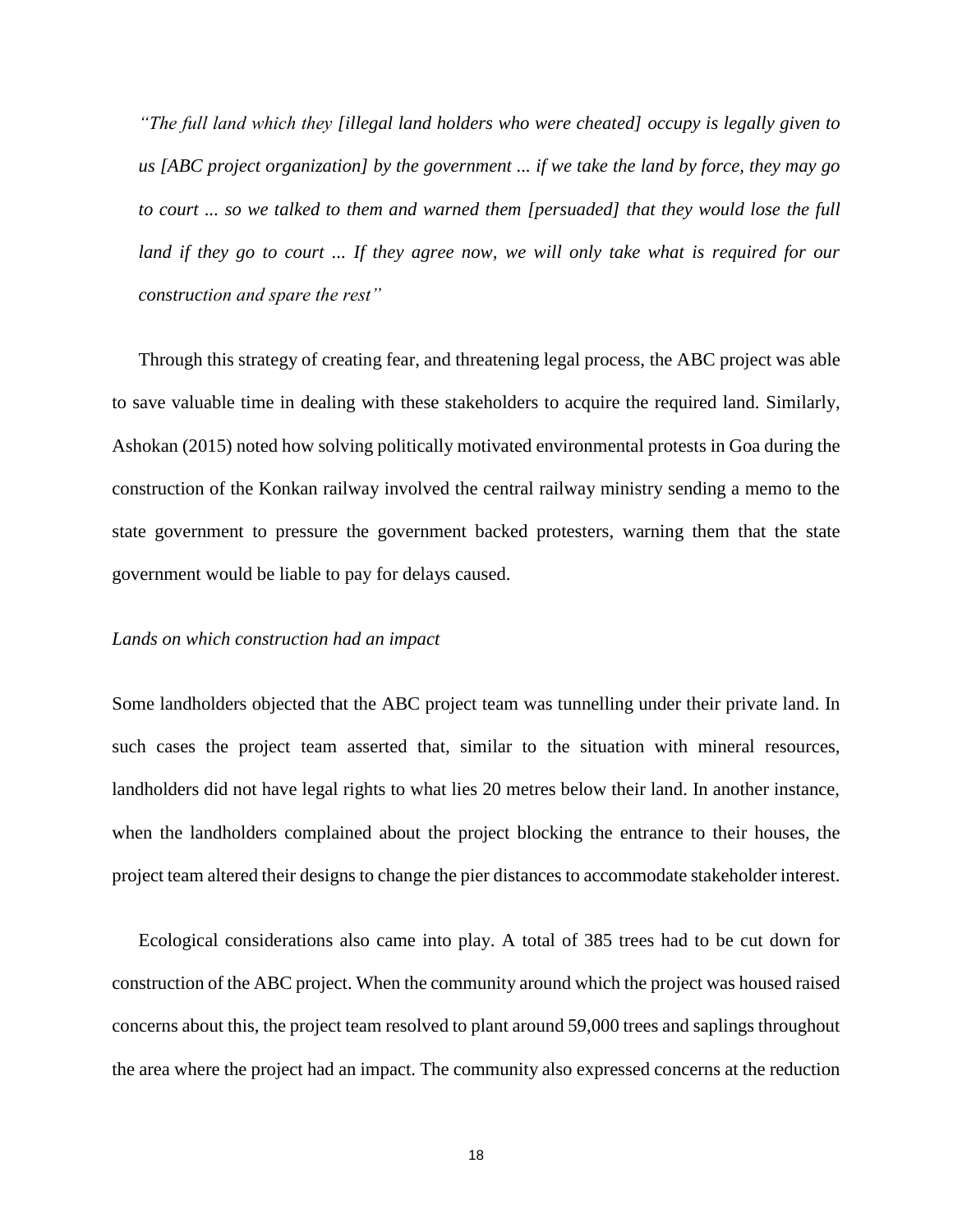of park areas to enable the construction of the project. In response, the project team agreed to develop and maintain parks under the metro rail viaducts and on the station land. Unused lands owned by the highway department that were near the metro rail stations were converted to parks and subsequently were to be maintained by the project organization. The project team also agreed to renovate the parks affected due to construction after the construction was completed. Similarly, during the construction works of the Konkan Railway (Ashokan, 2015) the project team gifted wells, pipes, culverts and roads to the community affected due to construction.

Megaprojects in construction are noisy, dirty and draining of energy. The construction and operation of the metro rail was criticised by landholders along its alignment for its noise and vibration impact. The project team agreed to monitor these levels frequently and take adequate steps to keep their impact within permissible limits. In terms of energy, the metro rail project operates on electricity, represented as being an environmental friendly and clean alternative to diesel. However, the project is housed in a city which suffers from electricity outages which the metro rail, it was feared, would exacerbate. To address the concerns of the community at large – in particular those residents who lived close to the metro - about the project drawing electricity from the common pool and thus increasing disruptions due to power outages, the project team agreed to install solar panels on all metro stations and in other locations accessible to the project. The team stated that they would export the surplus energy produced to the grid to address the needs of the community at large.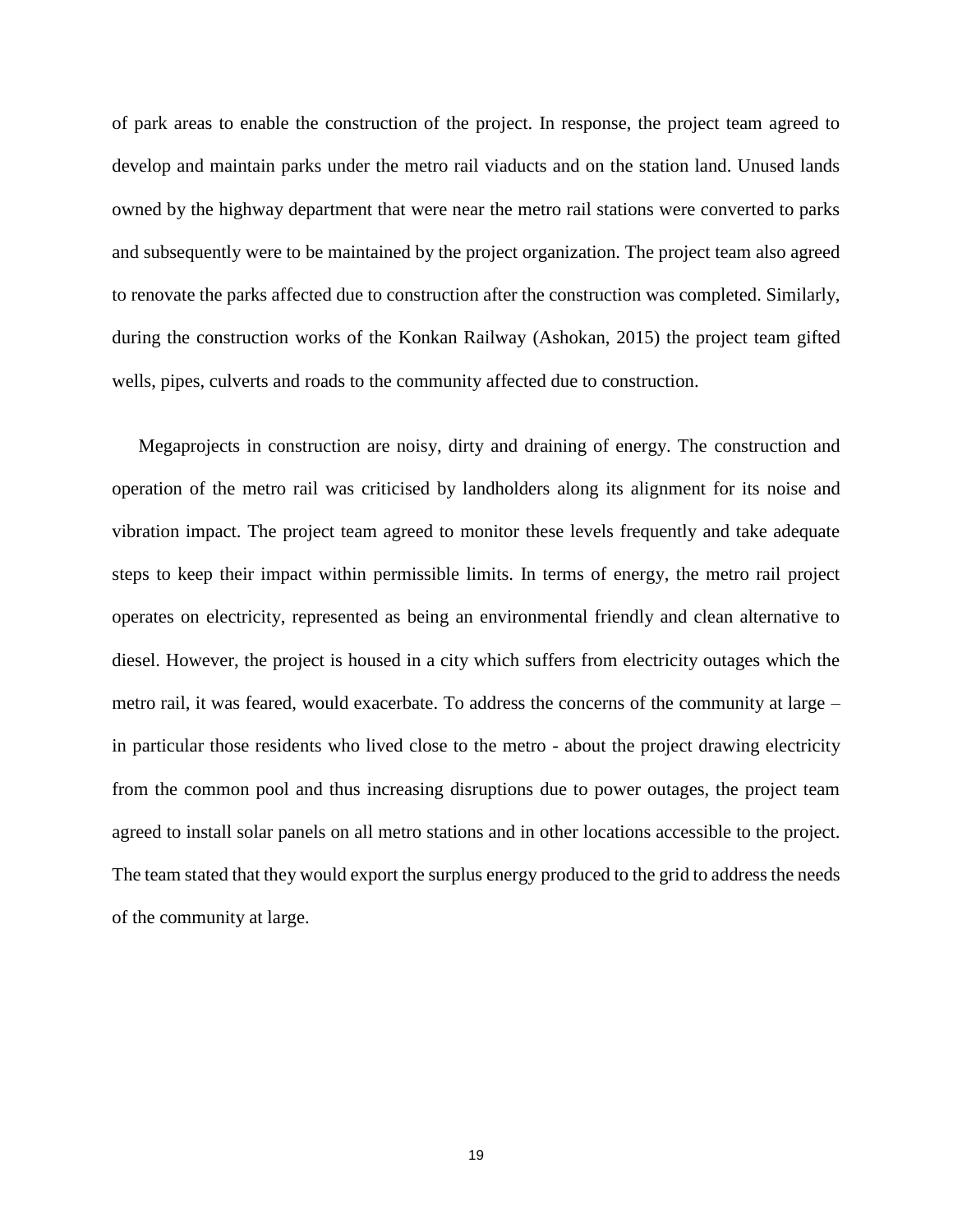#### **STAKEHOLDERS IN EXISTING SERVICES**

The megaproject was situated within an existing urban system and during its construction and operation many existing services would be adversely affected. The agencies responsible for these services, not surprisingly, put the interests of their organizations before those of the megaproject.

A network of services such as electricity, drinking water, sewerage, telecommunication etc., are required for the welfare of the population in the city and disruption to any of these affect the business and livelihood of many residents. Most of the construction work for the stations and viaduct for the elevated stretch were located beside the highway, which was also the site of all underground utilities.

Coordination with the utility owners was required to ascertain the position of utilities, to shift these and to repair/restore utilities damaged during construction. The ABC project organization and the contractor organization mandated to construct the project approached these utility owners, seeking their cooperation. Arranging appointments with the government staff of these agencies proved troublesome due to multiple bureaucratic procedures - oftentimes the contractor representative would spend hours waiting and never be able to make the planned appointment. To counter delays the ABC project organization hired employees on deputation from these utility owners, such as the electricity, water and sewerage boards and from the government telecommunication board for a period of four to five years to facilitate construction. These recruits, being from the same utility organization, had good relations with their colleagues, thereby speeding up the utility shifting process. The ABC megaproject had adequate political support to request the state government bureaucracy to deputize staff from other government agencies to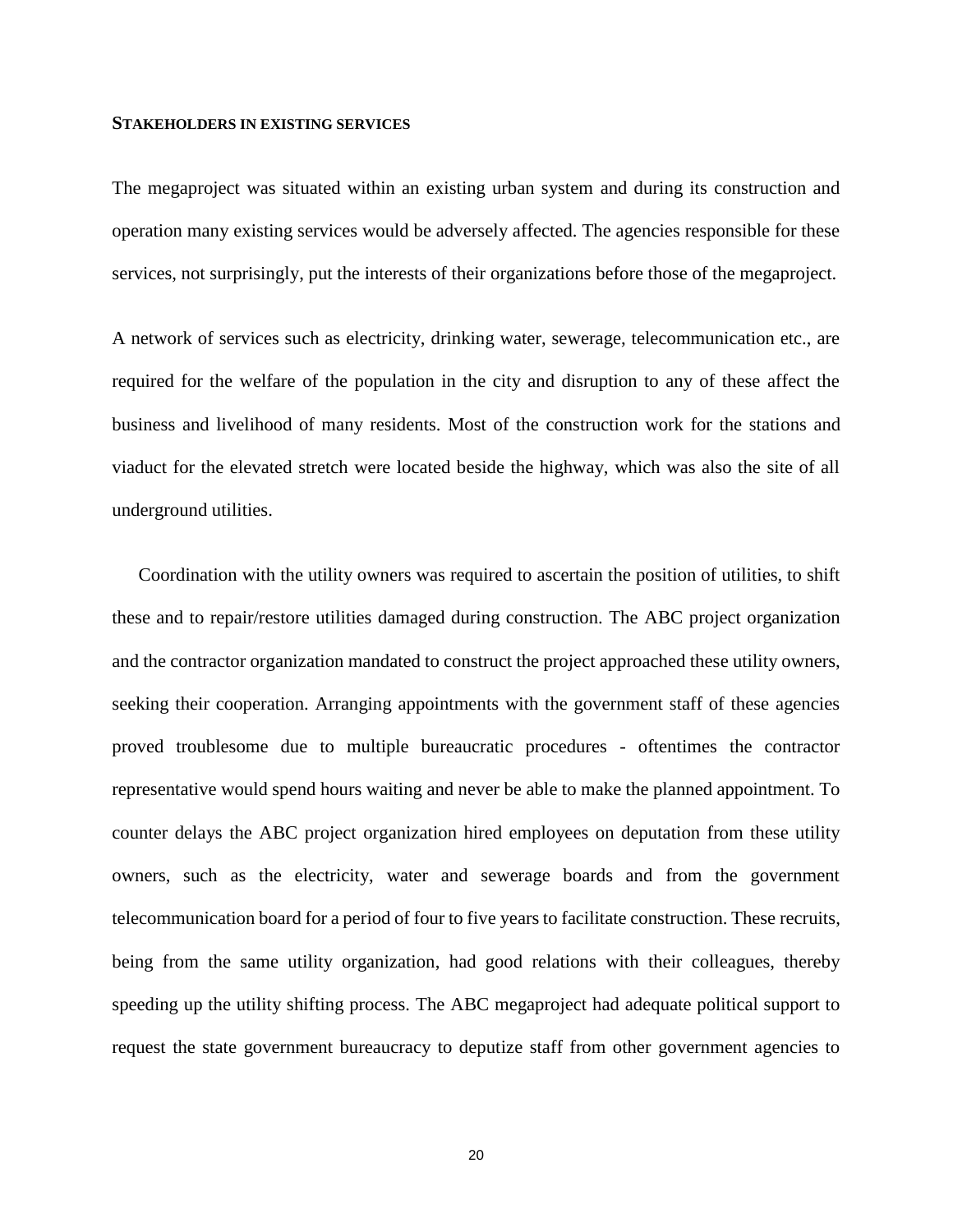enable better coordination. One of the top officials in the Human Resource Department in the ABC project organization commented:

"*We [ABC project organization] are given authority by the Chief Secretary [of the state government] to get anyone deputed on board from other agencies [government] for long-term coordination*"

These deputed employees represent the ABC project and sit at the project site as their main job is site related work. On the day to day work of the deputed employees, the Joint General Manager of construction works mentioned:

*"Whenever electric issues are intersecting our work, these fellows [deputed employees from electricity board] will go and deposit the amount to their office, coordinate shifting etc., because without knowing, we cannot touch their work"*

The deputed employees also helped the project in indecisive situations as they played a role in fruitful discussions, often leading to solutions with mutual benefits. In cases where electricity disruption was inevitable, the electricity board asked the ABC project organization to arrange alternative supply with their specialised list of contractors (due to safety and supervisory reasons).

In some instances with the drinking water and sewerage board, the project team, following instructions from the water authorities, had to shift these heavy utilities to a new location temporarily and then replace them back in the old location after construction works were complete. Through the ABC project organization undertaking to do these works many bureaucratic procedures were avoided and time lost due to delayed action by the utility agency was saved but at the cost of increased project expenditure. In one case, the construction of a station foundation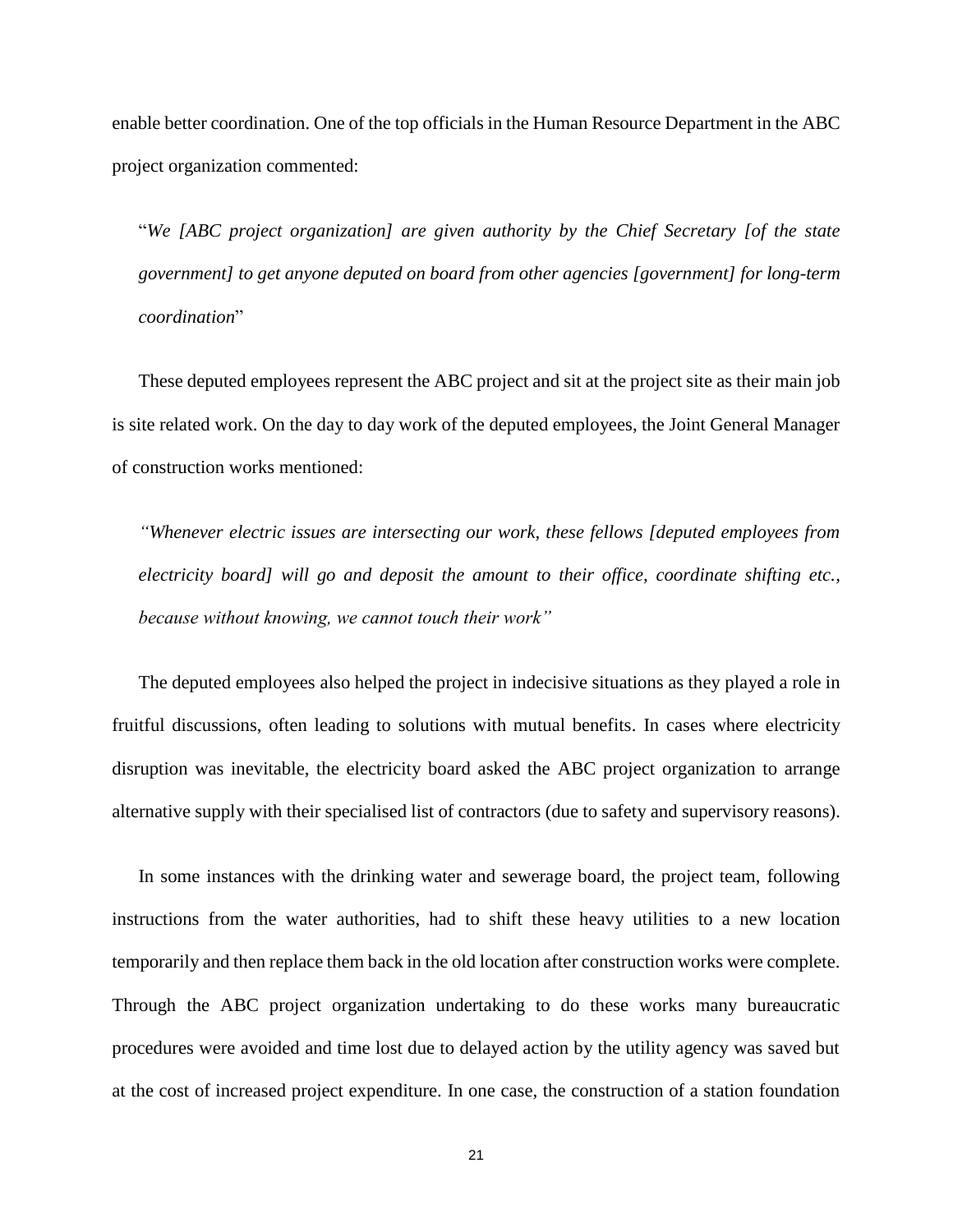could not occur as planned because of the presence of water lines that proved impossible to move and thus the ABC project organization had to change the design of the foundation they were building, based on the available land. An official who was involved in this design change commented,

*"We [design team] will be designing piles beautifully, but only once the excavation starts we will be able to know the real challenges underneath ... the challenges faced mainly were because of utilities and not due to ground conditions ... we sometimes had to adjust [be flexible] for the utilities and use eccentric foundation designs to accommodate the utilities"*

The government telecommunication utility was very particular about the disruption of their services, including telephonic and Internet connections. Unlike the electricity and water sectors this sector had undergone liberalization and hence there were many private players who own and operate the network competing with the governmental agency. The government telecommunication agency regarded any disruption of this service severely with heavy fines on the project, as it would result in a loss of business to competitors. On some occasions the ABC project organization had to shift these telecommunication utilities at their own cost and build quite a few 'state of the art' inspection chambers at the request of the government agencies, as informants reported:

*"We [ABC project organization] were asked [by the telecommunication government agency] to install new and modern cabling system with inspection chambers in place of the conventional cabling systems that we wanted to shift ... We did it for them free of cost [extra work for stakeholders] even though we were not obliged to do so"*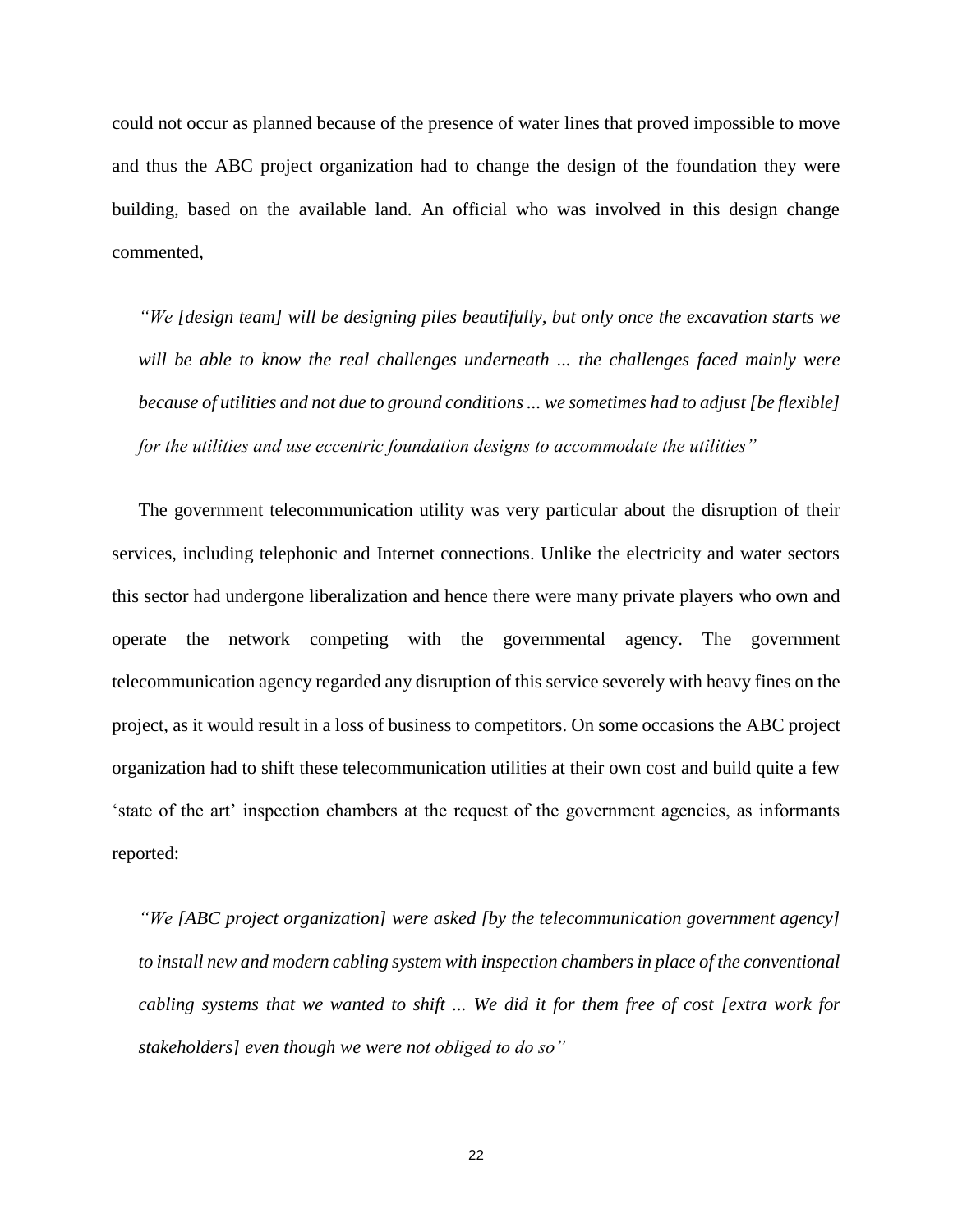The private telecom utilities responded quite differently compared to the government counterparts. When the metro rail organisation informed them about their lines in the construction zone and requested that they shift them, these private agencies responded quickly and either shifted the utility or made alternative arrangements at their own cost. They were proactive, shown in the way that regarded the risk of service disruption as more pressing than a lack of revenue.

The project team had to handle roadway traffic during construction as the metro rail viaducts were planned along the median strip of the highway. The highway network is under the control of the Highways Department while the Traffic Police Department is responsible for maintaining an uninterrupted traffic flow. To enable coordination, the ABC project organization received a highlevel police officer and a senior official from the highways department on a deputised basis to enable relatively seamless coordination. Whenever construction work required a longer period than anticipated, the project team proposed diversions and received approval from the highway department and traffic police department. To achieve these approvals, the ABC project organization submitted traffic diversion plans to their offices and even showed live simulations on how the new diversion would affect the traffic. These government offices gave permission only after ascertaining that traffic disruptions would be minimal. They looked at the traffic volume and allowed construction only during the night hours when the traffic volume was low. Movement of equipment, such as transit mixers, cranes, trailers and boom placers, were also restricted to night time when traffic was much less dense.

The airport posed a special challenge for the metro rail project due to the height restrictions that were required during construction to ensure a flight's safe vertical clearance, which restricted the use of tall cranes. The project team had to change the construction methodologies for a few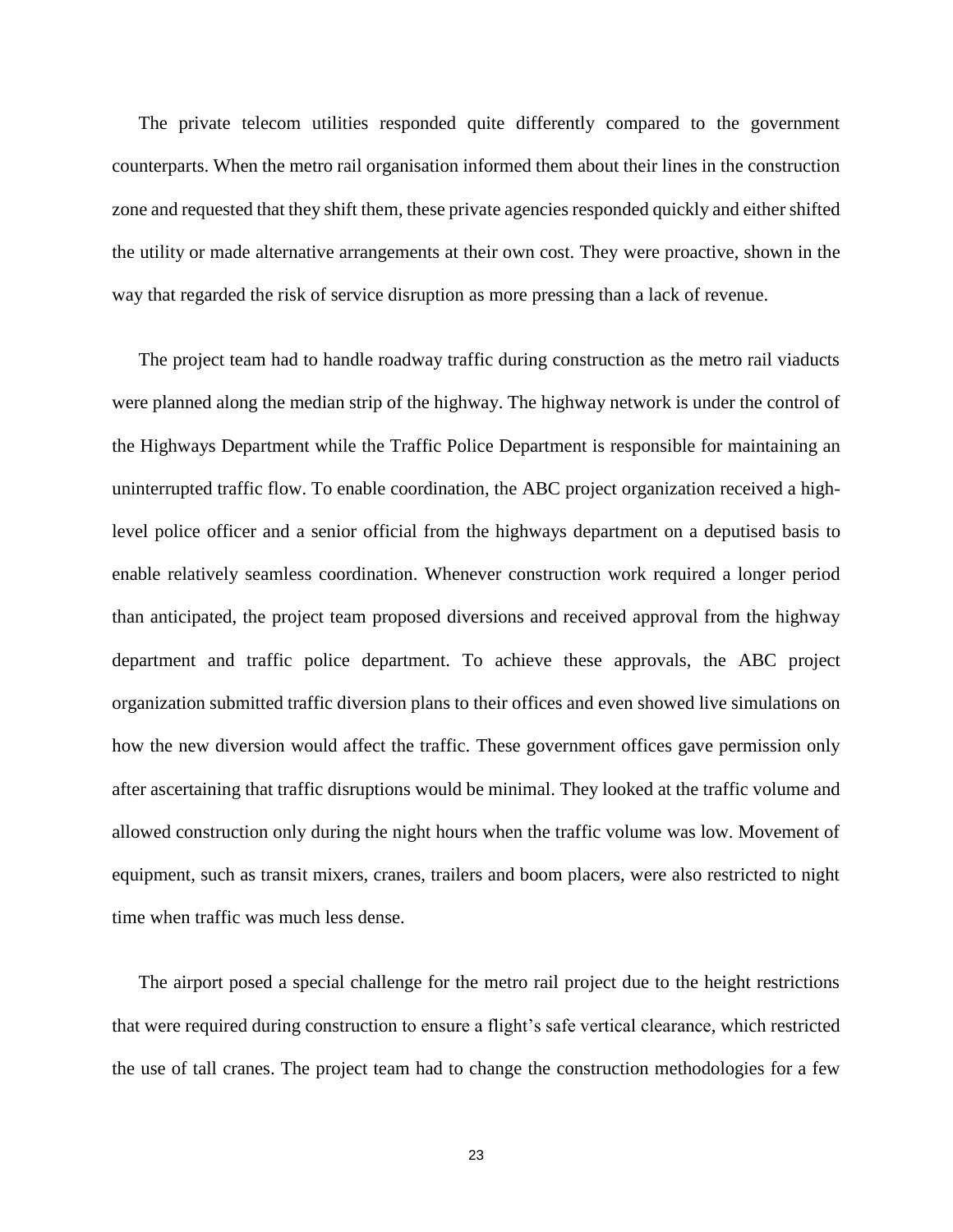stations because of restrictions on the use of tall cranes for lifting structural members. They used an approach of multiple launchings to reach the required height with a short crane. In spite of this, there were time restrictions on working at these heights so as to cause only minimum disturbance to air traffic. Unlike highway traffic, airport traffic was at its peak during the night hours as most international flights operated during this time. Even after repeated rounds of negotiations, the airport authority only agreed to allow six hours of work per week for construction of these stations. To facilitate coordination with the airport authorities, the project organization hired a manager who had construction work experience in two international airports in India to head construction and coordination along the airport stretch, even though he had no special metro rail experience. The manager knew many of the present employees of the airport and had a good relationship with the director of the airport, which improved coordination for the metro rail project. The project team had to change a 500-metre elevated section near an auxillary runway (as per the DPR) to an underground section complying with the request of the airport authority. The authority said that the section was too close to the runway to satisfy the vertical clearance requirements. There were height restrictions for two stations that were situated within the air funnel region. The project team changed the design from a curved roof to flat roof to accommodate the height restrictions. The authority also expressed concerns about the electronic interference that the 25KV electric supply on the viaducts might cause to the aircraft systems. The ABC project organization carried out a detailed electronic interference study with the help of a premier educational institute that concluded that no such electronic interference with the aircrafts would occur. Next, the airport authority said that moving trains would cause visual disturbance for pilots nearing the landing zone. Thus, FRP sheets with red and white stripes designed to restrict any visual disturbance to the pilots when they neared the landing zone were used to cover all the metro rail track sections that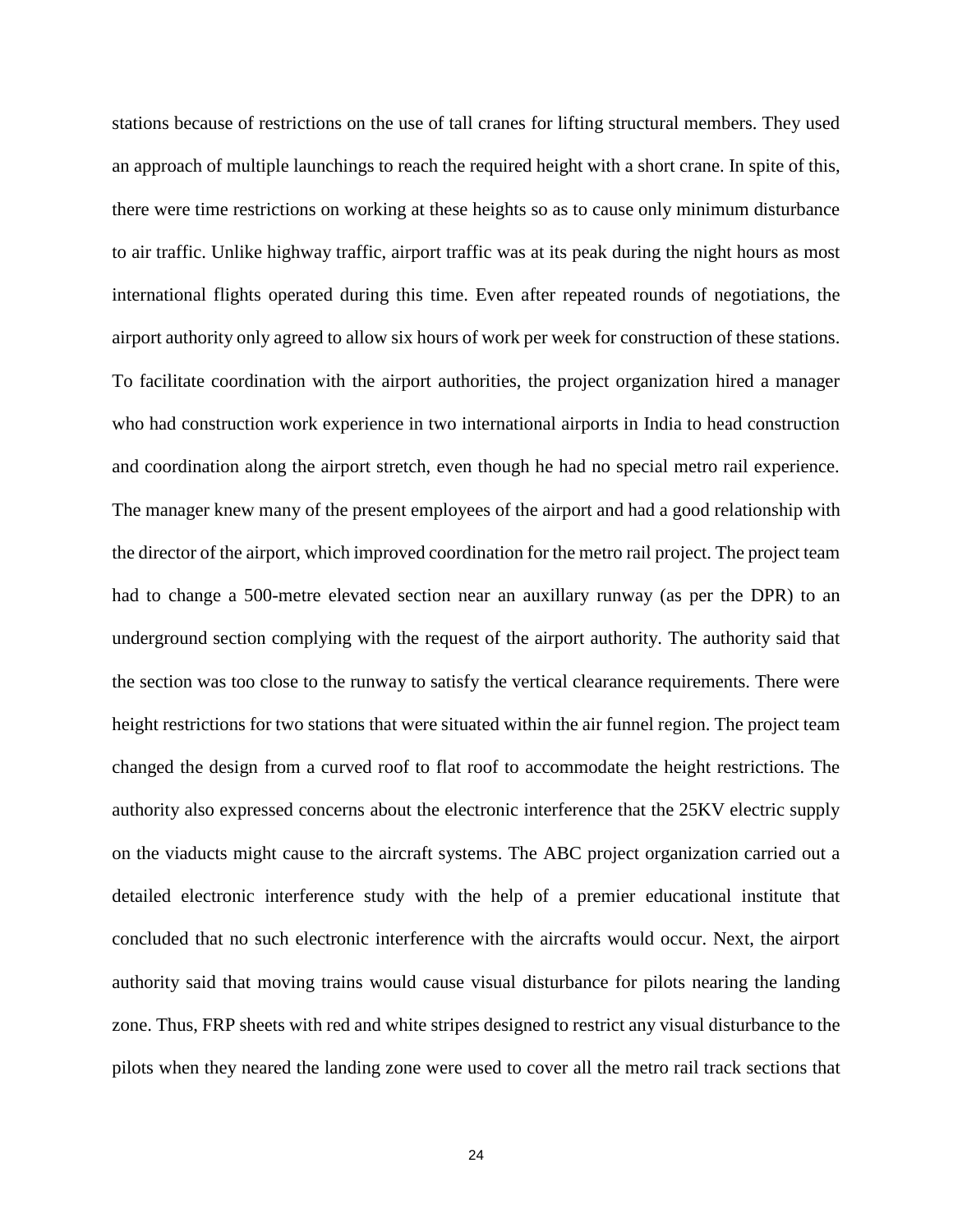were located under the air funnel region. An official who was involved in this coordination remarked,

*"They [Airport authority] have codal provisions for their flight zone that there should not be any visual disturbances during flight landing and taking off ... we [ABC project team] had a lot of meetings with airport authority and finally we together decided to use shielding ... they wanted it in red and white check colour ... this was not there in our initial design and was an extra work"*

The city has a suburban rail network that transports around 1.76 million people per day and is the lifeline of the city. The metro rail intended to connect to one of the main stations in this network. To do so, the ABC project organization planned a 105-metre concrete bridge above an operational suburban rail. When the project team approached the railway department for permissions to construct the bridge the railway authorities advised that concrete bridges were not permitted above the rails as a precautionary measure, due to the probability of heavy damage being sustained by the service below in case of collapse. The project team, amongst whom were engineers with expertise in designing bridges, proposed as an alternative the use of a steel bridge, which would create less damage in case of collapse and have lesser deflection compared to the concrete bridge. The expertise of these special talents helped the ABC project propose innovative design to persuade the railway department to accept the proposed solution. Thus, after multiple considerations of a suitable design for a long steel bridge, the railway authorities gave approval for a two-span open web steel bridge. While the planned cost for the bridge was INR 80 Million, it was completed at INR 210 Million. The construction permission for this bridge was restricted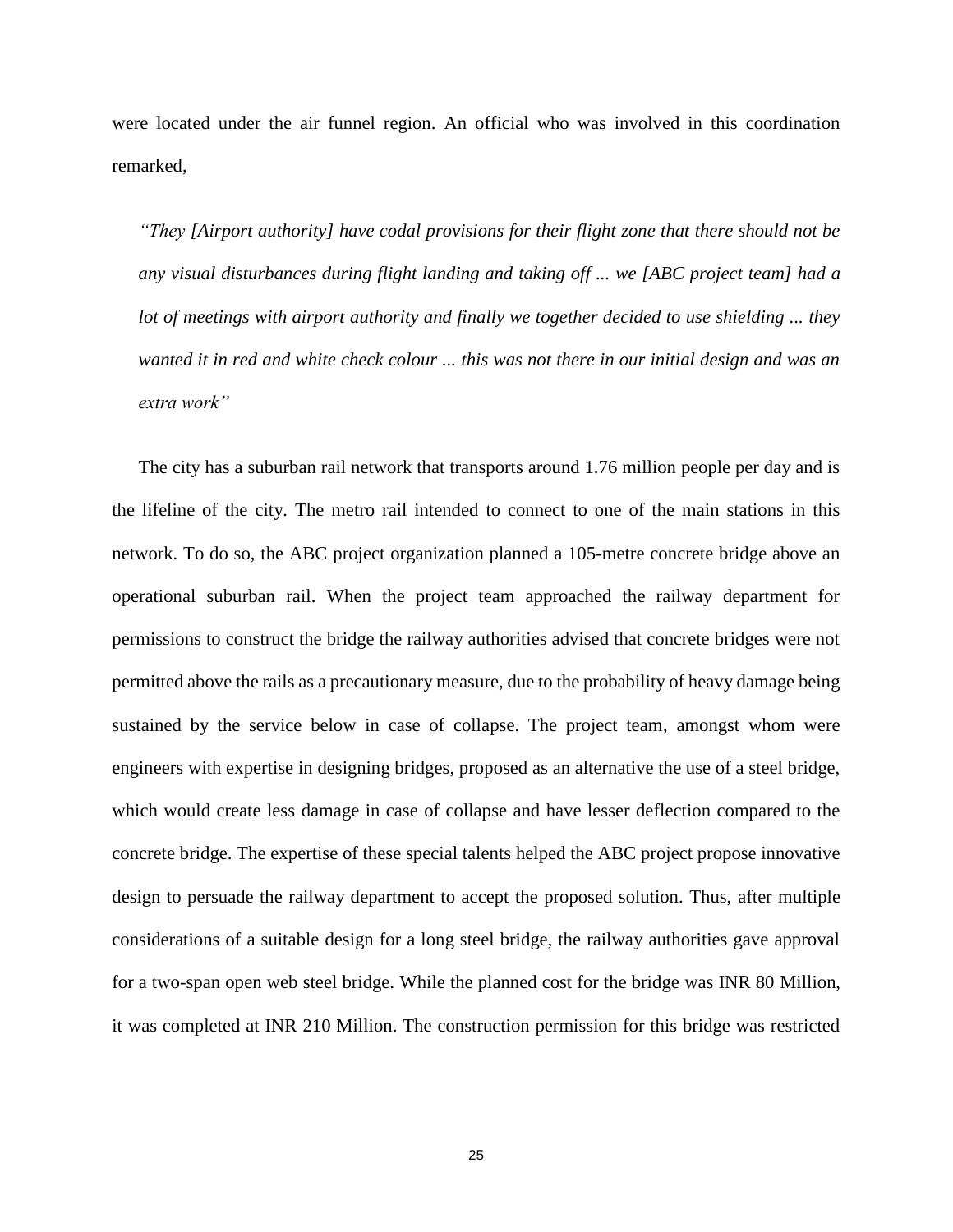for safety reasons to only three hours at night after the daily operation and maintenance schedule of the suburban rail network had been completed.

We see that the project team resorted to different strategies to deal with the external stakeholders in lands and existing services. From the ABC project discussed above, 27 different strategic practices pertaining to specific stakeholder management instances that spanned across stakeholder types, and the categories under which they were coded are consolidated in Table 1 for quick reference.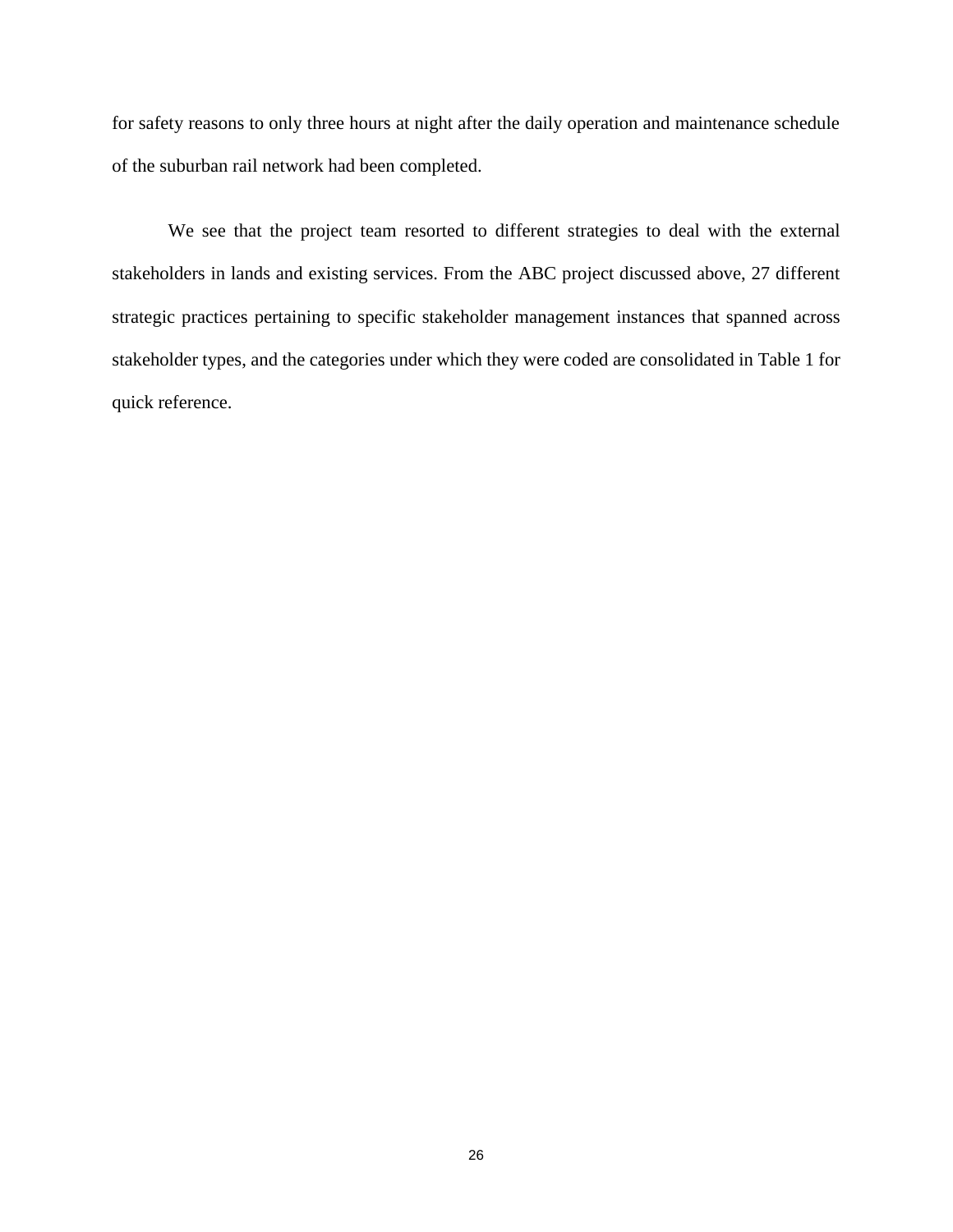| SI <sub>No</sub> | <b>Practice</b>                                                                                                             | <b>Strategy Category</b>       |
|------------------|-----------------------------------------------------------------------------------------------------------------------------|--------------------------------|
| 1                | Market land rates paid for acquiring private land                                                                           | Give and take                  |
| $\overline{2}$   | Repeated visits to private land holders and inspired them to give up<br>the land for public good                            | Persuasion                     |
| 3                | Constructed a new temple in a new land with traditional temple<br>contractors                                               | Give and take                  |
| 4                | Interconnectivity rationale for convincing other infrastructure services<br>to give land                                    | Persuasion                     |
| 5                | Extra level of parking facility for airport employees in exchange for<br>land rights                                        | Give and take                  |
| 6                | Construct new station for railways in exchange for land rights                                                              | Give and take                  |
| $\overline{7}$   | New design around the Indian Army land with sharper turns using a<br>new methodology                                        | Flexibility                    |
| 8                | Get the deputy Chief Minister to talk with illegal land holders and<br>convince them to leave the land                      | Persuasion                     |
| 9                | Warned to acquire everything when illegal landholder without legal<br>rights refused to give land required for construction | Persuasion                     |
| 10               | No legal right 20m below owner's land stating excavation of minerals<br>as an example                                       | Persuasion                     |
| 11               | Designs altered to change the pier distance and address the land<br>holders grievances                                      | Flexibility                    |
| 12               | 59,000 trees and saplings planted and agreed to restore parks                                                               | Extra work for<br>stakeholders |
| 13               | Installed solar panels in metro stations and other accessible locations                                                     | Extra work for<br>stakeholders |
| 14               | Agreed to frequently monitor noise and vibrations levels and take<br>adequate steps to keep them within permissible limits  | Extra work for<br>stakeholders |
| 15               | Recruit people on deputation to get work done from their colleagues<br>in government services                               | Deputation                     |
| 16               | Built state of the art inspection chambers while shifting state-owned<br>communication networks                             | Extra work for<br>stakeholders |
| 17               | Shift the water line using own funds                                                                                        | Extra work for<br>stakeholders |

|  | Table 1: Summary of stakeholder management strategies practiced in the ABC project case |
|--|-----------------------------------------------------------------------------------------|
|--|-----------------------------------------------------------------------------------------|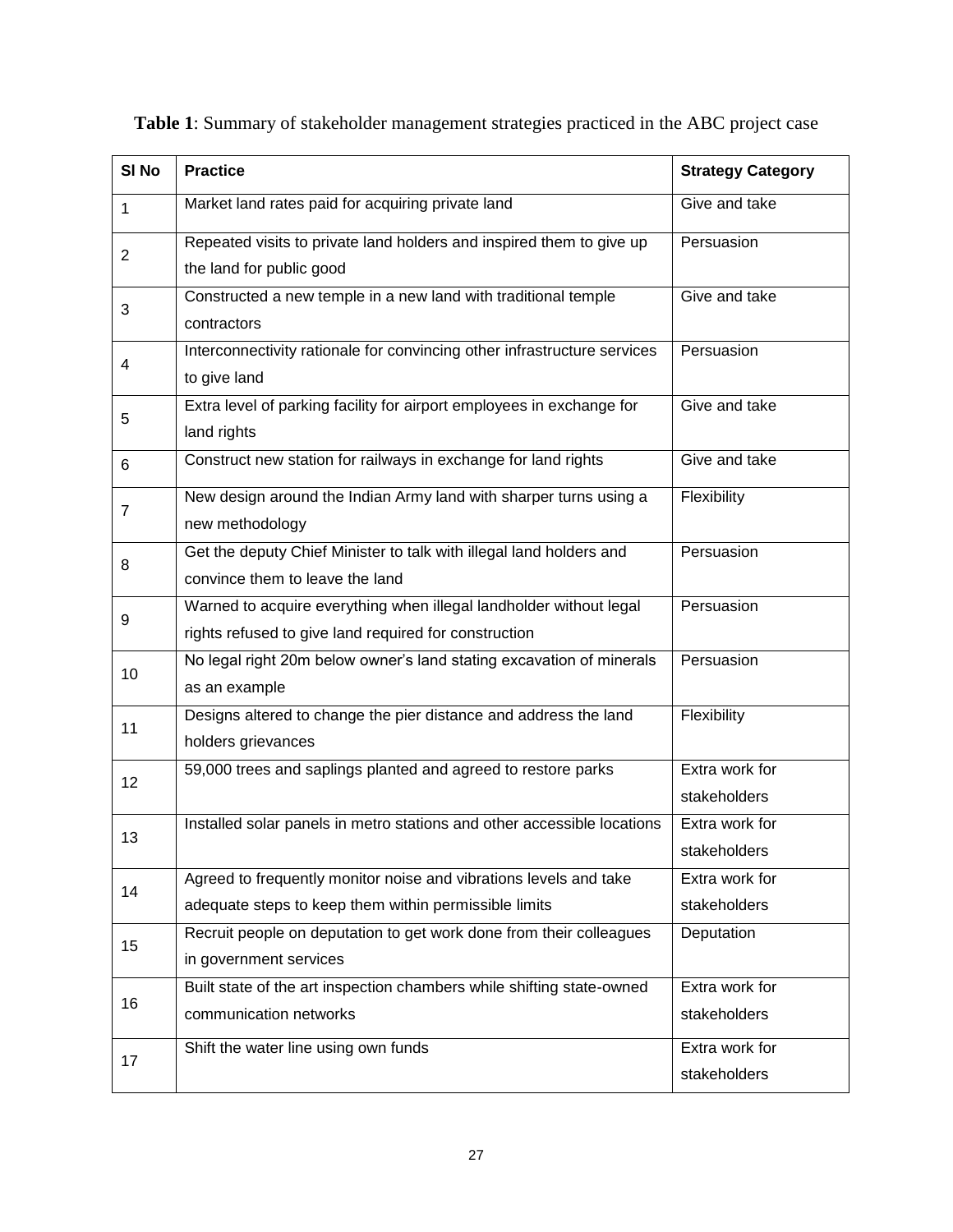| 18 | Pays funds to electricity board to shift the cables                     | Extra work for |
|----|-------------------------------------------------------------------------|----------------|
|    |                                                                         | stakeholders   |
| 19 | Construct footing within available space when water lines could not     | Flexibility    |
|    | be shifted                                                              |                |
| 20 | Construction only during night hours where vehicular traffic is less    | Flexibility    |
|    | and when suburban rail is not operational                               |                |
| 21 | Used a complicated methodology near airport areas when big cranes       | Flexibility    |
|    | could not be used                                                       |                |
| 22 | Recruit talent who has relational experience with Airport authority to  | Deputation     |
|    | enable coordination                                                     |                |
| 23 | Steel bridge design instead of concrete bridge over railway             | Flexibility    |
| 24 | A 500m section was changed to underground near the airport runway       | Flexibility    |
| 25 | The tracks near air traffic funnel area was covered with FRP sheets     | Extra work for |
|    | to reduce visual hindrance to the pilots                                | stakeholders   |
| 26 | Changed two stations from curved to flat top for satisfying the airport | Flexibility    |
|    | zone height limits                                                      |                |
| 27 | Get educational institutes to certify that there is no electronic       | Persuasion     |
|    | interference from 25 KV OHL lines near airport                          |                |
|    |                                                                         |                |

# **5. DISCUSSION**

The findings from the ABC project show that megaprojects experience different sets of interests and demands, depending on the external stakeholders involved. To manage these interests, the project team resorted to different emergent strategies. The analysis of the project team's strategies and resource bases in the ABC project from a power perspective helps us understand how the project team combatted different types of stakeholder challenges in project settings.

## **I. STRATEGIES IN PRACTICE FOR MANAGING EXTERNAL STAKEHOLDERS**

The project team used an emergent set of five strategies, each composed of distinct clusters of influence tactics. Each of these strategies is discussed below.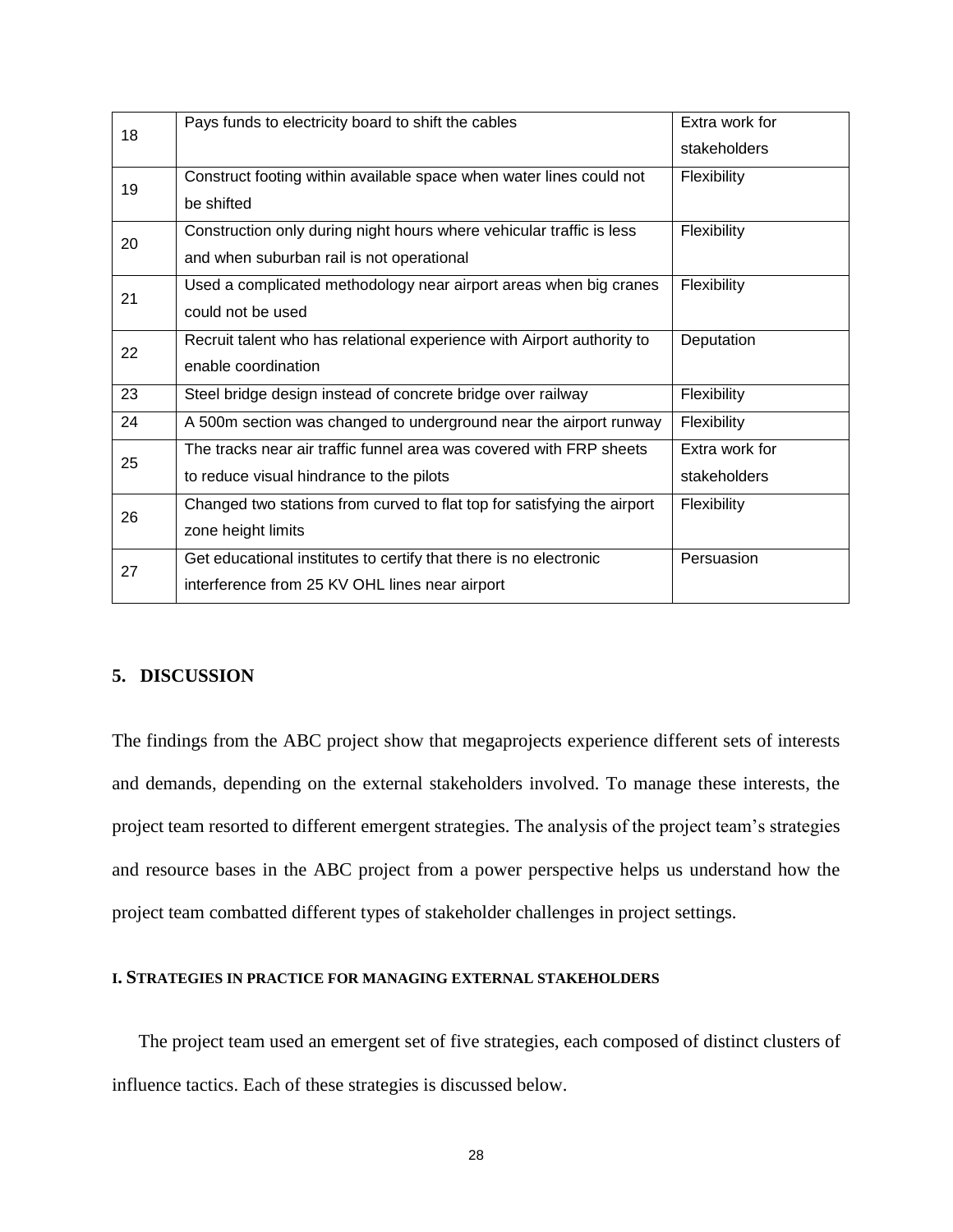- 1. *Persuasion* we see the project team use persuasion to convince the legal landholders who refused to move, even after providing market rate compensation through referring to a public good and using 'inspirational appeals' (Yukl & Tracey, 1992). The project team combined this inspirational appeal with some 'pressure' (Yukl & Tracey, 1992), 'rational persuasion' (Yukl & Tracey, 1992) and 'consultation' (Yukl & Tracey, 1992) to convince these landholders that the market rates would be an adequate compensation for their loss. The informal 'coalition' (Yukl & Tracey, 1992) with the government ensured that the Deputy Chief Minister came and spoke to the squatters, asking them to move elsewhere. The project team was able to persuade the airport authority by using experts from a premier education institute to convey that no electronic interference was posed by the 25KV power line on the viaducts. The literature backs these findings – the use of storytelling and framing strategies, for instance, can get work done in megaprojects (Matos et al, 2015). The 'persuasion' strategy was widely deployed with all stakeholder groups as seen in Table 1.
- 2. *Deputation* coordination is a critical issue area for managing external stakeholders in megaprojects. The project team coordinated with external stakeholders by using employees deputed from the government agencies, such as, the electricity, highways, railways, telecommunication and police departments, following the co-optation strategy outlined by Selznick (1949) in the case of the TVA. These deputed employees, temporarily on the other side of the fence, were able to convince their own colleagues to coordinate effectively. In situations where deputation was not possible such as in the case of the airport, the project organization appointed managers who had worked in the government agency before and had a good relationship with them. Tapping into these existing circuits of power in the form of previous relations of membership proved to be a viable strategy. These employees on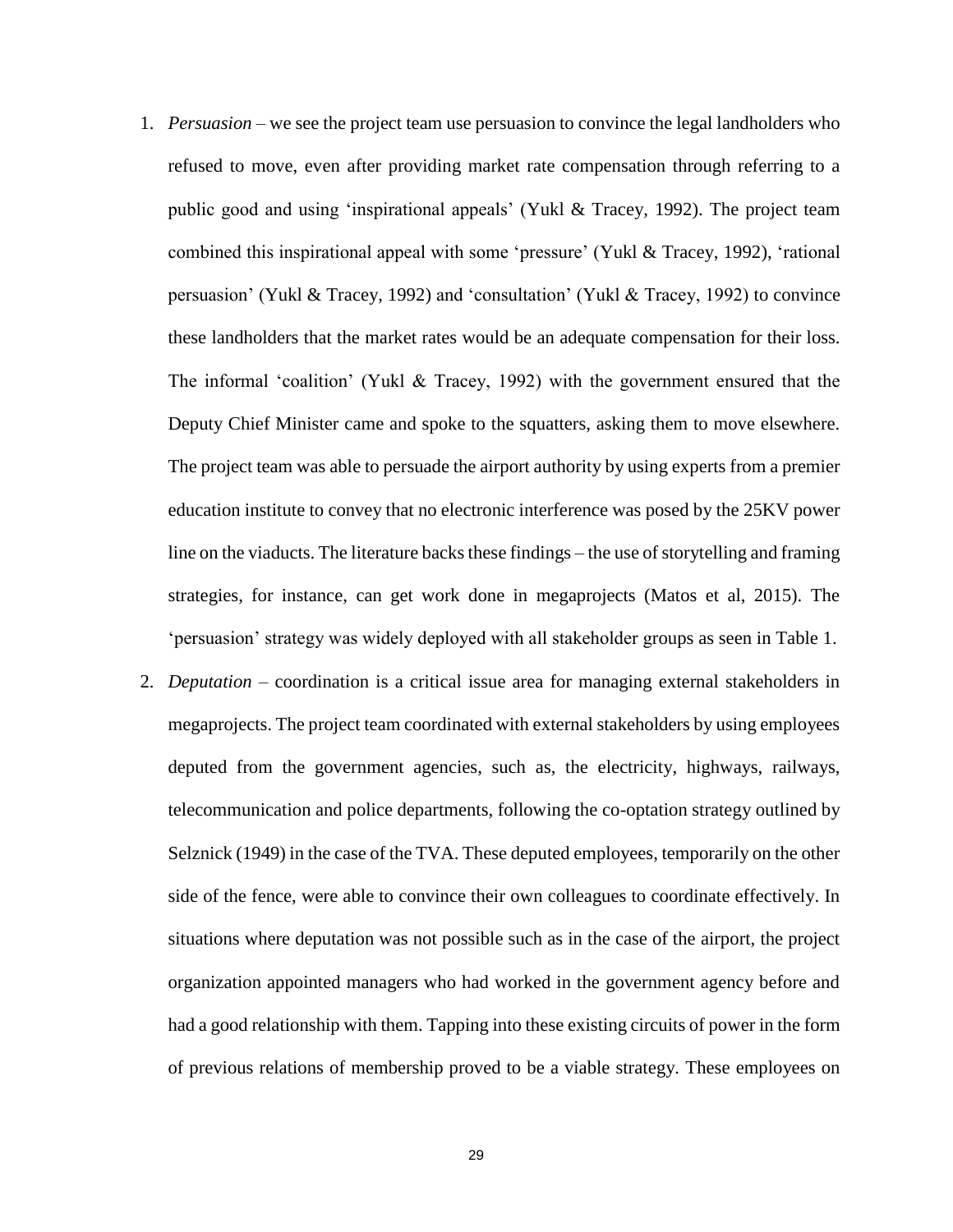deputation acted as boundary spanners (Mahalingam & Levitt, 2005) and helped coordination by gaining access to these agencies' offices, complying with their bureaucratic procedures, getting insights into their concerns and interests and persuading these stakeholders through multiple rounds of negotiations until resolution of the issue was achieved. 'Consultation' was used with these government agencies as they were invited in planning the specifics of how the megaproject can be executed. The strategy of coordination with deputation builds on the tactic of 'personal appeal' (Yukl & Tracey, 1992). Since, the deputation strategy worked with government agencies, the influence tactic of 'personal appeal', lying behind the specific strategy 'deputation', is one that can be used successfully with government employees.

- 3. *Give and take* with some stakeholders, the project team adopted a give and take strategy. Negotiating through diverse circuits of power, while acquiring lands from the airport authority, the project team permitted the construction of additional parking spaces for airport employees from the ABC project funds; in the case of railways, the project team constructed the station for the railway and the metro rail together in exchange for their rights to the land. With the give and take strategy, the project team entered into an 'exchange' (Yukl & Tracey, 1992) following 'consultation' with the stakeholders to compensate them for the cost implications and this was particularly seen in land acquisition from the private and government legal landholders. With government stakeholders, 'exchange' is used in combination with 'personal appeal' enabled by project team members on deputation.
- 4. *Extra work for stakeholders* for stakeholders who experienced service disruption issues during metro rail construction, the project team carried out extra work to speed up the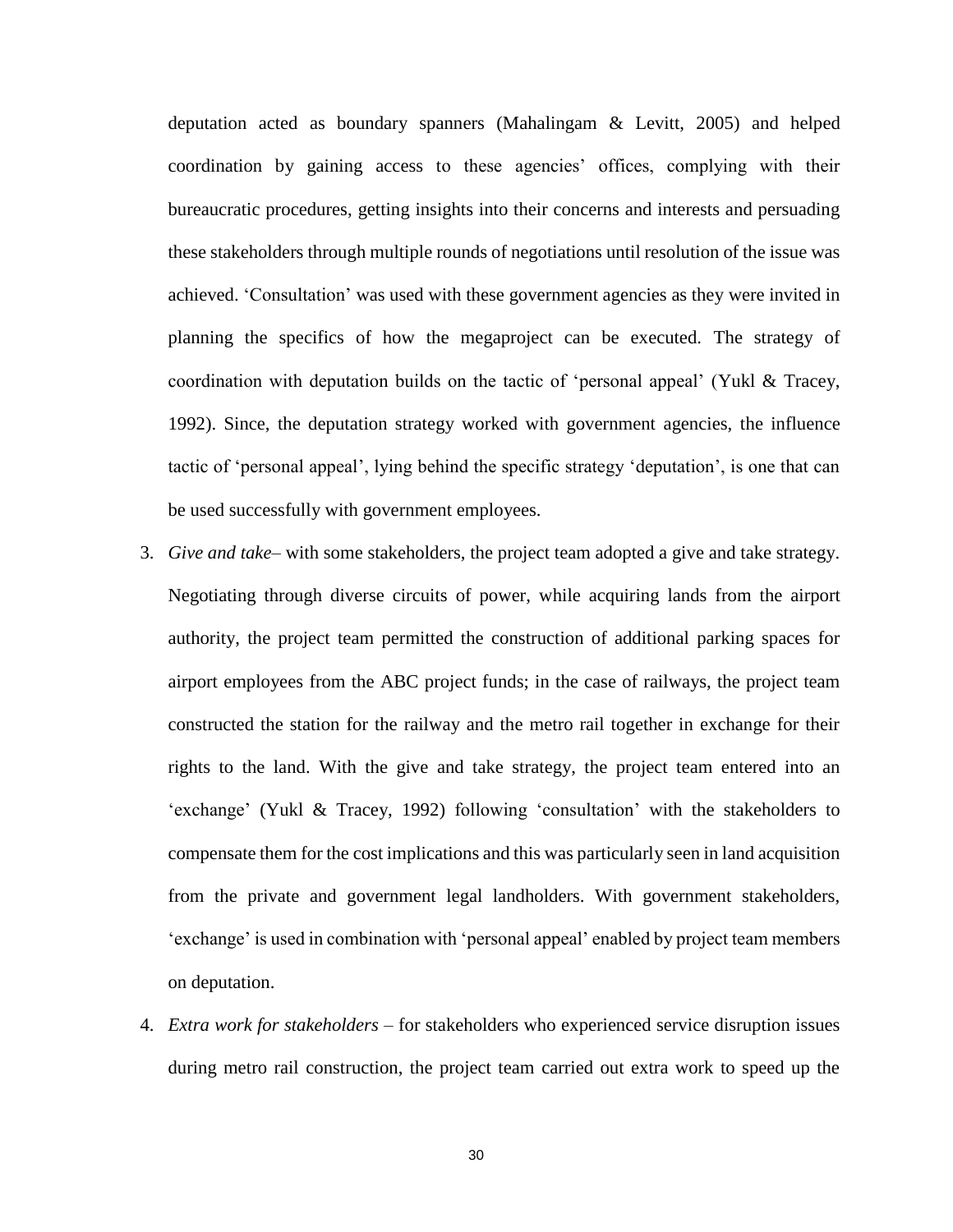process of shifting services. Innovating circuits of power that by-passed those that were already bureaucratically seconded but which followed the rules of the bureaucracy while not making demands on their resources was a strategy that proved viable. For the stateowned telecommunication agency, the ABC project organization had to move cables and also build state of the art inspection chambers as per the demands of the agency. For the community, the project team agreed to plant more trees and installed solar panels to compensate for the energy the metro system would be drawing from the grid. The ABC project organization secured cooperation for stakeholders in lands (excluding land acquisition) and existing services who were affected by activating a norm of reciprocity (see Gouldner 1960, for the classic statement). This strategy was enabled by the combination of 'exchange', 'consultation' and 'personal appeal' made by the project team members on deputation. While the 'give and take' strategy was accompanied by a contract that made the exchange formal, in contrast the strategy of 'extra work for stakeholders' was premised on more of a quid pro quo, enforced through more subtle means.

5. *Flexibility* – In most cases, the designs suggested in the Detailed Project Report (DPR), the construction methods suggested in the work plan, and the work timings suggested in the project schedule would not have completely considered the concerns and interests of the external stakeholders. As the project team became aware of the many stakeholders who experienced disruption because of the project into whose circuits of power they became embroiled, they learned to accommodate resistance. Expression of these grievances changed the ways the design, methodology and schedule of the project evolved. The project team was able to change the design when land was not made available by the Indian Army. The construction methodology was changed by using small cranes to satisfy the airport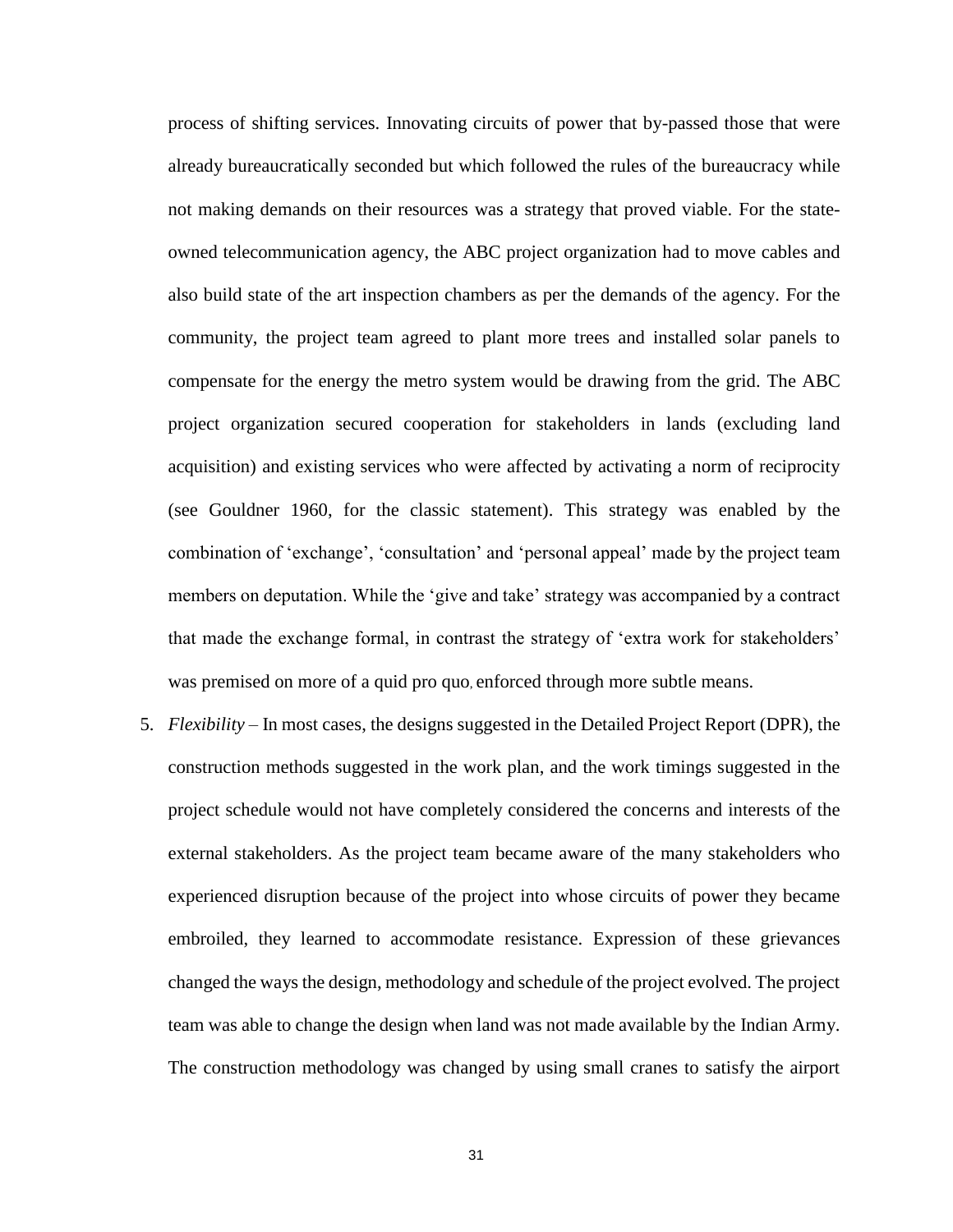authority's height restriction standards. To reduce disturbance to existing infrastructure services such as highways, railways and airports, the construction activities were rescheduled to take place only during lean traffic hours. Thus, this strategy of being flexible with regards to design and design intents was effective in accommodating stakeholder interests in the project and securing their support, as seen in Table 1. The strategy is based on a combination of 'consultation' to invite stakeholders in planning how the megaproject can be executed, 'rational persuasion' to convince the external stakeholders that a new design or new methodology addressed the concerns raised by them and 'exchange' by increasing the project's cost in order to achieve continued stakeholder cooperation in the project and deflect resistance.

We observed the use of all the influence tactics from the Yukl  $\&$  Tracey framework (1992) in the megaproject with the exception of ingratiation, involving flattery, which was not observed in the inter-organizational project setup although it may have been deployed in more face-too-face situations to which we did not have access.

## **II. RESOURCE-BASED POWER THAT ENABLES STRATEGIES**

Those strategies that were emergent were made possible only because of the existence of accessible resource bases rooted in underlying power structures. Figure 2 shows the resources used and their role in enabling specific strategies of the project team.

1. *Recruiting on a contractual basis* – The project team were able to convince certain stakeholders using rational persuasion because the project organization hired employees on a contractual basis. In India, government officials are often concerned about being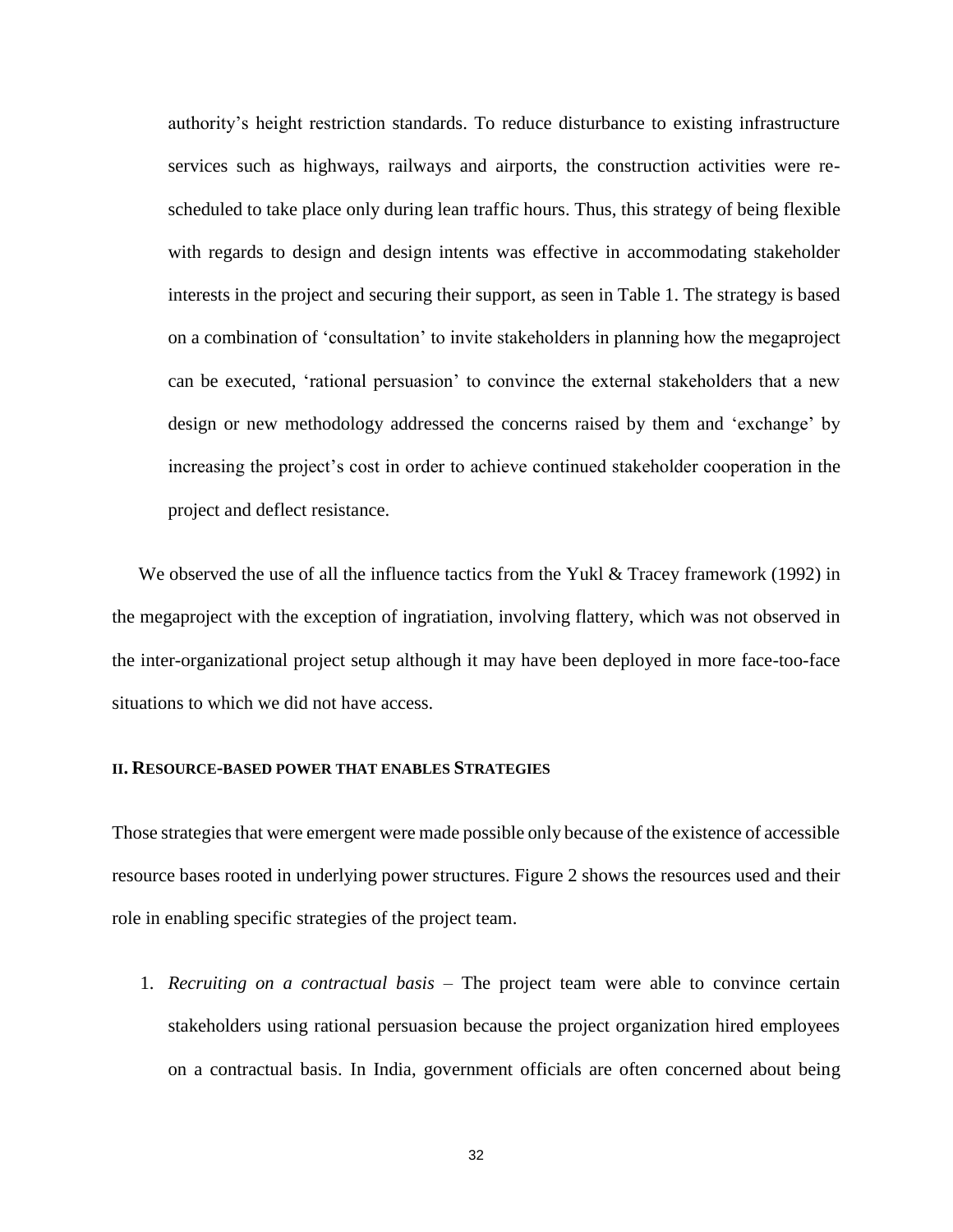investigated by anti-corruption agencies for paying extra compensation to landowners and tend to be very conservative in their calculations (Mahalingam & Vyas, 2011). However, since these project team employees were recruited on a contractual basis, they had more freedom to act. The project team paid market compensation to legal landowners and informed the landholders with illegal titles that the full land would be taken from them if they refused to give up land for construction, but if they cooperated then some partial element of the land would be made available. A government team member would not be able to give such assurances as their decision could be questioned or challenged in the future as not being in accord with the rules of rational legality. The employees recruited under contract had 'legitimate' power (French & Raven, 1959) to make offers and not be held accountable for doing so in terms of an existing bureaucratic precedent. The warning that non-compliance can lead to the full land being taken from them shows the use of 'coercive' power by these employees. Supporting this, Mahalingam & Levitt (2005) note that where freelance expatriates are recruited on a contractual basis as part of the megaproject team they are able to make decisions that are not bound by the 'shadow of the future.' The contract-based employees had only one mandate: to complete the work as quickly as possible. Hence, their orientation to the megaproject was highly instrumental.

2. *Recruitment on the basis of secondment* – The 'deputation' strategy was possible only because the project organization was able to accommodate people who were seconded from external stakeholder organizations who then acted on the basis of the 'referent' power (French & Raven, 1959) the organization enjoys. The megaproject had adequate political support and hence they could ask the state government to deputise staff from government agencies; these staff could use personal circuits of power in the project's interests. As seen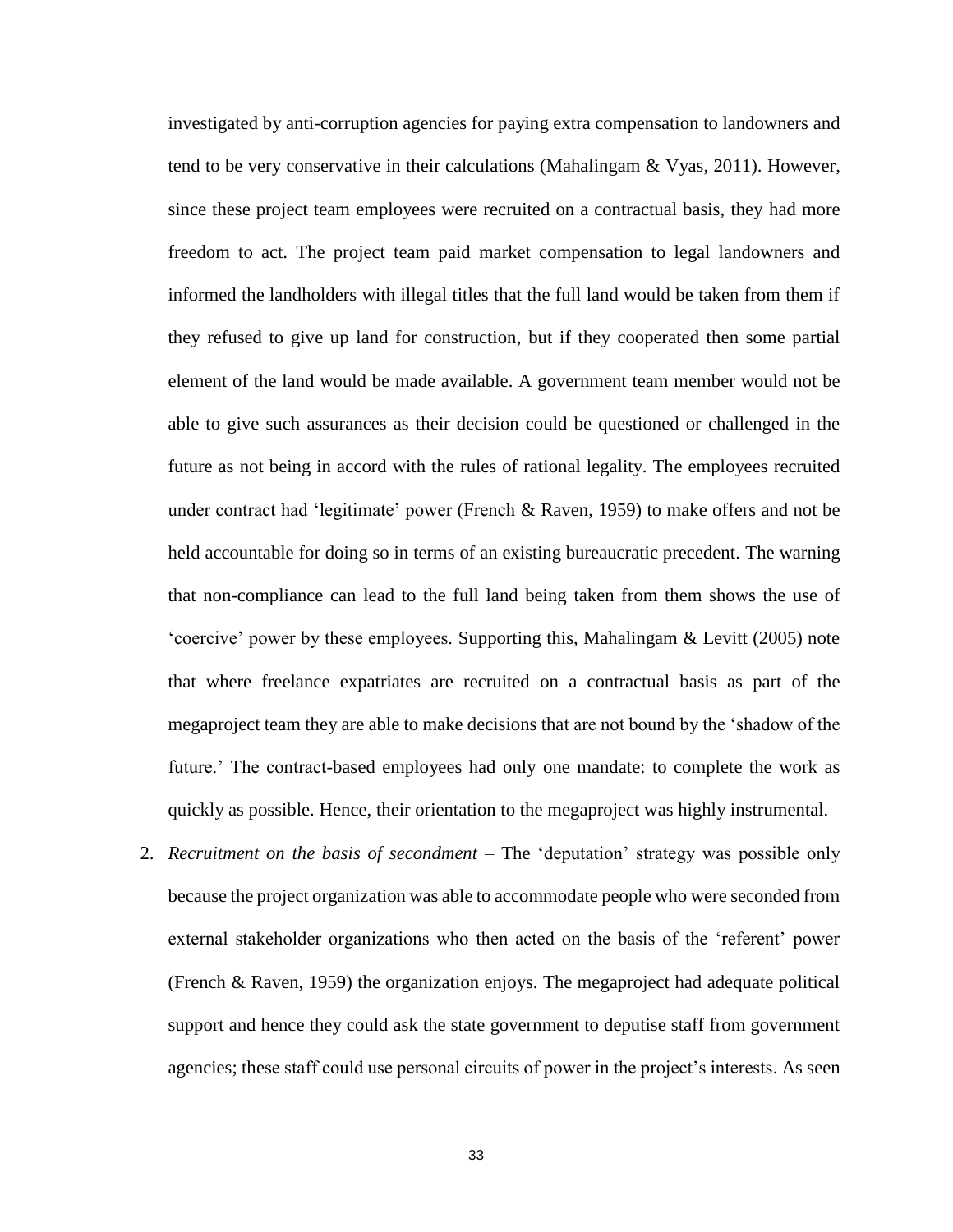in the case of illegal land holders, the ABC megaproject also specifically drew on existing power relations in terms of elected representatives, a significant referent power in Indian society. The strategy of 'personal appeal' worked exceptionally well in the case of deputed staff interfacing specifically with government agencies among the multiple categories of stakeholders, a significant contribution to understanding when to use what strategies.

- 3. *Fund discretion* Convincing stakeholders where there are cost implications is possible only because the ABC project organization had fund discretion. The ability to raise and use funds at their own discretion gives the organization a base with which to 'reward' (French & Raven, 1959) other players who support their cause. The discretion to use funds to build a new station for the railway department led the ABC project organization to apply for and receive land permits to construct their own metro rail station using the 'give and take' strategy. The discretion to use the metro rail funds to pay for shifting communication cables and building inspection chambers resulted in faster utility shifting as part of performing the 'extra work for stakeholders' strategy. The fund discretion also enabled the project team to adopt the costly 'flexibility' strategy. Rewards encourage 'exchange' tactics.
- 4. *Recruiting expert talents* The flexibility strategy that the project team used depended on the organization being able to recruit special talents, 'experts' (French & Raven, 1959) whose expertise helped provide innovative design ideas and enabled the 'rational persuasion' of stakeholders to accept these often-creative solutions. The organization recruited from other metro rail projects in India and worldwide, something that is not possible with other public projects whose specific recruitment policies do not allow such global recruitment. As an example of the utilization of this resource in combination with others discussed here, the ABC project organization went through multiple rounds of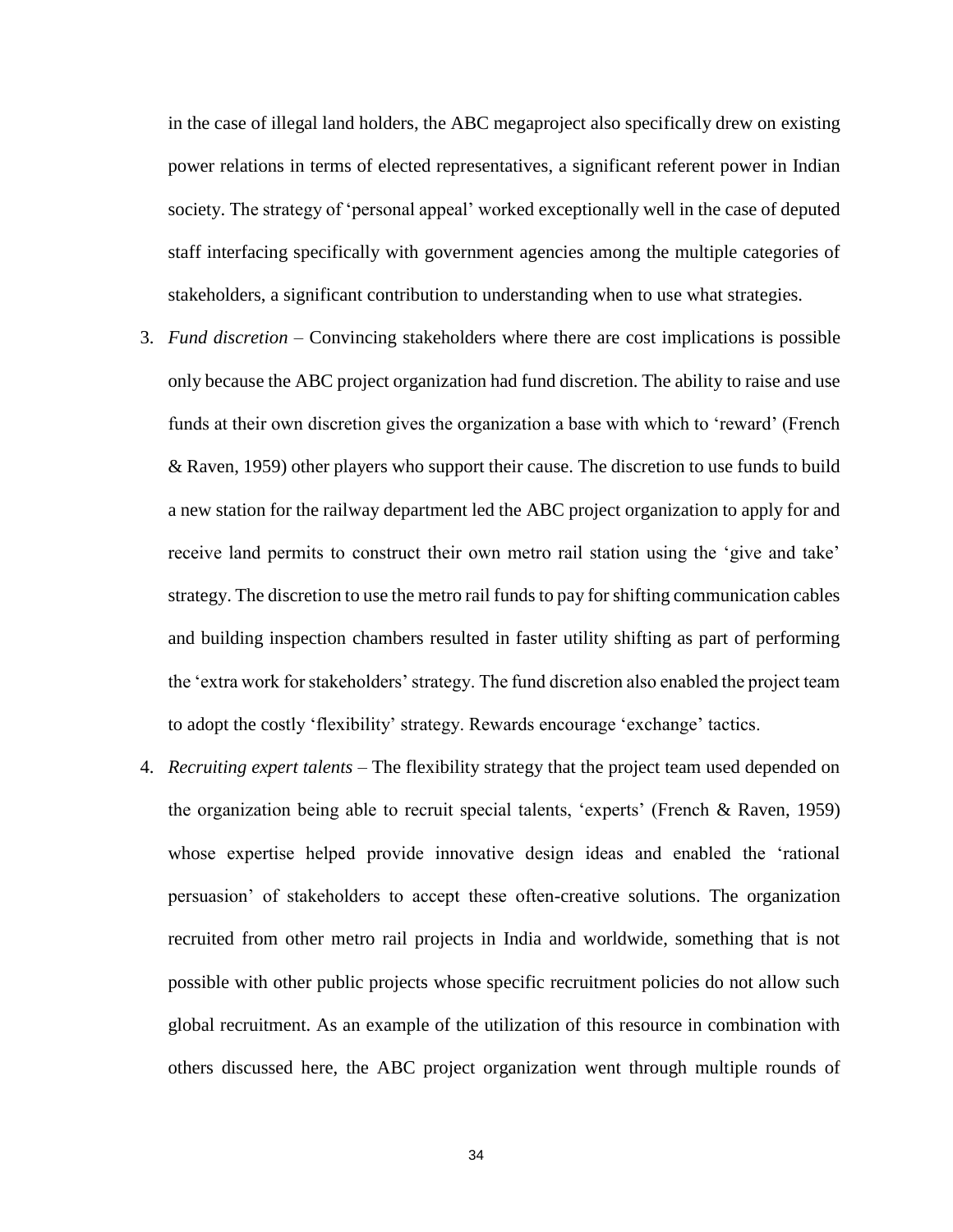negotiations to change the concrete bridge to a steel bridge over a suburban rail network, which was only possible with the combination of special talents, fund discretion and deputation.



**Figure 2**: Strategies and resource-based power in megaprojects

In summary, these four resources available to the project team formed the bases of power that allowed them to enact strategies to manage external stakeholders. Depicted in Figure 2, these resources can be consolidated into recruitment discretion (to recruit on a contract basis and recruit special talents), government backing (to recruit on deputation) and fund discretion. These resources available to the project team based on the covert structures of meaning enabled the overt strategic action seen in managing external stakeholders in line with the circuits of power theory (Clegg, 1989). The strategies and resources were only available to the project team during the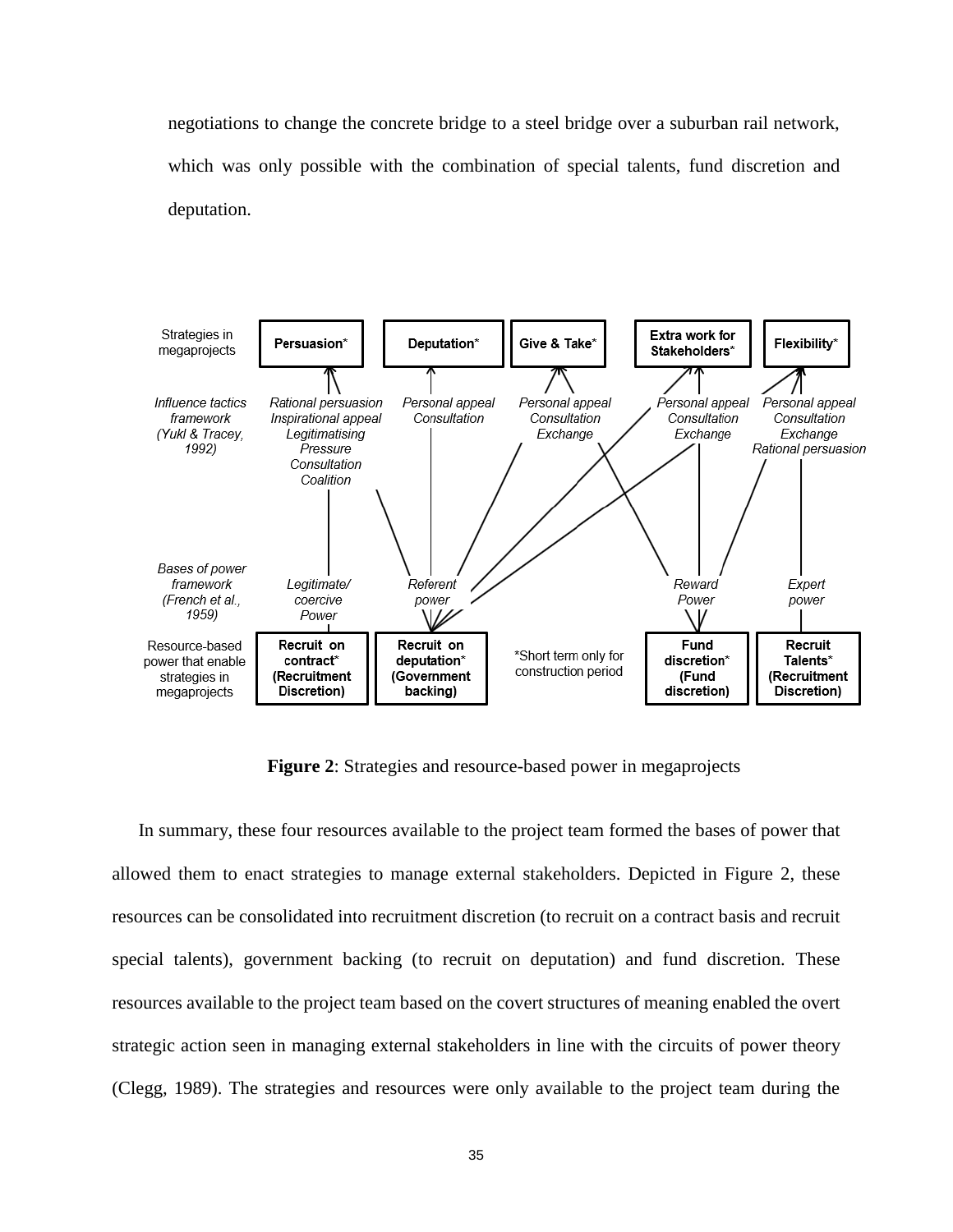duration of the construction project, unlike in general management, where they exist for an indefinite period of time.

## **6. CONCLUSION**

Our study contributes to our understanding of external stakeholder management in complex settings as exemplified by megaprojects. While extant research has documented ways in which stakeholder views can be managed (Aaltonen & Sivonen, 2009; Mastos et al, 2015; Kim & Mauborgne, 2003; Chinyio & Akintoye, 2008; Yang et al. 2014), our key contribution in this paper is to provide insights on *how* these strategies work by bringing in an organizational power perspective that is often ignored or underplayed. As shown in Figure 2, by studying the strategies used to manage external stakeholders and by investigating the resource bases available to the project organization we demonstrate how emergent strategies coalesce around influence tactics that use bases of power embedded in specific resources that project organizations use to manage external stakeholders. We therefore posit that changes in the resource base can trigger power circuits that significantly affect strategic action and, in turn, project outcomes. Thus, understanding of how and why project organizations use specific strategies to engage with stakeholders requires a critical appreciation of power relations and resources.

Our aim was not to demonstrate methods that might eliminate all stakeholder issues in infrastructure megaprojects – we think that this is impossible – nor was it our intention to comprehensively document all the issues that a megaproject might face and all the resources and strategies available to the project team to manage them. Instead, the study theoretically documents and categorizes strategies used in relation to diverse external stakeholders in a metro rail megaproject. External stakeholders considered in our study can be classified as stakeholders in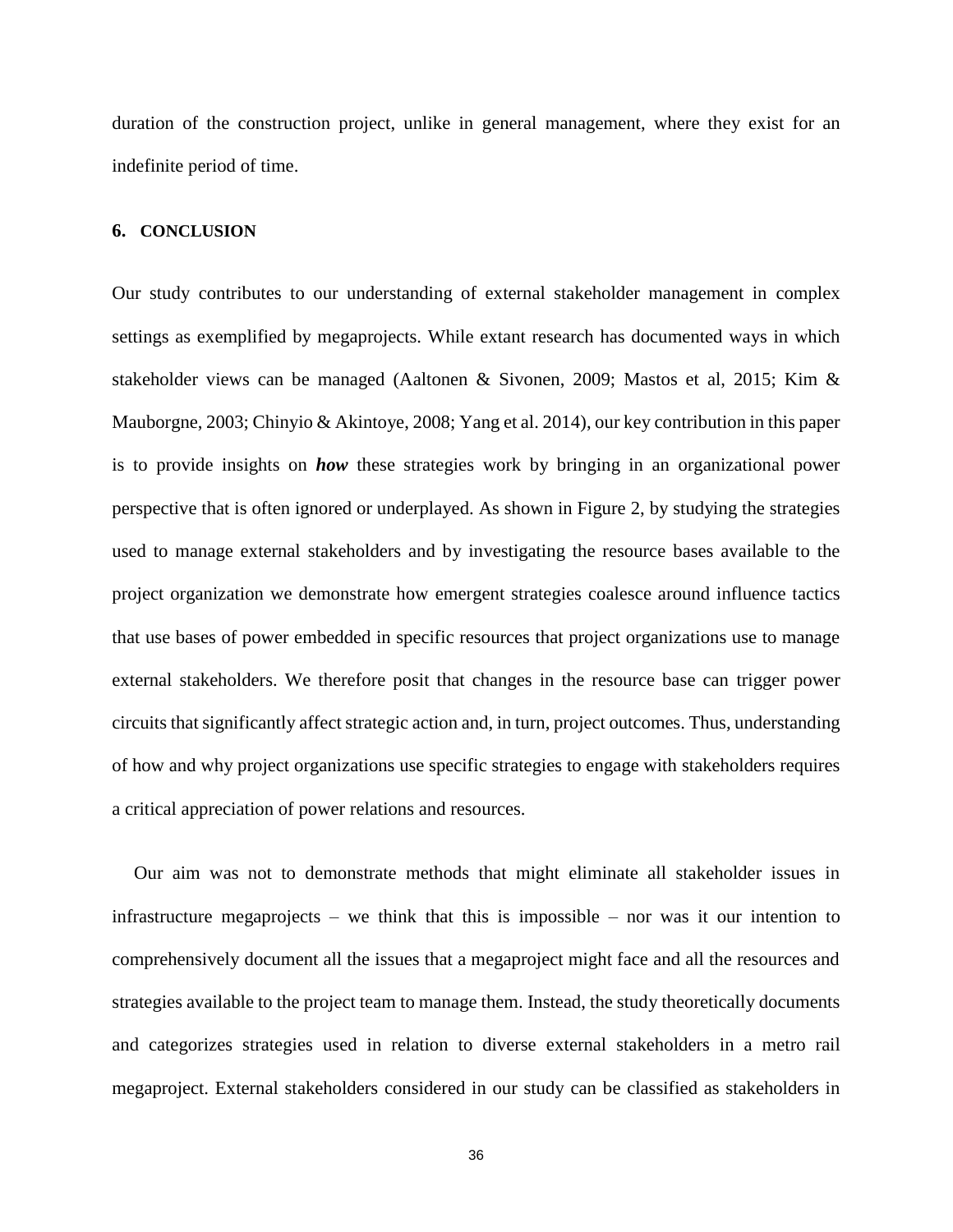lands and in existing services. To manage these external stakeholders, the project team resorted to five strategies: 1) persuasion, 2) deputation, 3) give and take, 4) extra work for stakeholders and 5) flexibility, each of which in turn were composed of multiple influence tactics. The resources available to the project team for enabling these strategies are recruitment discretion, government backing and fund discretion.

The study provides empirical validation of the link between strategies and power resources empowering the project team in dealing with the external stakeholders. Fund discretion enabled monetary support for 'give and take', 'extra work for stakeholders' and 'flexibility'. Recruitment discretion enabled recruiting talents from other metro rail projects that had previously dealt with similar issues for 'persuasion' and 'flexibility'. Government backing enabled the 'deputation' strategy. Articulating the level of analysis in organizational terms and addressing the circuits of power entailed significantly advances analysis that previously had looked at phenomena such as the direction of usage (Kipnis et al, 1980; Yukl & Tracey, 1992), sources of power (Yukl, et al., 1996), the content of games in play (Yukl et al, 1999), culture (Fu & Yukl, 2000) and leader's quality (Cable & Judge, 2003). We have distinguished between strategies deployed in relation to government and private organizations as personal appeal worked exceptionally well with government agencies.

The work has some limitations. First, since a retrospective case study was used as the research methodology, only instances of overt resource-based power were evident. An in-depth ethnographic study could explore more covert power and the role of the institutional environment in the strategies used. Second, we cannot consider the categories of external stakeholders explored to be exhaustive or completely representative of megaprojects as we dealt with only stakeholders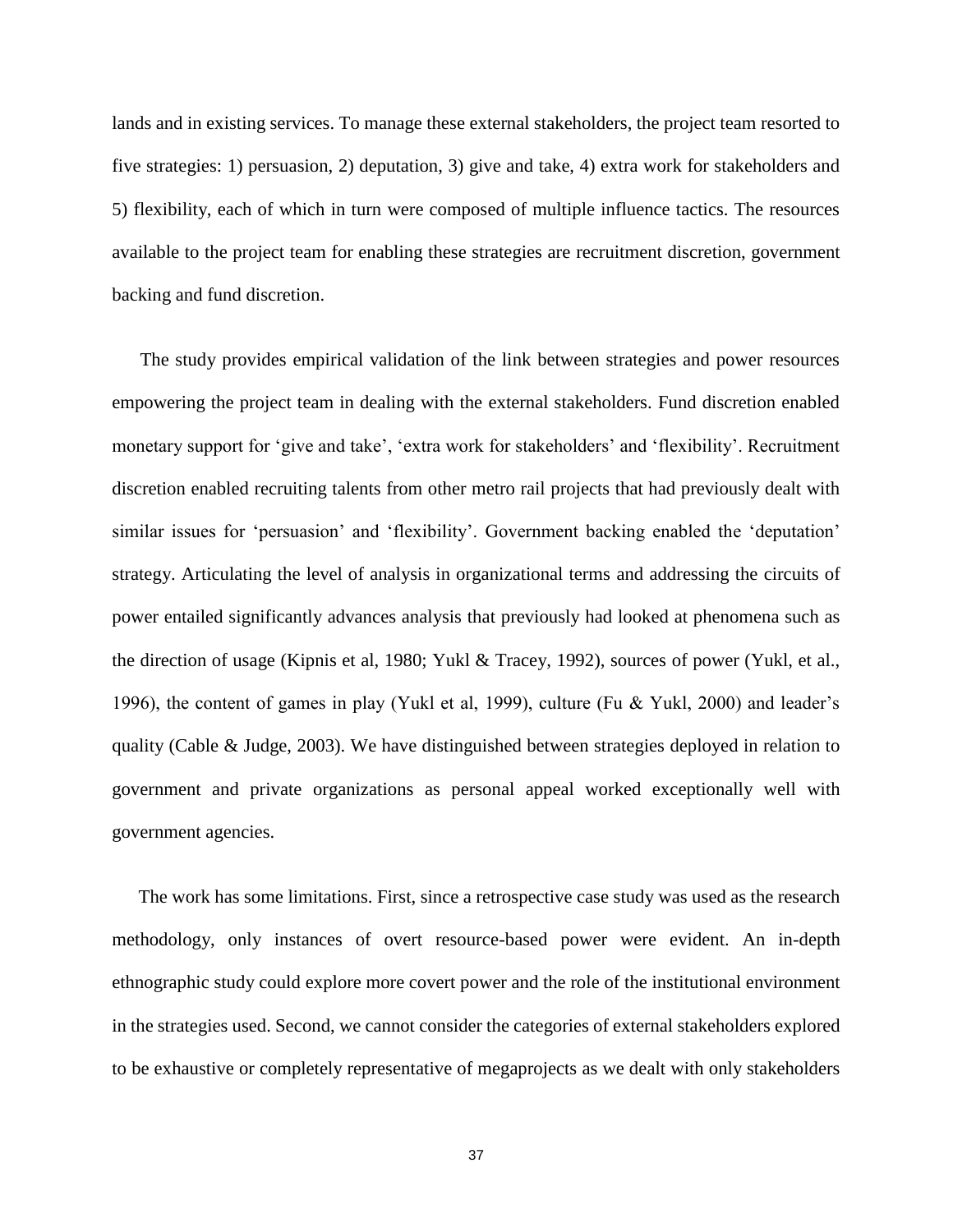in lands and existing services. There are other external stakeholder groups, such as special interest groups, courts, media etc., which were not considered in this paper. Also, in the study, we have observed that external stakeholder management strategies emerge based on the resources available with the project team as opposed to resources emerging based on the stakeholder characteristics and strategies employed. This may be peculiar to megaprojects because the cast of external stakeholders are relatively unknown at the start of the project (Mok et al. 2015). However the directionality of the strategy-resource link can be tested on other projects. Finally, since our case study was restricted to an infrastructure megaproject, we were not in a position to observe contextual nuances that would arise in other megaprojects such as an Olympic stadium or an Apollo mission.

## **REFERENCES**

- 1. Aaltonen, K., Jaakko, K., & Tuomas, O. (2008). Stakeholder salience in global projects. *International journal of project management*, 26(5), 509-516.
- 2. Aaltonen, K., and Sivonen, R., (2009). Response strategies to stakeholder pressures in global projects. *International Journal of Project Management*. 27(2), 131–141.
- 3. Aaltonen, K., & Kujala, J. (2010). A project lifecycle perspective on stakeholder influence strategies in global projects. *Scandinavian Journal of Management*, 26(4), 381- 397.
- 4. Achterkamp, M. C., & Vos, J. F. (2008). Investigating the use of the stakeholder notion in project management literature, a meta-analysis. *International Journal of Project Management*, 26(7), 749-757.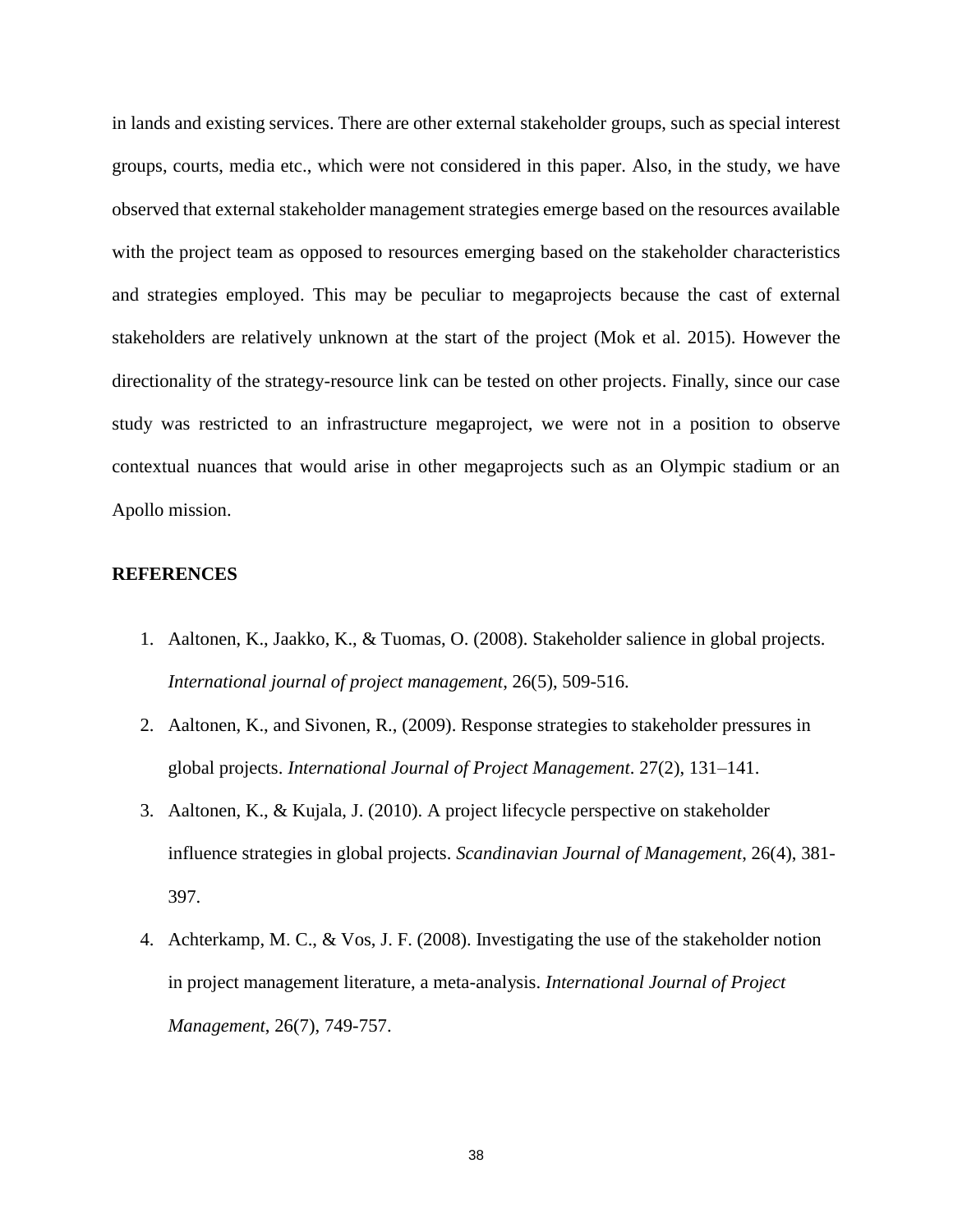- 5. Allen, D., & Kern, T. (2001). Enterprise resource planning implementation: Stories of power, politics, and resistance. In *Realigning Research and Practice in Information Systems Development* (pp. 149-162). Springer, Boston.
- 6. Altshuler, A. A., & Luberoff, D. E. (2004). *Mega-projects: The changing politics of urban public investment*. Brookings Institution Press, Washington, DC.
- 7. Ashokan, M. S. (2015). *Karmayogi: A biography of E. Sreedharan*. Penguin UK.
- 8. Biesenthal, C., Clegg, S., Mahalingam, A., & Sankaran, S. (2018). Applying institutional theories to managing megaprojects. *International Journal of Project Management*. 36(1), 43-54.
- 9. Cable, D. M., and Judge, T. A., (2003), Managers' upward influence tactic strategies: The role of manager personality and supervisor leadership style, *Journal of Organizational Behavior*, *24*(2), 197-214.
- 10. Chinyio, E. A., & Akintoye, A. (2008). Practical approaches for engaging stakeholders: findings from the UK. *Construction Management and Economics*, 26(6), 591-599.
- 11. Clegg. S. R. (1975) *Power, Rule and Domination*. London: Routledge & Kegan Paul.
- 12. Clegg, S. R. (1989). *Frameworks of power*. London: Sage.
- 13. Clegg, S.R., Courpasson, D. and Phillips, N., (2006), *Power and organizations*. Thousand Oaks, CA: Sage.
- 14. Clegg, S. R., and Kornberger, M. (2015) Analytical frames for studying power in strategy as practice and beyond, In Golsorkhi, D., Rouleau, L., Seidl, D., and Vaara, E. (eds) *Handbook of strategy as practice (*389-404)*.* Cambridge: Cambridge University Press.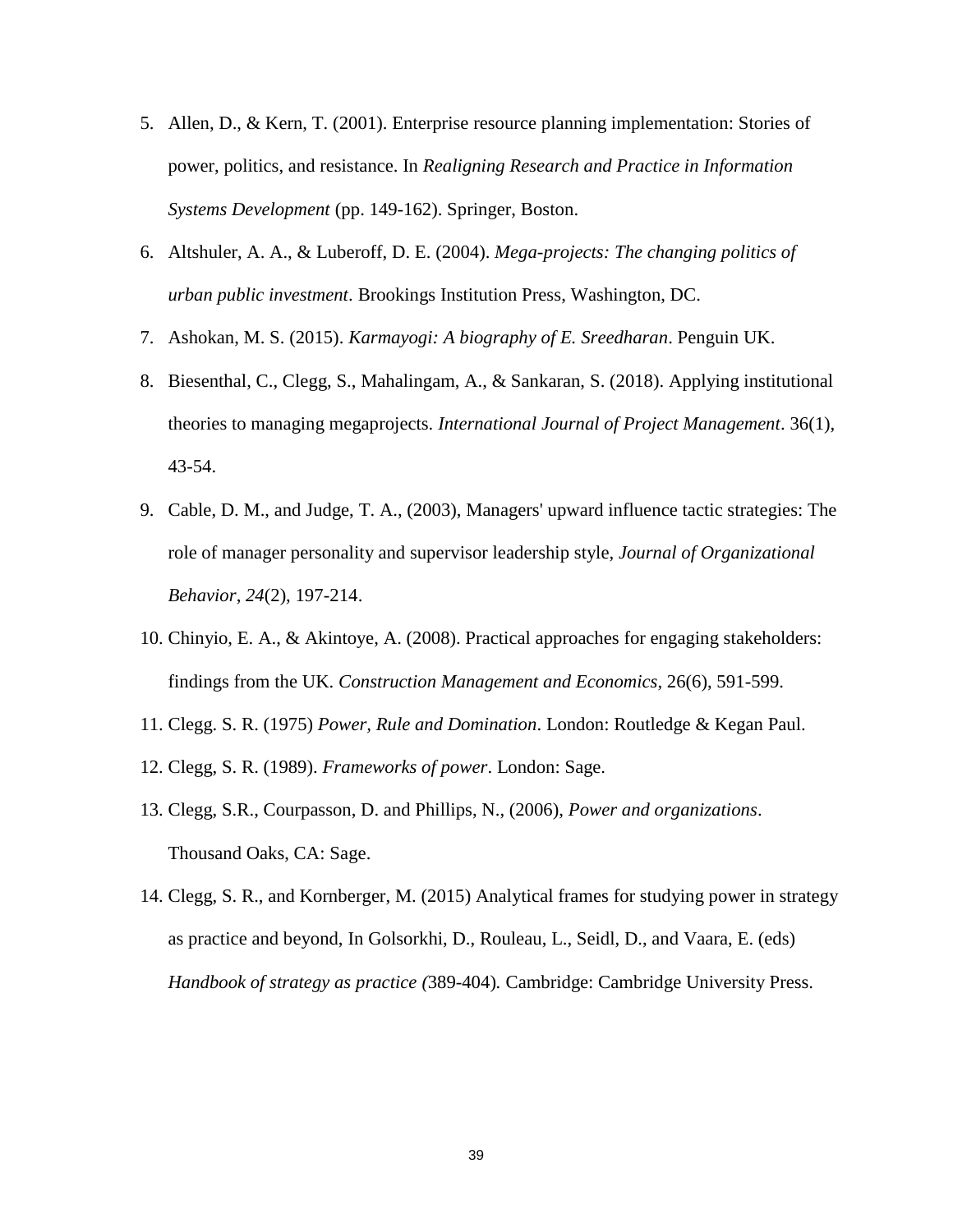- 15. Clegg, S., & Kreiner, K. (2013). Power and Politics in Construction Projects. In *Novel Approaches To Organizational Project Management Research* (pp. 268-293). Copenhagen: Copenhagen Business School Press.
- 16. Clegg, S. R., Sankaran, S., Biesenthal, C., and Pollack, J., (2017), Power and sensemaking in megaprojects, *The Oxford Handbook of Megaproject Management*, edited by Bent Flyvbjerg (238-258), Oxford: Oxford University Press.
- 17. Dahl, R. A. (1957). The concept of power. *Behavioral science*, *2*(3), 201-215.
- 18. Denis, J.L., Lamothe, L. and Langley, A., (2001). The dynamics of collective leadership and strategic change in pluralistic organizations. *Academy of Management Journal*, 44(4), 809-837.
- 19. Eisenhardt, K. M. (1989). "Building theories from case study research." *Academy of Management Review*, 14(4), 532–550.
- 20. Falbe, C. M., and Yukl, G., (1992), Consequences for managers of using single influence tactics and combinations of tactics, *Academy of Management Journal*, 35(3), 638-652.
- 21. Fleming, P., and Spicer, A. (2007). *Contesting the corporation: Struggle, power and resistance in organizations*. Cambridge: Cambridge University Press.
- 22. Fleming, P., and Spicer, A. (2014). Power in management and organization science. *The Academy of Management Annals*, *8*(1), 237-298.
- 23. Flyvbjerg, B. (1998). *Rationality and power: Democracy in practice*. University of Chicago press, Chicago.
- 24. Flyvbjerg, B. (2006). Five misunderstandings about case-study research. *Qualitative inquiry*, 12(2), 219-245.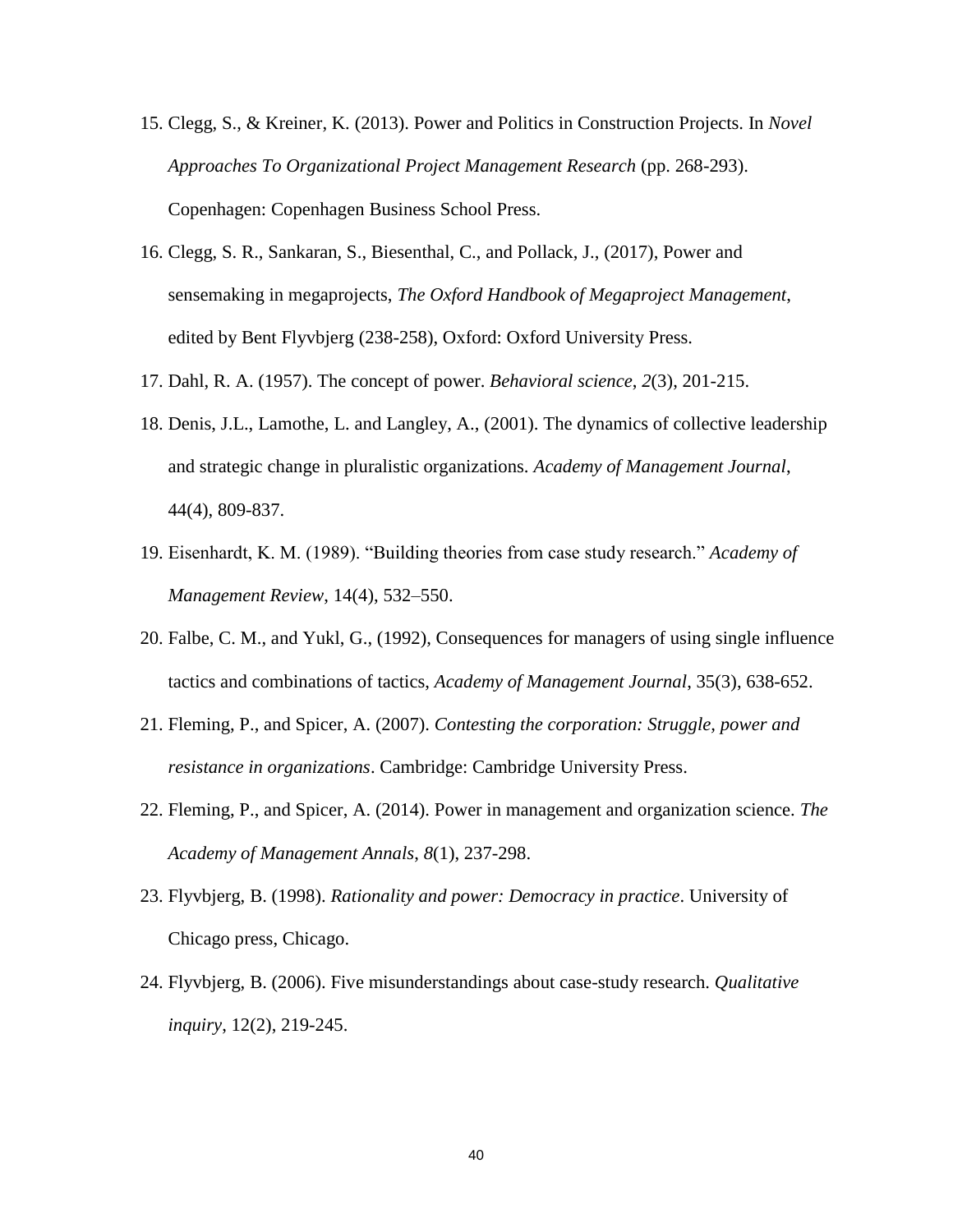- 25. Flyvbjerg, B., (2007), Policy and planning for large-infrastructure projects: problems, causes, cures, *Environment and Planning B: Planning and Design*, 34(4), 578–97.
- 26. Flyvbjerg, B. (2008). Curbing optimism bias and strategic misrepresentation in planning: Reference class forecasting in practice. *European planning studies*, 16(1), 3-21.
- 27. Flyvbjerg, B. (2014). "What You Should Know about Megaprojects and Why: An overview." *Project Management Journal.* 45 (2): 6-19
- 28. Freeman, R. E. (1984). *Strategic management: A stakeholder approach*. Boston, MA: Pitman.
- 29. French, J.R., and Raven, B., (1959), The bases of social power, In Cartwright, D., ed. *Studies in Social Power*. Institute for Social Research, Ann Arbor, MI. 150-167
- 30. Frick, K.T., (2005), *The Making and Un-making of the San Francisco–Oakland Bay Bridge: A Case in Megaproject Planning and Decision-making*, PhD thesis, University of California, Berkeley.
- 31. Fu, P. P., and Yukl, G., (2000), Perceived effectiveness of influence tactics in the United States and China, *The Leadership Quarterly*, *11*(2), 251-266.
- 32. Gil, N. A. (2015). *Sustaining Highly-Fragile Collaborations: A Study of Planning Mega Infrastructure Projects in the UK.* Available at SSRN: <https://ssrn.com/abstract=2557370>
- 33. Gouldner, A. W. (1960). The norm of reciprocity: A preliminary statement. *American Sociological Review*, 25(2): 161-178.
- 34. Heracleous, L., & Barrett, M. (2001). Organizational change as discourse: Communicative actions and deep structures in the context of information technology implementation. *Academy of Management Journal*, 44(4), 755-778.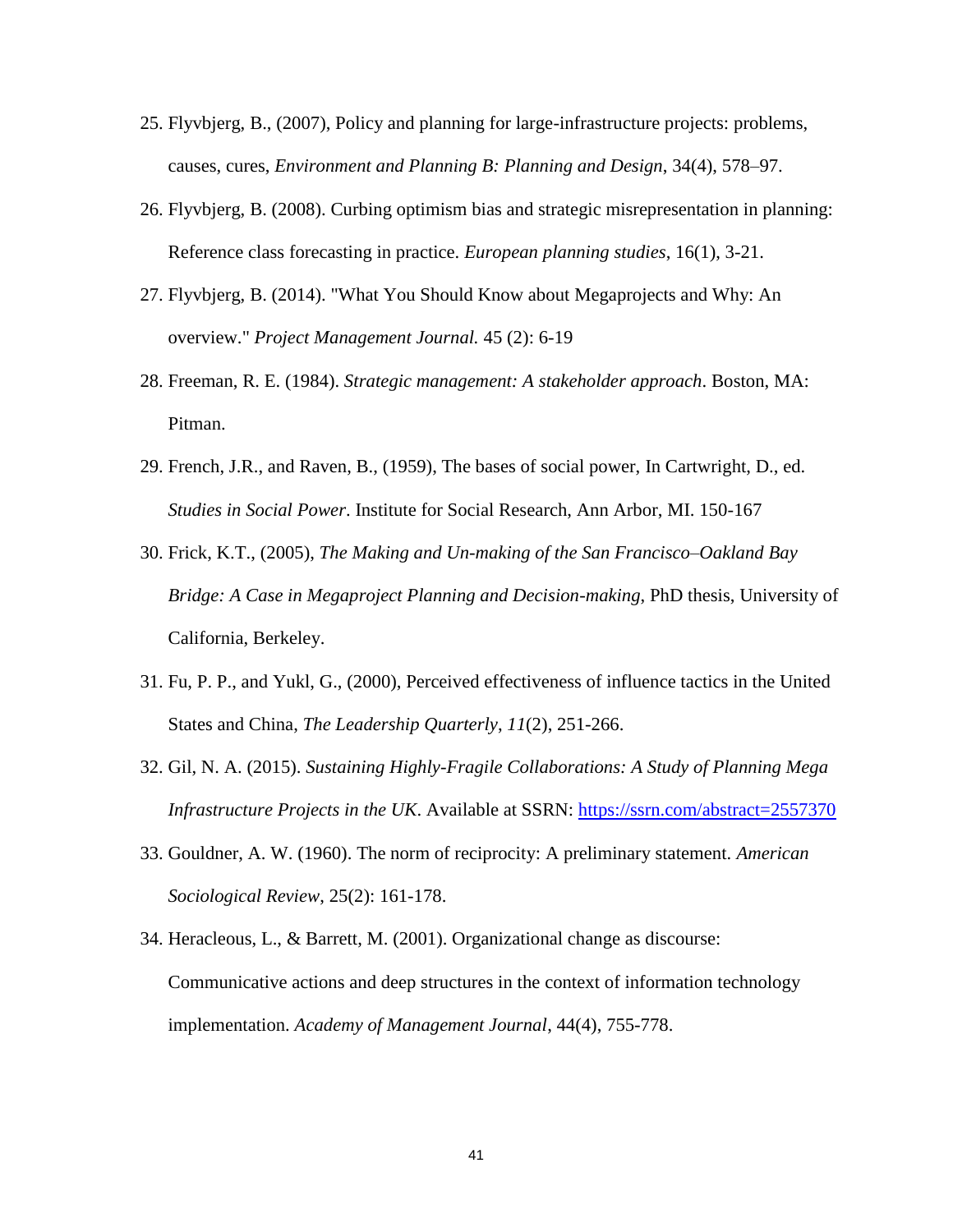- 35. Hinkin, T. R., & Schriesheim, C. A. (1990). Relationships between subordinate perceptions of supervisor influence tactics and attributed bases of supervisory power. *Human Relations*, 43(3), 221-237.
- 36. Iyer, K. C., & Sagheer, M. (2009). Hierarchical structuring of PPP risks using interpretative structural modeling. *Journal of Construction Engineering and Management*, 136(2), 151-159.
- 37. Kim, W. C., and Mauborgne, R. (2003). Fair process: Managing in the knowledge economy. *Harvard Business Review*, *81*(1), 127-136.
- 38. Kipnis, D., Schmidt, S. M., and Wilkinson, I., (1980), Intraorganizational influence tactics: Explorations in getting one's way, *Journal of applied psychology*, *65*(4), 440.
- 39. Lapsley, I., & Giordano, F. (2010). Congestion charging: a tale of two cities. *Accounting, Auditing & Accountability Journal*, 23(5), 671-698.
- 40. Lehrer, U., & Laidley, J. (2008). Old mega‐projects newly packaged? Waterfront redevelopment in Toronto. *International Journal of Urban and Regional Research*, 32(4), 786-803.
- 41. Littau, P., Jujagiri, N. J., & Adlbrecht, G. (2010). 25 years of stakeholder theory in project management literature (1984–2009). *Project Management Journal*, 41(4), 17-29.
- 42. Lundin, R. A., & Steinthórsson, R. S. (2003). Studying organizations as temporary. *Scandinavian Journal of Management*, 19(2), 233-250.
- 43. Lukes, S. (1974). *Power: A radical view*. London; Macmillan
- 44. Mahalingam, A., & Levitt, R. E. (2005). Understanding and mitigating challenges on global projects: the role of the freelance expatriate. *In Construction Research Congress 2005: Broadening Perspectives* (1-11).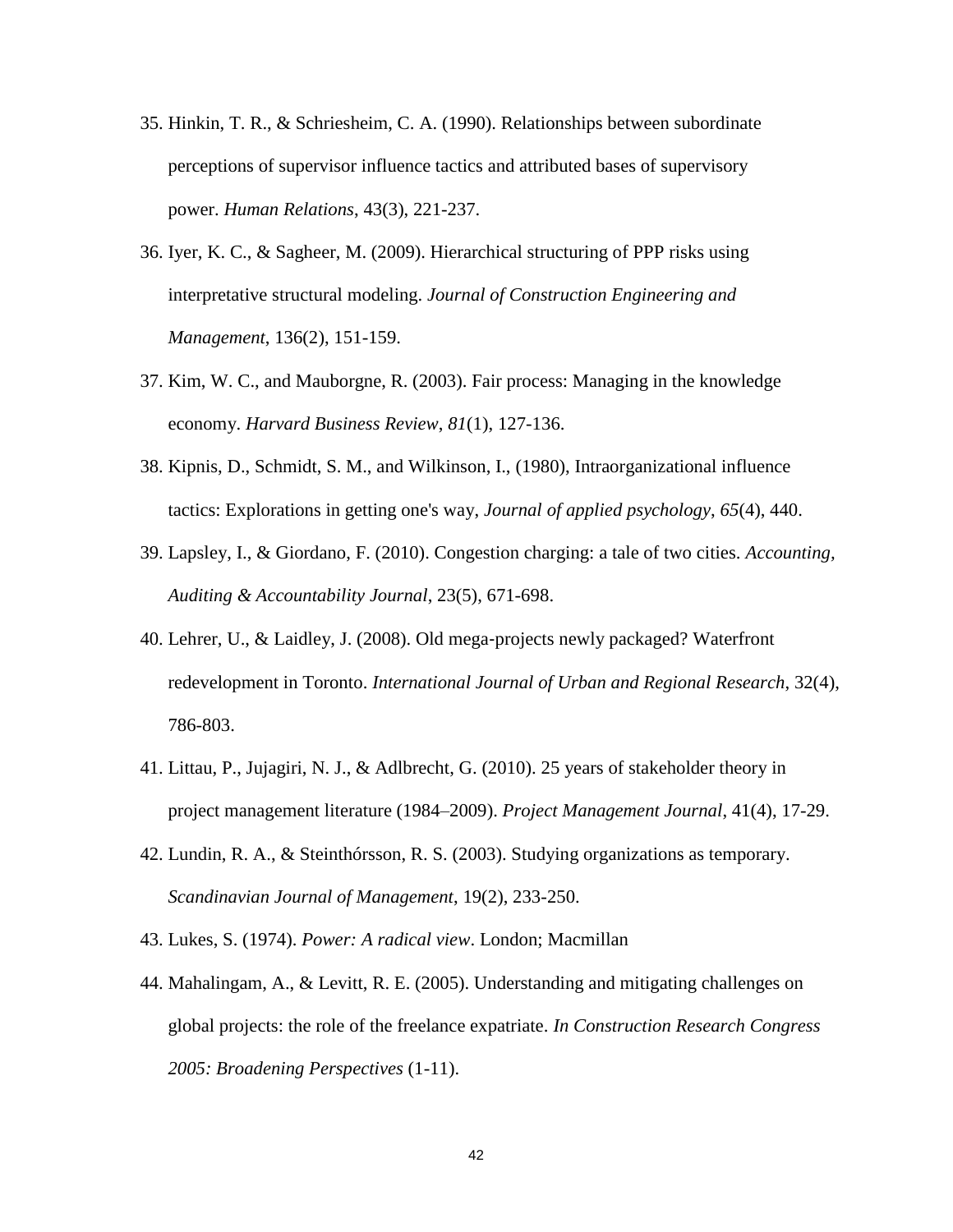- 45. Mahalingam, A., & Vyas, A. (2011). Comparative evaluation of land acquisition and compensation processes across the world. *Economic and Political Weekly*, 46(32), 94- 102.
- 46. Marshall, N. (2006). Understanding power in project settings. In *Making projects critical*, edited by Hodgson, D, Cicmil, S. (207-231) Basingstoke: Palgrave.
- 47. Matos, J., Hartmann, T., Dewulf, G. P., and van Huffelen-de Kort, I. A., (2015), 'What is going on and what should we do? Divergent frames in multifunctional projects."*Engineering Project Organization Journal*, 5(1), 36-48.

48.

- 49. Miller, R., Lessard, D. R., and Sakhrani, V. (2017). Megaprojects as Games of Innovation.*The Oxford Handbook of Megaproject Management*, edited by Bent Flyvbjerg. (217-237) Oxford: Oxford University Press.
- 50. Mintzberg, H., & Waters, J. A. (1985). Of strategies, deliberate and emergent. *Strategic management journal*, 6(3), 257-272.
- 51. Mitchell, R. K., Agle, B. R., & Wood, D. J. (1997). Toward a theory of stakeholder identification and salience: Defining the principle of who and what really counts. *Academy of Management Review*, 22(4), 853-886.
- 52. Mok, K. Y., Shen, G. Q., and Yang, J. (2015). Stakeholder management studies in mega construction projects: A review and future directions. *International Journal of Project Management*, 33(2), 446-457.
- 53. Morris, P.W. (1994). *The management of projects*. Thomas Telford. London.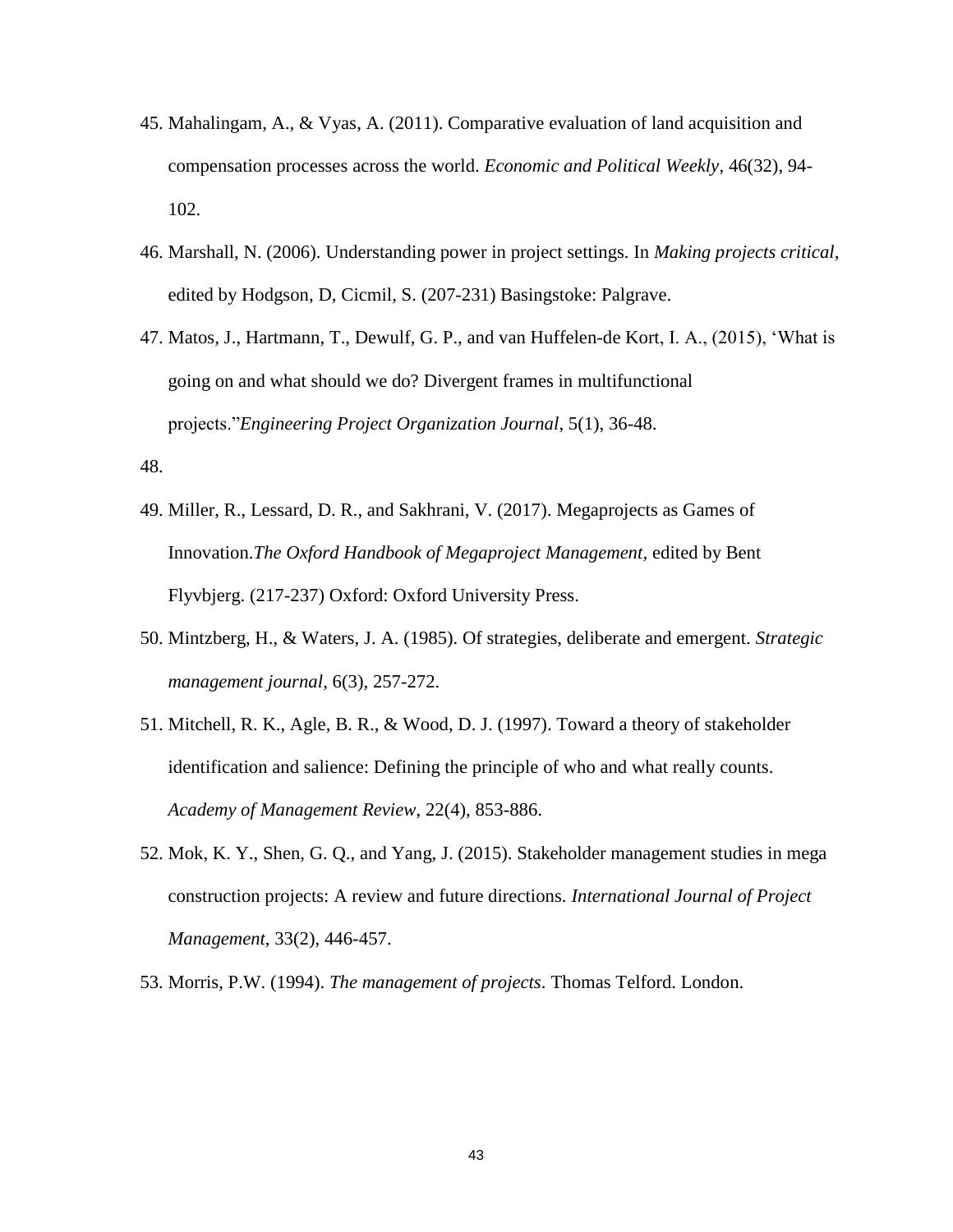- 54. Olander, S., & Landin, A. (2008). A comparative study of factors affecting the external stakeholder management process. *Construction management and economics*, 26(6), 553- 561.
- 55. Pfeffer, J. (1992). *Managing with power: Politics and influence in organizations*. Harvard Business Press, Boston.
- 56. Pinto, J. K. (1998). *Power & politics in project management*. Project Management Institute. Pennsylvania, USA
- 57. Ross, J., and Staw, B. M. (1986). "Expo 86: An Escalation Prototype," *Administrative Science Quarterly*, 31 (2): 274-297.
- 58. Sawhney, A., Agnihotri, R., & Kumar Paul, V. (2014). Grand challenges for the Indian construction industry. *Built Environment Project and Asset Management*, 4(4), 317-334.
- 59. Schwenk, C.R., (1989), Linking cognitive, organizational and political factors in explaining strategic change. *Journal of Management Studies*, *26*(2), pp.177-187.
- 60. Selznick, P. (1949). *TVA and the grass roots: A study in the sociology of formal organization* (Vol. 3). Univ of California Press, Berkeley.
- 61. Shapiro, A., and Lorenz, C. (2000). Large-Scale Projects as Complex Systems: Managing Scope Creep. *The Systems Thinker*. 11(1) 1-5.
- 62. Singh, R. (2012). Inefficiency and abuse of compulsory land acquisition: an enquiry into the way forward. *Economic and Political Weekly*, 47(19), 46-53.
- 63. Söderlund, J., Sankaran, S., & Biesenthal, C. (2017). The Past and Present of Megaprojects. *Project Management Journal*, 48(6), 5-16.
- 64. Spradley, J. R. (1979). *The ethnographic interview*, Harcourt Brace Jovanovich, New York.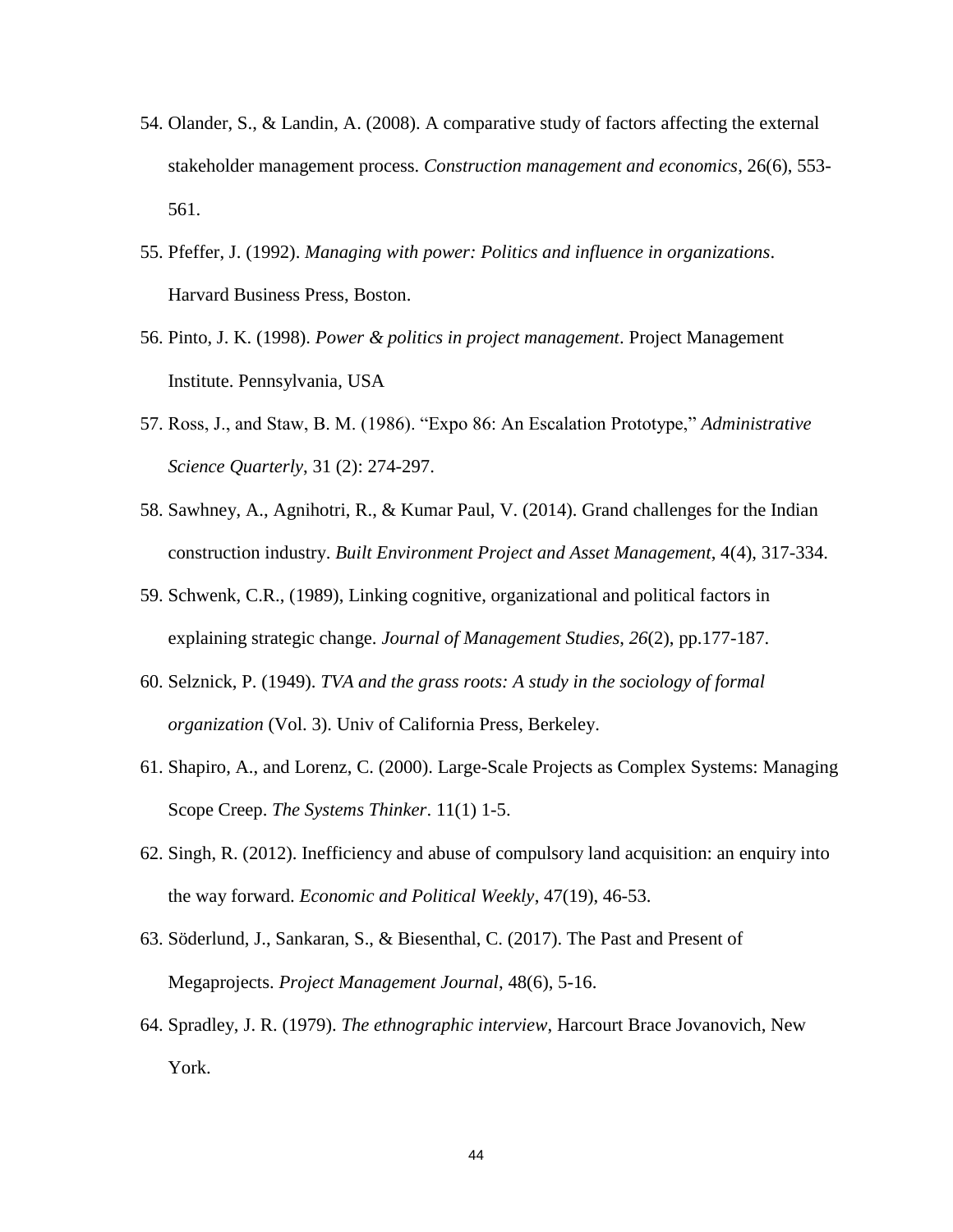- 65. Stinchcombe, A. L., & Heimer, C. A. (1985). *Organization theory and project management: Administering uncertainty in Norwegian offshore oil*. Oxford University Press, USA.
- 66. Szyliowicz, J. S., and Goetz, A. R. (1995). Getting realistic about megaproject planning: The case of the new Denver International Airport. *Policy Sciences*, 28(4), 347-367.
- 67. Thomas, A. V., Kalidindi, S. N., & Ananthanarayanan, K. A.T. (2003). Risk perception analysis of BOT road project participants in India. *Construction Management and Economics*, 21(4), 393-407.
- 68. Van-Marrewijk, A.H. (2015). *Inside Megaprojects: Understanding Cultural Practices in Project Management*. Series of Advance Organizational Studies. Copenhagen: Liber & Copenhagen Business School Press.
- 69. Van-Marrewijk, A. (2018). Digging for Change: Change and Resistance in Interorganizational Projects in the Utilities Sector. *Project Management Journal*, 49(3), 34-45.
- 70. Vilventhan, A., & Kalidindi, S. N. (2016). Interrelationships of factors causing delays in the relocation of utilities: A cognitive mapping approach. *Engineering, Construction and Architectural Management*, 23(3), 349-368.
- 71. Vilventhan, A., & Kalidindi, S. N. (2018). Utility relocation management in highway projects. *Built Environment Project and Asset Management*, 8(2), 171-182.
- 72. Wachs, M. (1989). When planners lie with numbers. *Journal of the American Planning Association*, 55(4), 476-479.
- 73. Weber, M. (1947). *The theory of social and economic organization*. New York: Free Press.